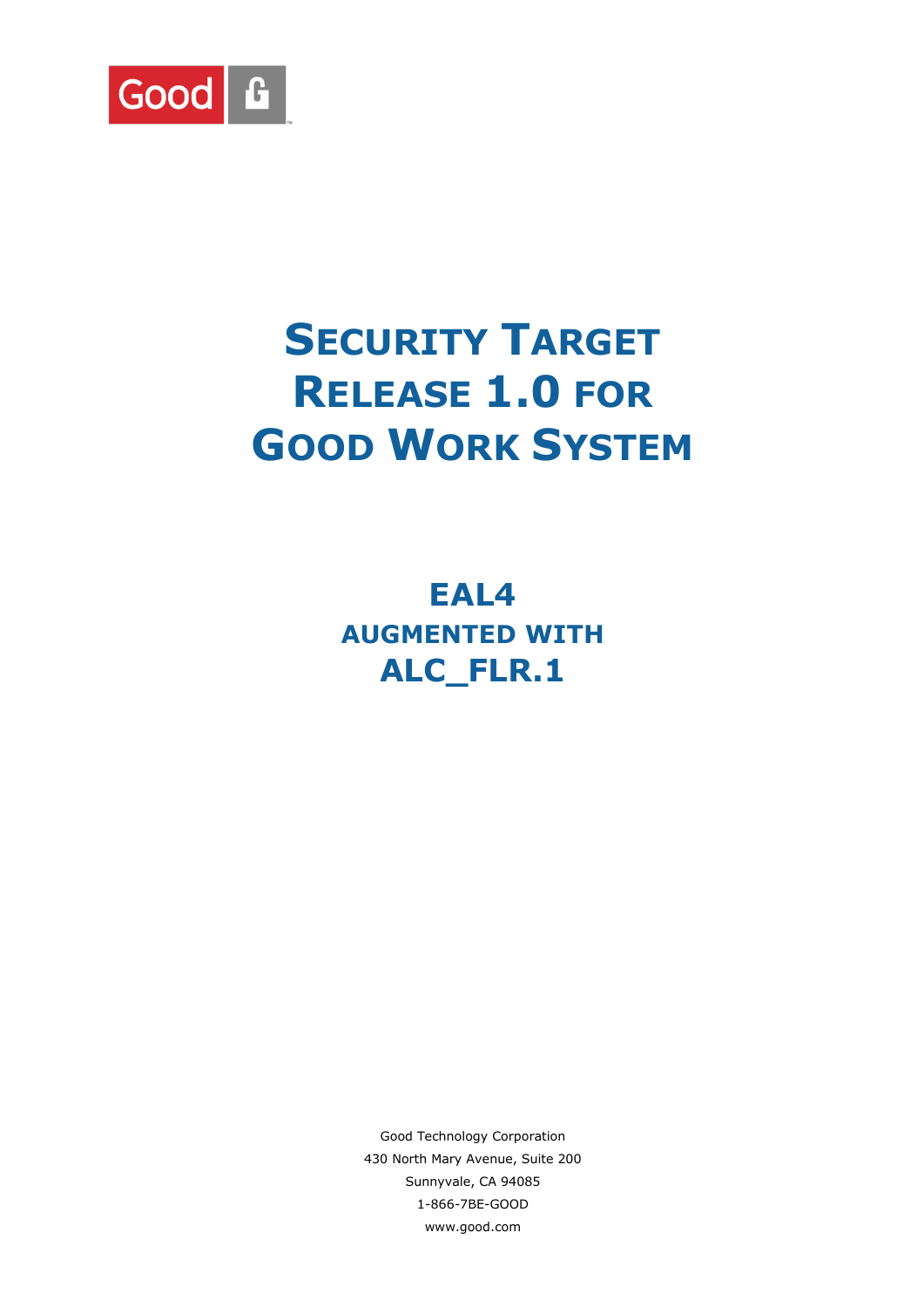## **TABLE OF CONTENTS**

| OTA SOFTWARE INSTALLATION SECURITY CONSIDERATIONS 11 |  |
|------------------------------------------------------|--|
|                                                      |  |
|                                                      |  |
|                                                      |  |
|                                                      |  |
|                                                      |  |
|                                                      |  |
|                                                      |  |
| 2. CC CONFORMANCE CLAIM (ASE_CCL)  13                |  |
| 3. SECURITY PROBLEM DEFINITION (ASE_SPD) 14          |  |
|                                                      |  |
|                                                      |  |
|                                                      |  |
|                                                      |  |
|                                                      |  |
|                                                      |  |
|                                                      |  |
| 4. SECURITY OBJECTIVES (ASE_OBJ) 16                  |  |
|                                                      |  |
|                                                      |  |
|                                                      |  |
|                                                      |  |
|                                                      |  |
|                                                      |  |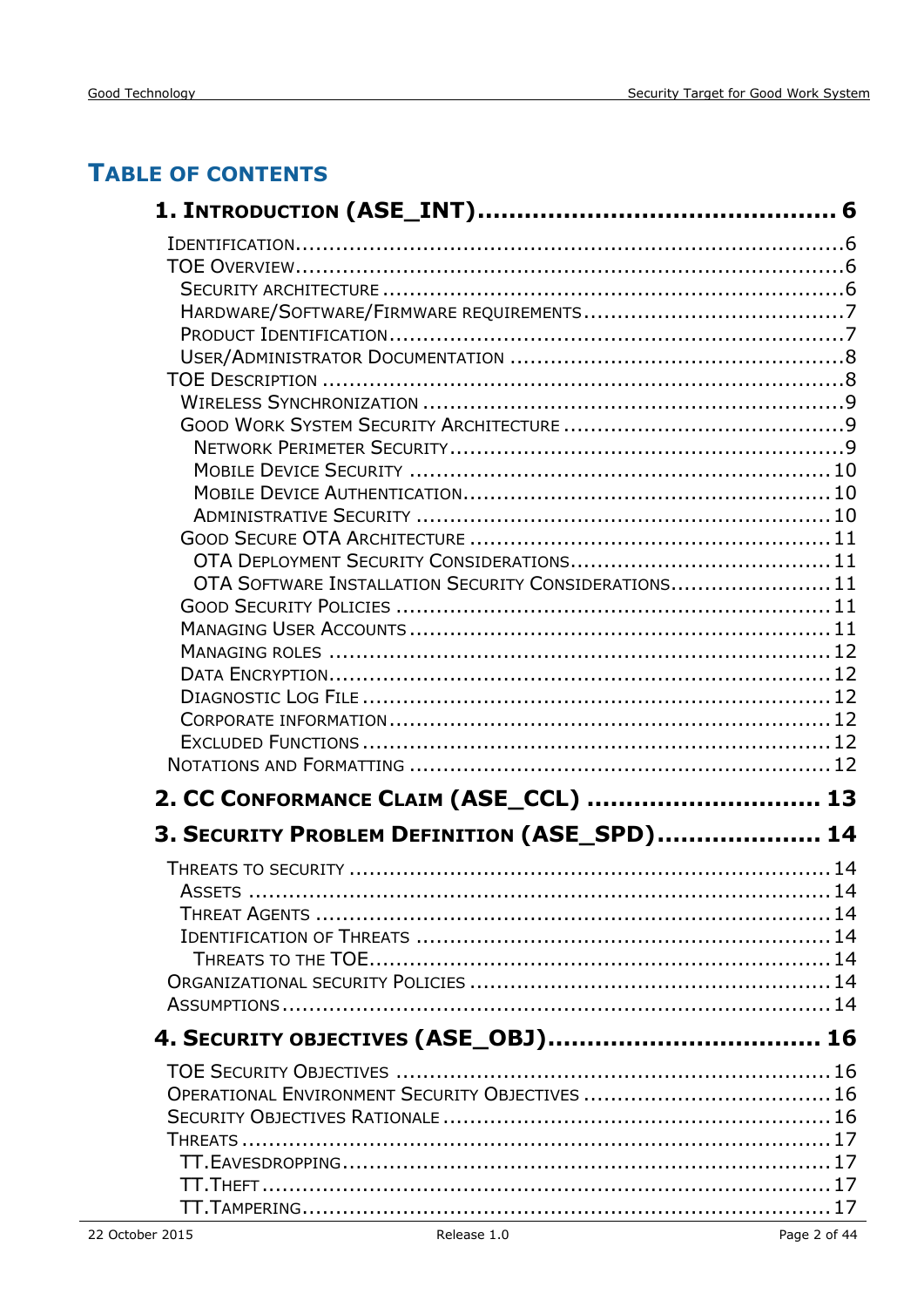| 5. EXTENDED COMPONENTS DEFINITION (ASE_ECD) 20                        |  |
|-----------------------------------------------------------------------|--|
|                                                                       |  |
| FPT_ITT_EXP.1 BASIC INTERNAL TSF DATA TRANSFER PROTECTION 20          |  |
|                                                                       |  |
|                                                                       |  |
|                                                                       |  |
|                                                                       |  |
|                                                                       |  |
| 6. SECURITY REQUIREMENTS (ASE_REQ)  23                                |  |
|                                                                       |  |
|                                                                       |  |
|                                                                       |  |
|                                                                       |  |
|                                                                       |  |
| FDP ACC.1A SUBSET ACCESS CONTROL - ADMINISTRATOR  26                  |  |
|                                                                       |  |
| FDP_ACF.1A SECURITY ATTRIBUTE BASED ACCESS CONTROL - ADMINISTRATOR 26 |  |
| FDP_ACF.1B SECURITY ATTRIBUTE BASED ACCESS CONTROL - USER  26         |  |
| FDP ITC.2 IMPORT OF USER DATA WITH SECURITY ATTRIBUTES  27            |  |
|                                                                       |  |
|                                                                       |  |
|                                                                       |  |
|                                                                       |  |
| FIA_UAU.1A TIMING OF AUTHENTICATION - ADMINISTRATOR  28               |  |
|                                                                       |  |
|                                                                       |  |
|                                                                       |  |
| FMT_MOF.1A MANAGEMENT OF SECURITY FUNCTIONS BEHAVIOUR -               |  |
|                                                                       |  |
| FMT MOF.1B MANAGEMENT OF SECURITY FUNCTIONS BEHAVIOUR - USER 29       |  |
| FMT MSA.1A MANAGEMENT OF SECURITY ATTRIBUTES - ADMINISTRATOR  29      |  |
| FMT MSA.1B MANAGEMENT OF SECURITY ATTRIBUTES - USER  29               |  |
| FMT_MSA.3A STATIC ATTRIBUTE INITIALISATION - ADMINISTRATOR  30        |  |
| FMT MSA.3B STATIC ATTRIBUTE INITIALISATION - USER 30                  |  |
| FMT SMF.1A SPECIFICATION OF MANAGEMENT FUNCTIONS - ADMINISTRATOR.30   |  |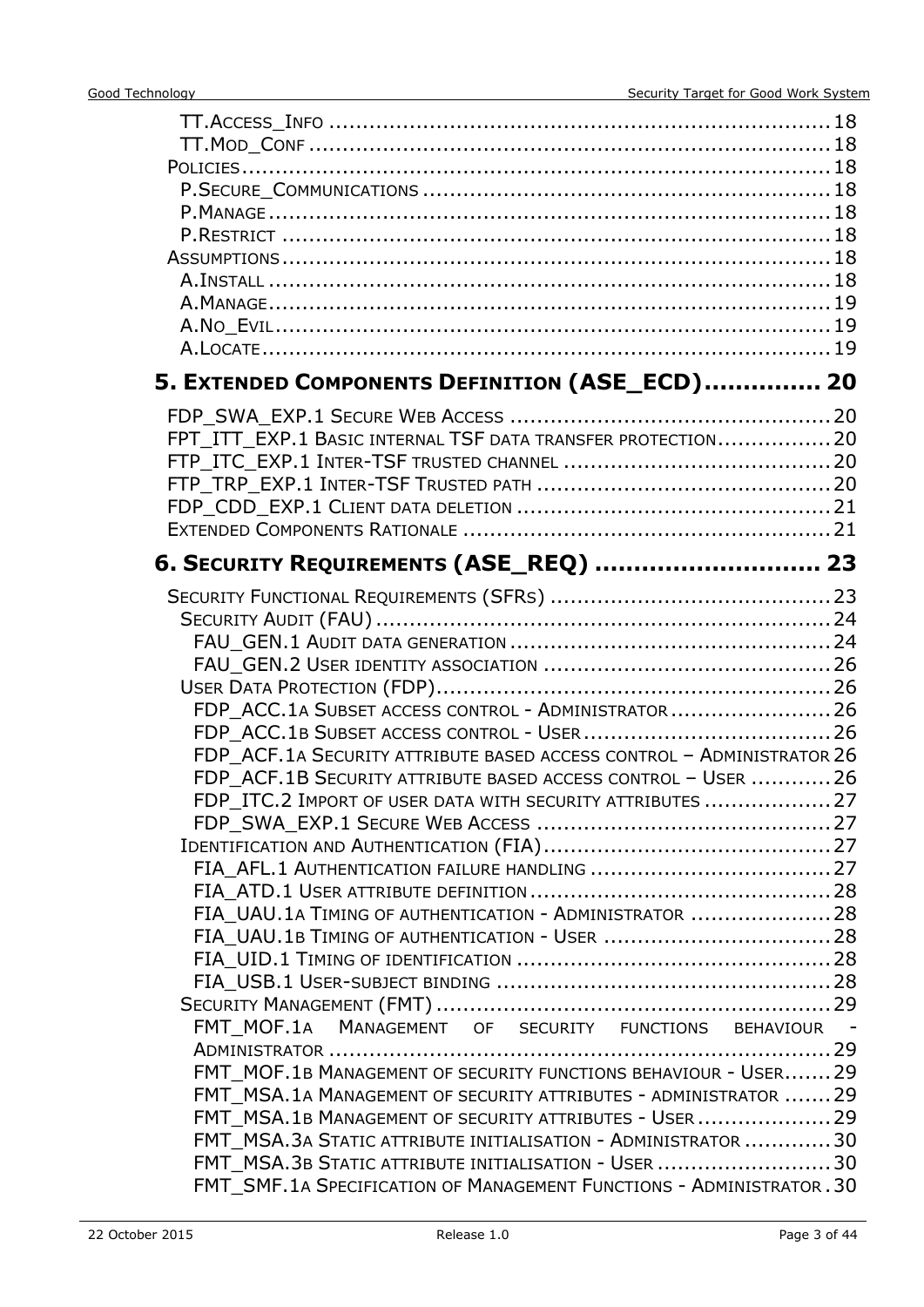| FMT_SMF.1B SPECIFICATION OF MANAGEMENT FUNCTIONS - USER  30<br>FPT ITT EXP.1 BASIC INTERNAL TSF DATA TRANSFER PROTECTION31<br>FPT_TDC.1 INTER-TSF BASIC TSF DATA CONSISTENCY31 |  |
|--------------------------------------------------------------------------------------------------------------------------------------------------------------------------------|--|
|                                                                                                                                                                                |  |
|                                                                                                                                                                                |  |
| 7. TOE SUMMARY SPECIFICATION (ASE_TSS)  38                                                                                                                                     |  |
|                                                                                                                                                                                |  |
|                                                                                                                                                                                |  |
|                                                                                                                                                                                |  |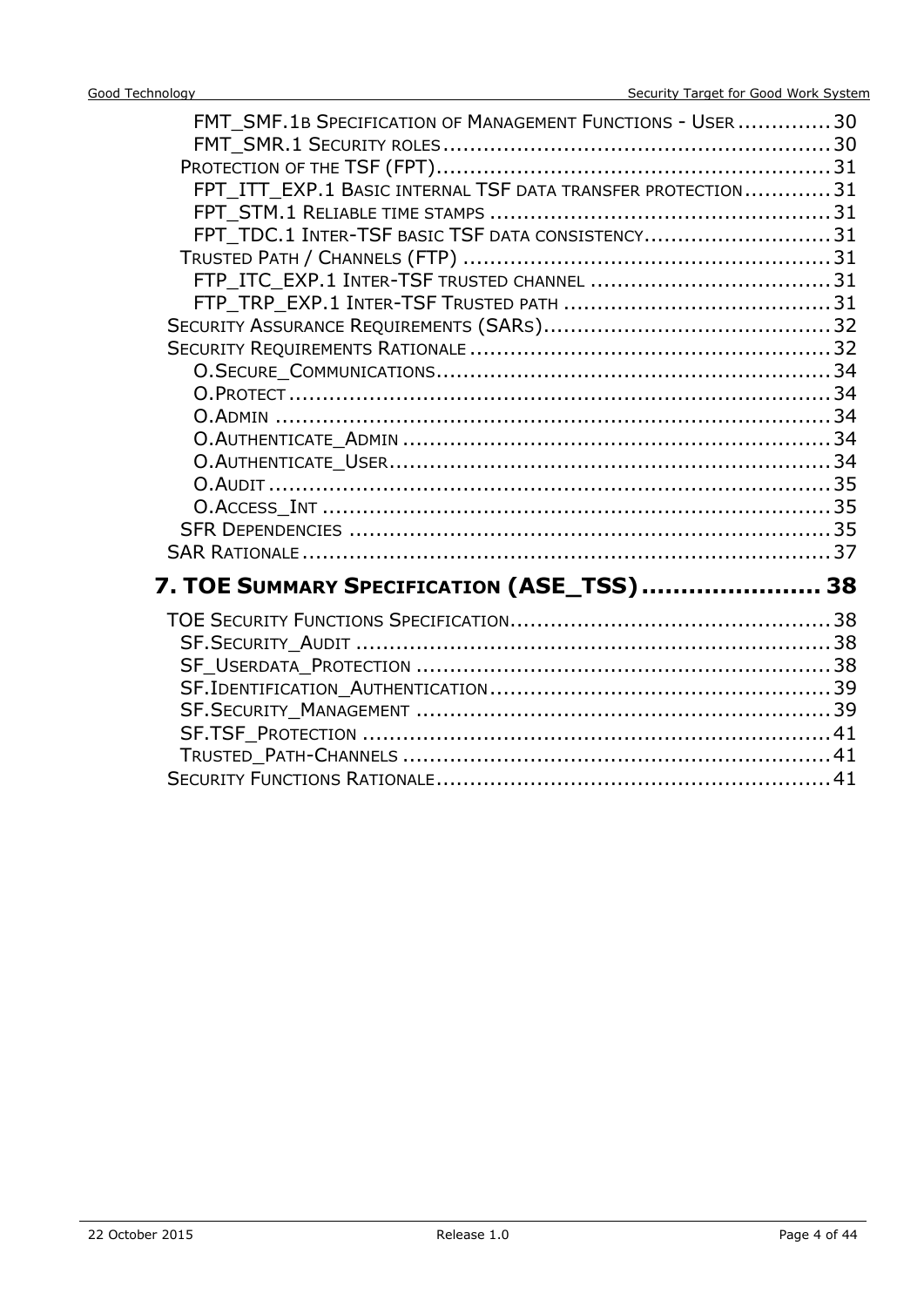## **DOCUMENT CONTROL**

| Document Owners                       |                  |                  |                     |  |  |  |  |  |  |
|---------------------------------------|------------------|------------------|---------------------|--|--|--|--|--|--|
| <b>Role</b>                           | <b>Person</b>    | <b>Telephone</b> | <b>Email</b>        |  |  |  |  |  |  |
| Principal Security<br>Product Manager | <b>Rick Pitz</b> | +1 408 212 7878  | rpitz@good.com      |  |  |  |  |  |  |
| Office of the CTO                     | Henry Hernandez  | +1 408 212 7837  | hhernandez@good.com |  |  |  |  |  |  |

## **ABBREVIATIONS**

| Abbreviation | Description                              |
|--------------|------------------------------------------|
| <b>AES</b>   | Advanced Encryption Standard             |
| CC           | Common Criteria                          |
| <b>CLI</b>   | Command-line interface                   |
| <b>CM</b>    | <b>Configuration Management</b>          |
| <b>CMVP</b>  | Cryptographic Module Validation Program  |
| <b>DES</b>   | Data Encryption Standard                 |
| <b>DNS</b>   | Domain Name System                       |
| EAL          | <b>Evaluation Assurance Level</b>        |
| <b>FIPS</b>  | Federal Information Processing Standards |
| <b>GAL</b>   | Global Address List                      |
| GC           | The Good Control Server                  |
| <b>GEMS</b>  | The Good Enterprise Mobility Server      |
| <b>GP</b>    | The Good Proxy Server                    |
| <b>GSC</b>   | Good Secure Cloud                        |
| IP           | <b>Internet Protocol</b>                 |
| IT           | <b>Information Technology</b>            |
| <b>OS</b>    | <b>Operating System</b>                  |
| <b>OTA</b>   | Over-The-Air                             |
| <b>RBA</b>   | Role-Based-Administration                |
| <b>SF</b>    | <b>Security Function</b>                 |
| <b>SFP</b>   | <b>Security Function Policy</b>          |
| <b>SSL</b>   | Secure Sockets Layer                     |
| <b>ST</b>    | <b>Security Target</b>                   |
| <b>TOE</b>   | <b>Target of Evaluation</b>              |
| <b>TSF</b>   | <b>TOE Security Functionality</b>        |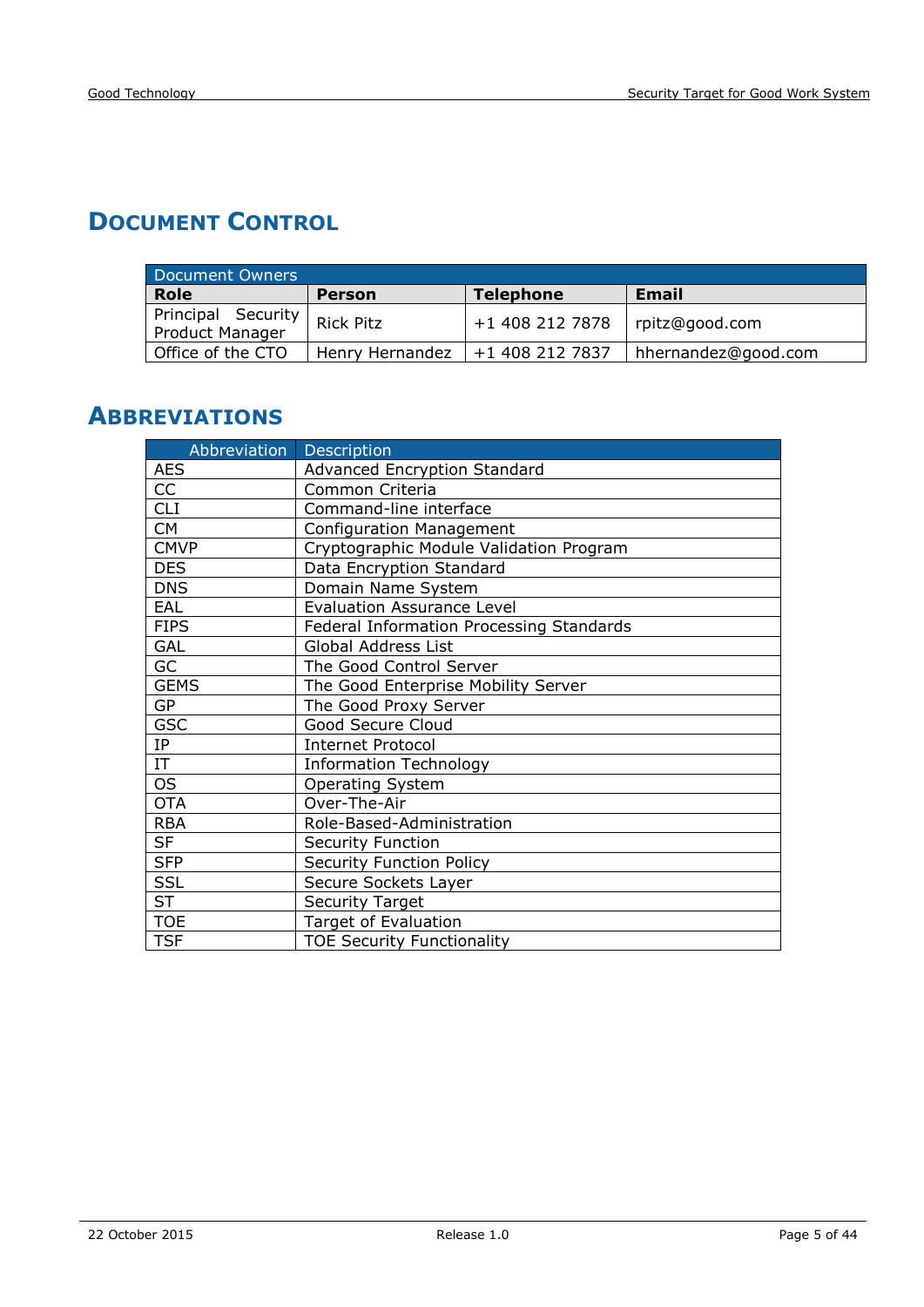## <span id="page-5-0"></span>**1. INTRODUCTION (ASE\_INT)**

#### <span id="page-5-1"></span>**IDENTIFICATION**

ST Title: Security Target Release 1.0 for Good Work System CC Version: 3.1 Revision 4 Assurance level: EAL4 augmented with ALC\_FLR.1 PP Identification: None TOE name: Good Work System TOE Version:

- Good Work System
- Product versions as described in Table 1

## <span id="page-5-3"></span><span id="page-5-2"></span>**TOE OVERVIEW**

#### **SECURITY ARCHITECTURE**

The Good Work System is an end to end solution for securing and managing email, calendar, contact, presence, instant messaging, secure browsing and other mobile applications. The Good Work System consists of server side and client side components. The server components include the Good Proxy Server, the Good Enterprise Mobility Server (GEMS), and the Good Control Server (administrative console functions). All servers run on standard Microsoft server platforms. On the client side, the Good Work System includes the Good Collaboration application, Good Access (secure browser) application, and other mobile applications running on iOS and Android devices using the Good Dynamics framework.



#### **Figure 1; Core architecture**

#### **Good Control:**

Good Control Server provides dashboard visibility and management of enterprise users, apps, and security policies.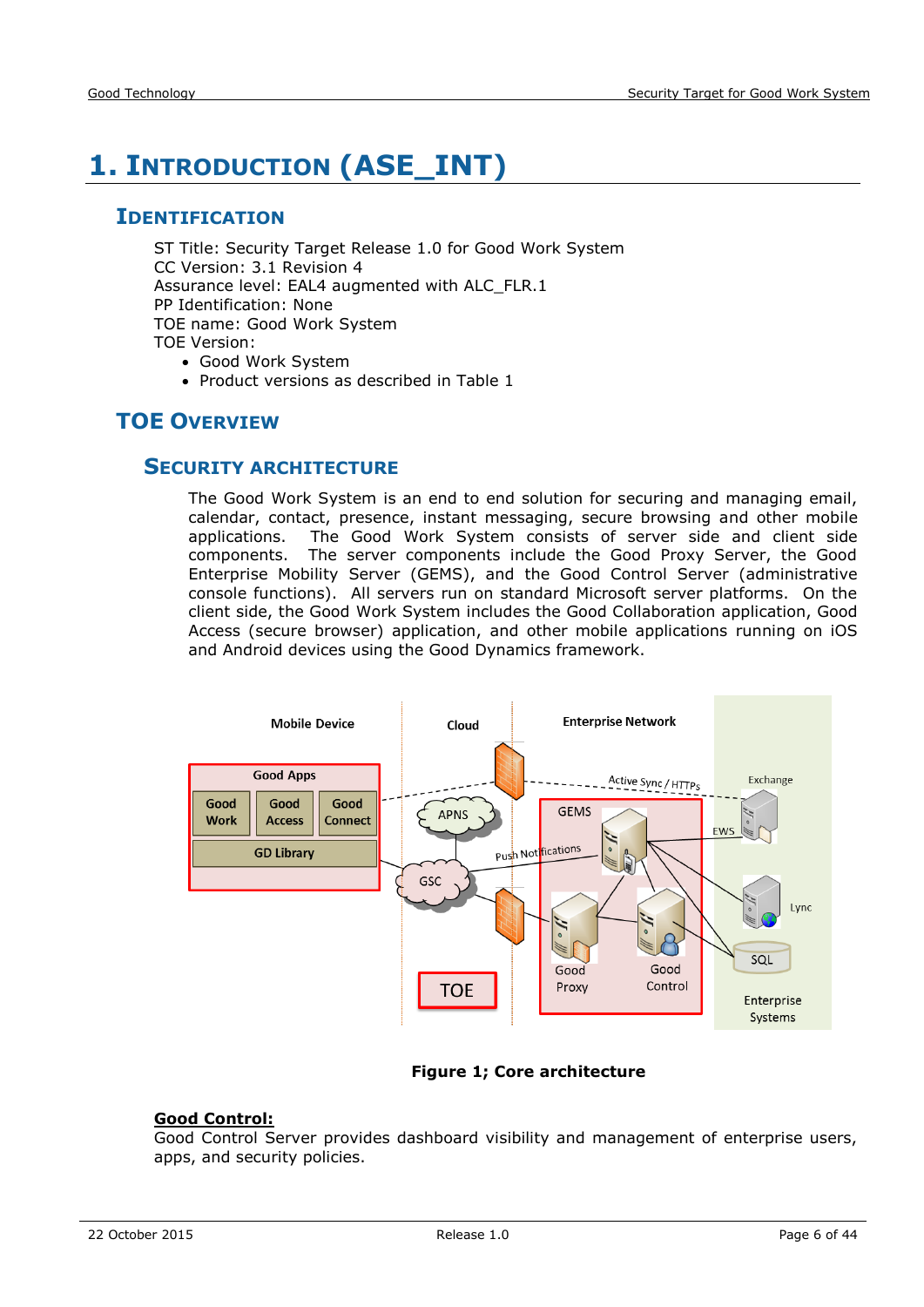#### **Good Proxy:**

Good Proxy Server provides the secure communications infrastructure between the Good Secure Cloud (GSC) and application servers within the enterprise firewall.

#### **GEMS:**

GEMS provides the following functionality for Good client applications:

The implementation of device facing Good Dynamics Server Side Services invoked by Good client applications using the Good Dynamics Services Framework. This includes a Service to provide Presence information for Contacts, a Service to provide storage and synchronization of application data, and delivery of Push Notifications via the GSC, in response to updates detected for user mailboxes.

#### **Good Work Client:**

Good Work Client is a mobile device application that provides for secure email, calendar, contacts, presence and other mobile applications. Email is delivered to the client using Microsoft Exchange Active Sync.

#### **Good Access Client:**

Good Access Client is a secure web browser application for accessing corporate webbased resources from a remote device.

#### **Good Connect Client:**

Good Connect Client is an instant messaging application that integrates with the enterprise desktop Microsoft Lync system.

#### **Good Dynamics Library:**

Good Dynamics Library is a client SDK implementing a set of APIs used to configure and enforce user authentication, secure communications, and secure storage on both sides of the enterprise firewall. The Good Dynamic Client provides several functions to secure Good Applications on the mobile device, including application encryption and policy controls, encrypting data in motion, providing application level authentication, providing secure inter-application communications, enables policy controls and ability to change policies dynamically.

#### <span id="page-6-0"></span>**HARDWARE/SOFTWARE/FIRMWARE REQUIREMENTS**

TOE hardware/software/firmware requirements are specified in Table 1: Platforms for TOE. TOE Environment (non-TOE) hardware/software/firmware requirements are specified in Table 1: Platforms for TOE Environment.

## <span id="page-6-1"></span>**PRODUCT IDENTIFICATION**

| Product or Service Name:  | Good Work System |  |  |  |                                                           |  |
|---------------------------|------------------|--|--|--|-----------------------------------------------------------|--|
| Version:                  | 1.0              |  |  |  |                                                           |  |
| Platforms (for Products): | versions.        |  |  |  | Identified in Table 1. Note that all platforms are 64-bit |  |

| <b>Operating System /</b><br><b>Product</b> | <b>Version</b> | <b>Component</b>              | <b>Version</b>         |
|---------------------------------------------|----------------|-------------------------------|------------------------|
|                                             |                | Platforms for TOE Environment |                        |
| Microsoft Windows Server                    | 2008<br>2012   | Microsoft SQL Server          | 2008<br>2012           |
|                                             |                | Oracle XE SQL Server          | 10 <sub>g</sub><br>11q |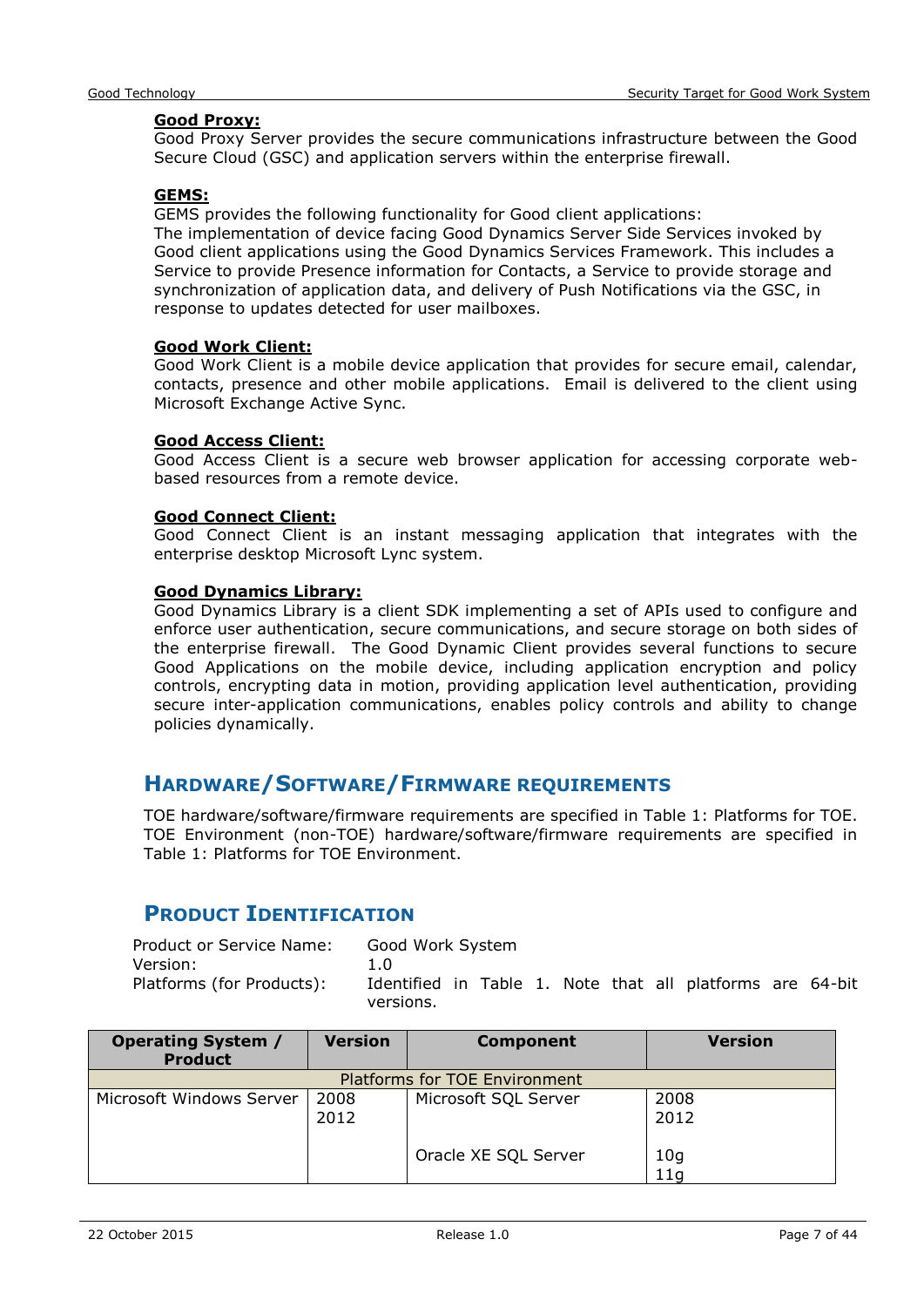Good Technology Security Target for Good Work System

| Microsoft Windows Server | 2008                     | Microsoft Lync Server      | 2010                |  |  |  |  |
|--------------------------|--------------------------|----------------------------|---------------------|--|--|--|--|
|                          | 2012                     |                            | 2013                |  |  |  |  |
| Microsoft Windows Server | 2008                     | Microsoft Exchange Server  | 2010                |  |  |  |  |
|                          | 2012                     |                            | 2013                |  |  |  |  |
|                          |                          |                            |                     |  |  |  |  |
| Platforms for TOE        |                          |                            |                     |  |  |  |  |
| Microsoft Windows Server | 2008                     | Good Proxy Server          | 2.0.3.7             |  |  |  |  |
|                          | 2012                     |                            |                     |  |  |  |  |
| Microsoft Windows Server | Good Enterprise Mobility |                            | 1.5.35.45           |  |  |  |  |
|                          | 2008<br>2012             | Server                     |                     |  |  |  |  |
|                          |                          |                            |                     |  |  |  |  |
| Microsoft Windows Server | 2008                     | Good Control Server        | 2.0.3.11            |  |  |  |  |
|                          | 2012                     |                            |                     |  |  |  |  |
| Apple iPhone & iPad iOS  | 9.x                      | Good Work Client           | 1.5.3.247           |  |  |  |  |
| Device                   | 8.x                      | Good Access Client         | 2.4.3.734           |  |  |  |  |
|                          |                          | <b>Good Connect Client</b> | 2.3.10.0.458445.12  |  |  |  |  |
|                          |                          | Good Dynamics SDK          | 2.0.4413            |  |  |  |  |
| Google Android Device    | 4.x                      | Good Work Client           | 1.5.3.162           |  |  |  |  |
|                          | 5.x                      | Good Access Client         | 2.4.3.657           |  |  |  |  |
|                          |                          | Good Connect Client        | 2.3.10.0.456604.571 |  |  |  |  |
|                          |                          | Good Dynamics SDK          | 2.0.1226            |  |  |  |  |

**Table 1; Platforms**

#### <span id="page-7-0"></span>**USER/ADMINISTRATOR DOCUMENTATION**

The following is a list of the user and administrator guidance documents:

- Good Access Secure Browser Product Guide
- Good Access Secure Browser Release Notes
- Good Control / Good Proxy Server Installation Guide
- Good Proxy Server Release Notes
- Good Control Server Release Notes
- Kerberos Constrained Delegation for Good Dynamics
- Good Dynamics Server Scalability and Deployment Planning Guide
- Good Dynamics Secure Mobile Platform An Overview for Administrators and Developers
- Good Dynamics Direct Connect Feature Summary and Configuration Guide
- GEMS Administrators Guide
- GEMS Release Notes
- Good Work Product Guide
- Good Work Release Notes
- Good Connect User Guide
- Good Connect Release Notes

#### <span id="page-7-1"></span>**TOE DESCRIPTION**

The Good Work System provides Android and iPhone mobile users with a wirelessly synchronized connection to their company servers, so they can access up-to-date corporate email, attachments, contacts, calendar, public folders, global address lists, Presence, Instant Messaging, Secure Browsing and other mobile application data when away from their desks. The Good Work System is a complete, secure wireless system for accessing corporate messaging and data from behind the firewall on the mobile device.

The Good Work system includes:

• The Good Work Client, running on iOS and Android mobile devices (phones and tablets), providing secure email, calendar, contacts, presence, and other mobile applications.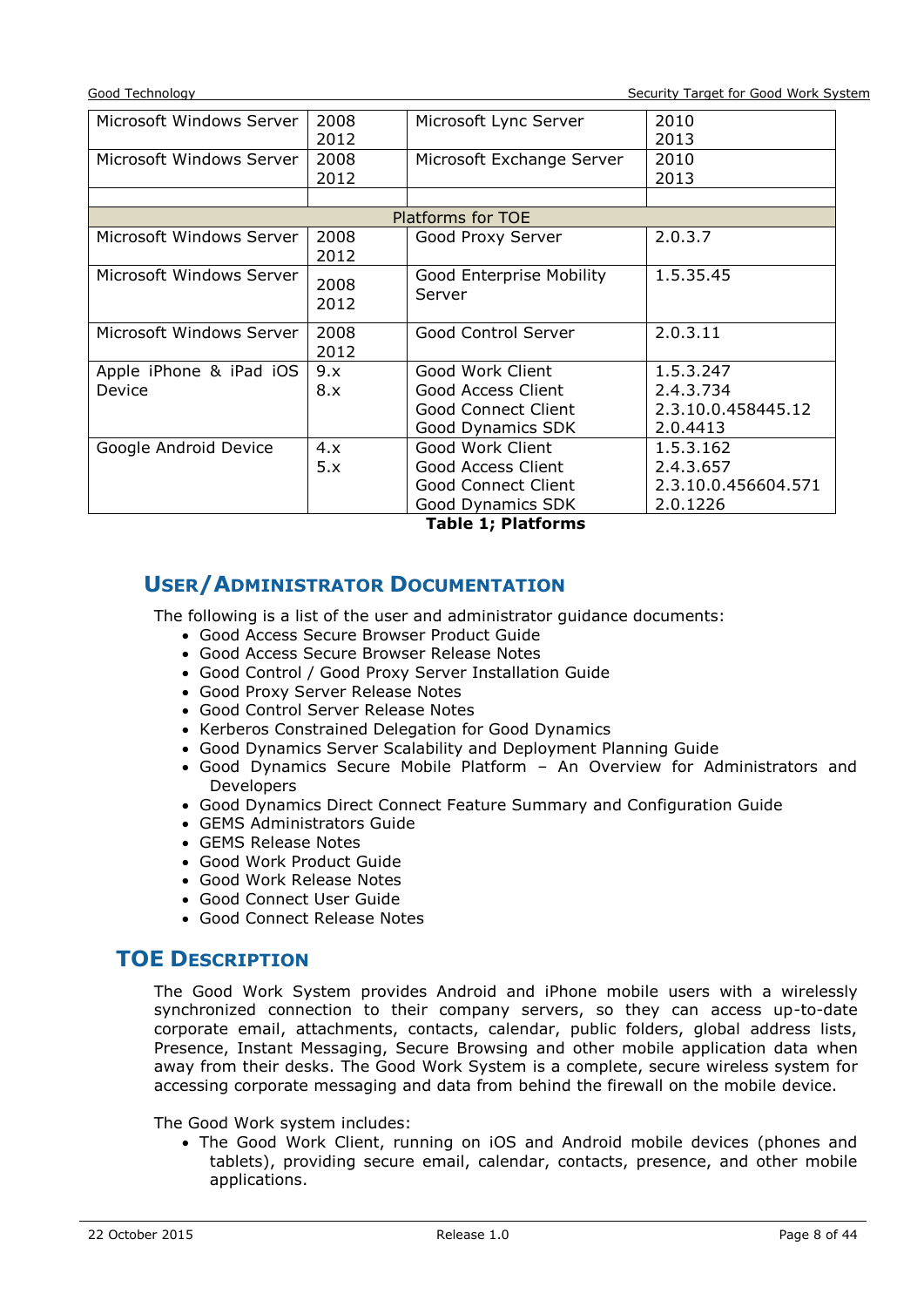- The Good Access Client, running on iOS and Android mobile devices (phones and tablets), providing secure browser functionality.
- The Good Connect Client, running on iOS and Android mobile devices (phones and tablets), providing secure instant messaging functionality.
- The Good Dynamics framework for securing mobile applications on iOS and Android devices (phones and tablets)
- The Good Proxy server running on a standard Microsoft server platform, providing secure communications between the enterprise servers running behind the firewall and the GSC.
- The Good Control server running on a standard Microsoft server platform, providing dashboard visibility and management of enterprise users, apps, and security policies.
- The Good Enterprise Mobility Server running on a standard Microsoft server platform, implementing various application services such as Presence information for Contacts, a Service to provide storage and synchronization of application data, and delivery of Push Notifications via the GSC, in response to updates detected for user mailboxes.

#### <span id="page-8-0"></span>**WIRELESS SYNCHRONIZATION**

Good for Enterprise provides automatic synchronization of email, calendar, and contacts, between the user's Microsoft Exchange Server account and iPhone and Android mobile devices.



**Figure 2; Synchronizing Exchange account and mobile device**

As shown in Figure 2, Microsoft Active Sync is used to synchronize the users mobile device data with their desktop messaging system. The connection between the Active Sync server and the user's mobile device is secured with an HTTPS connection.

#### <span id="page-8-1"></span>**GOOD WORK SYSTEM SECURITY ARCHITECTURE**

The Good Work System provides an end-to-end system designed to protect corporate information at all times—while it is being transmitted over the wireless network and while it resides on the mobile device. Installation of Good applications does not require any modifications to the customer's firewall, and allows leveraging the existing network security infrastructure.

#### <span id="page-8-2"></span>**NETWORK PERIMETER SECURITY**

Connections from the GEMS to the Good Secure Cloud (GSC) use HTTP and are protected by the Secure Sockets Layer (SSL). Connections to the GSC are used for authentication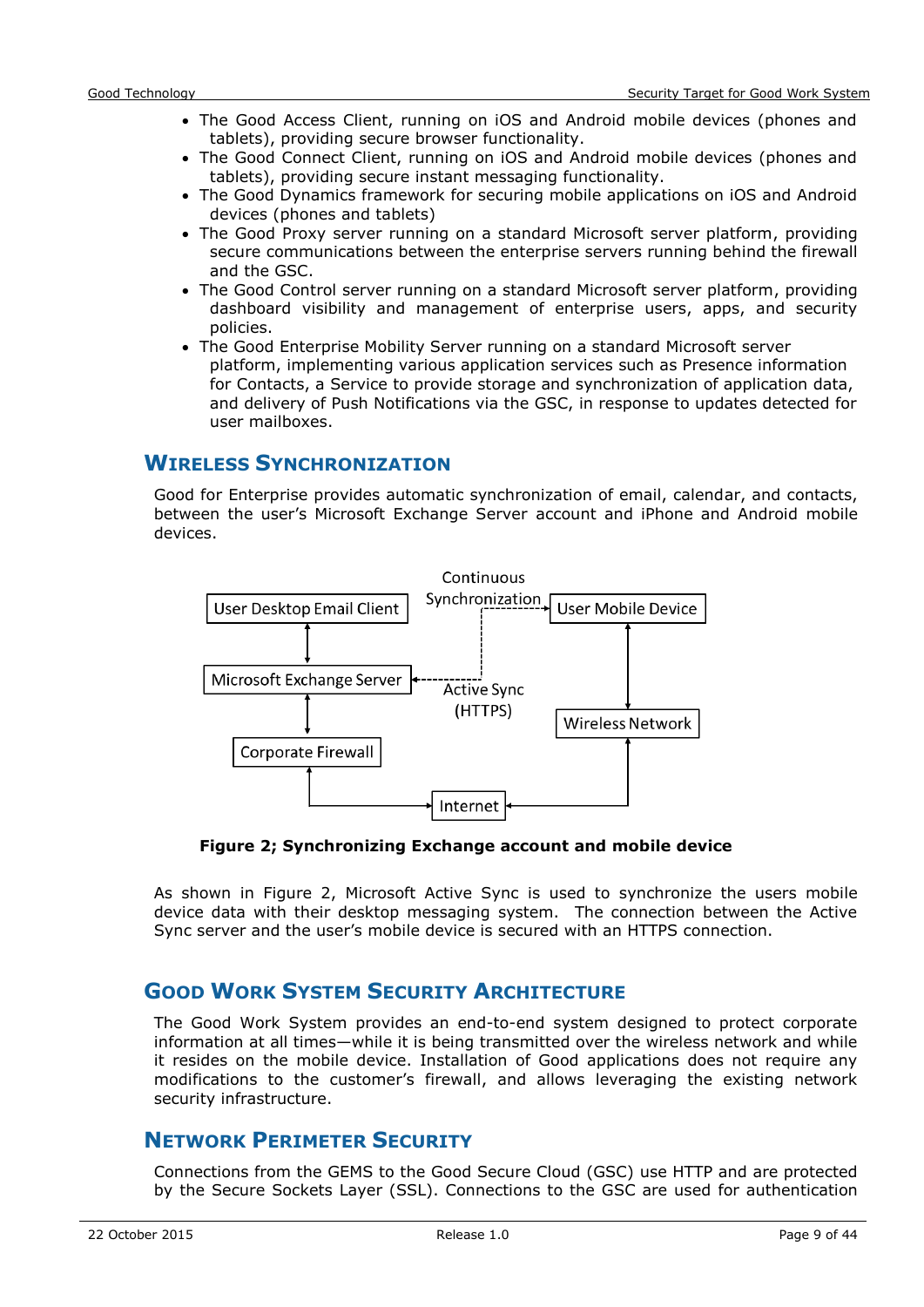and for sending data to and receiving data from mobile devices. Perimeter security includes:

- End-to-end encryption
- AES-256
- Reliable message delivery

#### <span id="page-9-0"></span>**MOBILE DEVICE SECURITY**

The mobile device can be configured with a device password<sup>1</sup>. The Good application has its own password that is independent of the device password. When the mobile device is locked, Good applications will not display any of the user's data. Access to the Good Application can be restored only by entering the correct Good password. If an unauthorized user tries to guess the password too many times, the Good client software can be configured to lock the device or delete all Good application data stored on it.

The IT administrator can specify policies for the password provided by the user. These policies are applied wirelessly. Good data is encrypted and cannot be downloaded from the device.

If a user's mobile device is lost or stolen, the IT administrator can use the Good Control Console to remotely disable access to Good on the device and remove all Good application data.

When a user tries to access a corporate resource using the Good Work Application, the user would typically be prompted for their username and password (e.g. Active Directory credentials) in order to access that service. Alternately, the user can use Kerberos Constrained Delegation (KCD) in lieu of username and password. This allows the user to access network resources without exposing their credentials. KCD uses tickets that are encrypted and decrypted using secret keys that are not related to the user's credentials.

The client application utilizes the OpenSSL FIPS validated crypto library for all crypto functions related to data at rest protection (secure container data storage) and data in transit protection (data exchanged with Good servers).

#### <span id="page-9-1"></span>**MOBILE DEVICE AUTHENTICATION**

The Good Work System provides a number of safeguards against unauthorized access. The GEMS reside behind a corporate firewall, and any mobile device attempting to contact the servers require a three-step authentication process:

- the GSC and the GEMS
- the Good Work app on the mobile device and the GSC
- the Good Work app on the mobile device and the GEMS

#### <span id="page-9-2"></span>**ADMINISTRATIVE SECURITY**

The Good Work System offers Role-Based-Administration (RBA) features that allow system-administration permissions to be customized according to the needs and qualifications of each user. By controlling users' access according to their roles and the associated permissions, RBA provides a tool for managing IT assets and increasing security.

-

 $1$  Password is not mandatory, but is always recommended by Good. The enterprise can choose to not have device passwords based on enterprise policy.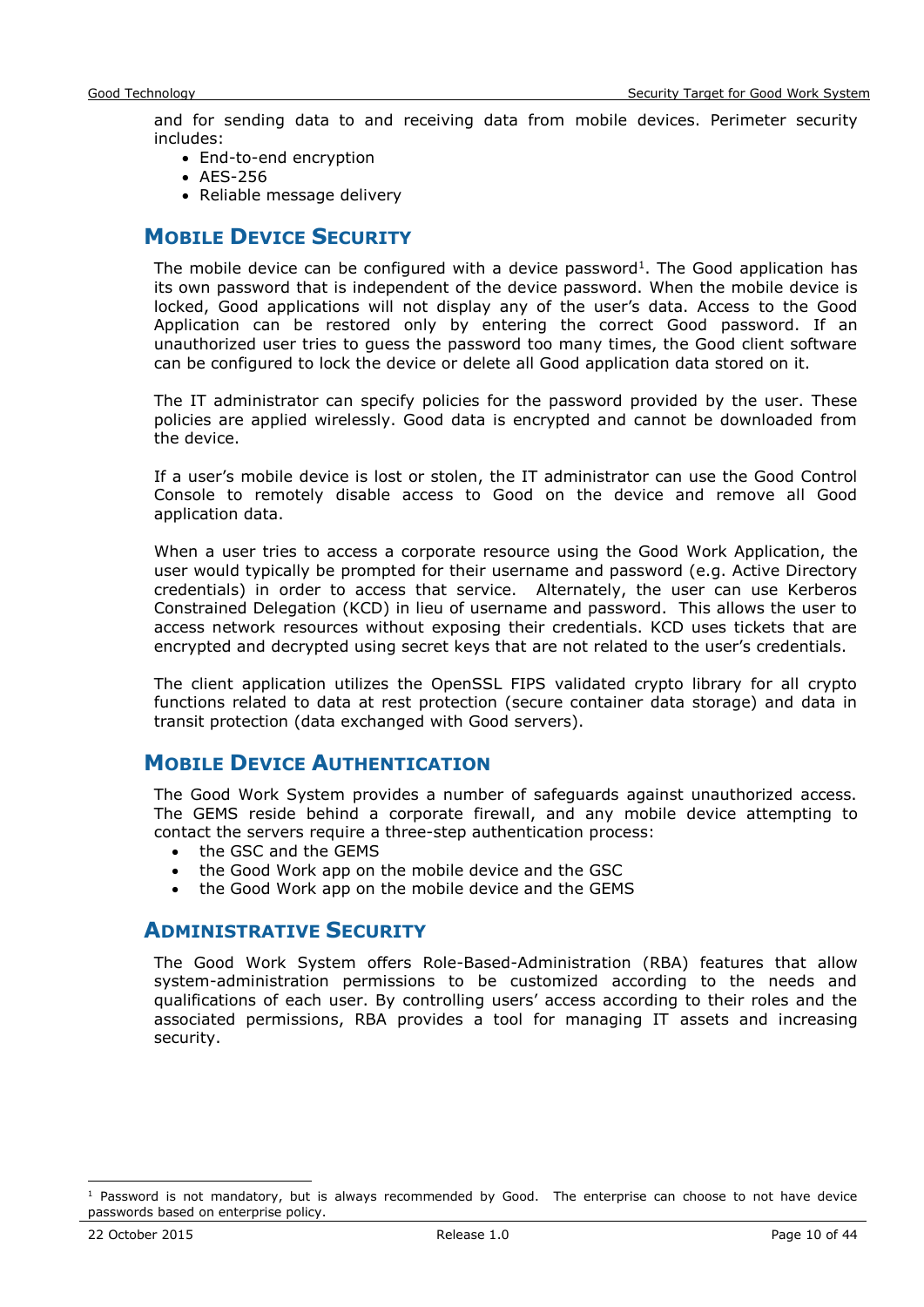## <span id="page-10-0"></span>**GOOD SECURE OTA ARCHITECTURE**

#### <span id="page-10-1"></span>**OTA DEPLOYMENT SECURITY CONSIDERATIONS**

In order to protect all traffic between Good OTA Setup and the Good servers, all communication during the provisioning process runs over HTTP/SSL. The package of provisioning information is further encrypted using an AES key derived from the user's OTA PIN. After the client receives the package of provisioning information, it begins to use the normal end-to-end encryption capabilities based on the server or application in use.

#### <span id="page-10-2"></span>**OTA SOFTWARE INSTALLATION SECURITY CONSIDERATIONS**

The Good OTA software distribution system supports distribution of three classes of software: Good applications, Good partner applications, and custom applications provided by a customer's internal IT department. Security is maintained via the following:

- Digital Signatures Good software and partner software are digitally signed using X.509v3 certificates.
- Encryption Before the custom software package is uploaded, it is encrypted using a key generated by the GEMS.
- Software Versions The Console provides a policy for IT to specify the minimum version of client software which will be installed.
- Mandatory Installation IT can mark software packages as mandatory or optional.

#### <span id="page-10-3"></span>**GOOD SECURITY POLICIES**

Good Control allows the administrator to set a wide variety of policies to be enforced on user mobile devices. These include passwords; mandatory or permitted applications, databases, and folders; S/MIME; and other policies.

#### <span id="page-10-4"></span>**MANAGING USER ACCOUNTS**



#### **Figure 3; Managing the User Accounts**

As shown in Figure 3, the GEMS provides presence information to the user's client on the mobile device. Active Sync (from Microsoft Exchange servers) is used to provide synchronization of email, calendars, etc. However, due to inactivity and other events, the client application may be terminated, but the user may still want to be notified when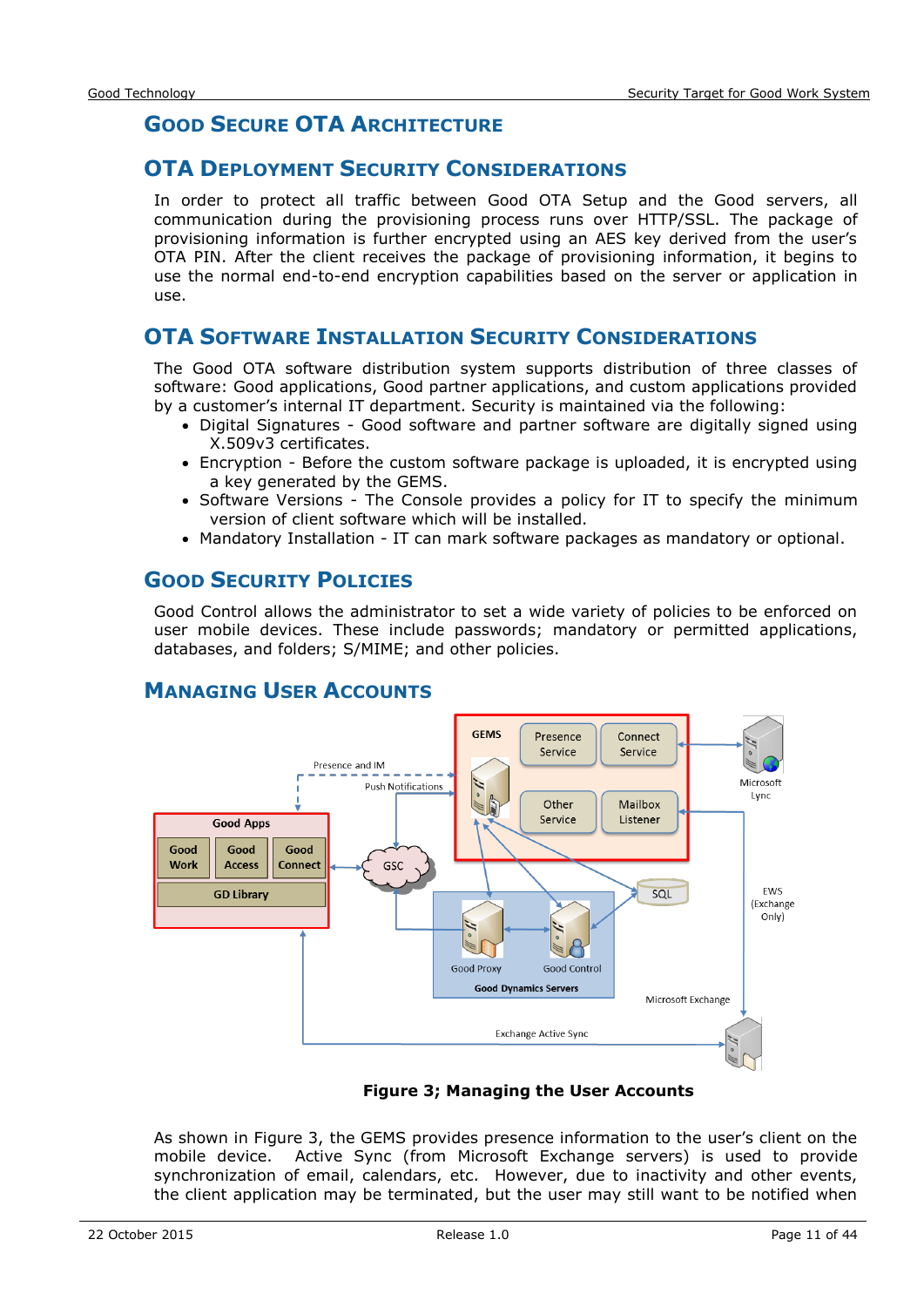new mail is available. The GEMS monitors the exchange server via an Exchange Web Services (EWS) connection to the Exchange Server and uses Push Notifications to ensure that the client application has current information for things like email and calendar events. The Good Control server is used to manage policies that are pushed to the clients.

#### <span id="page-11-0"></span>**MANAGING ROLES**

The role Superuser is granted all rights and can perform some tasks that no other user can perform. The Superuser must run the Good Control Console the first time it is accessed, and can then grant access to other accounts (using the Role Based Administration feature).

Roles such as service administrator, administrator, self-service and helpdesk can be defined in the Console, which then can be used to create, delete and reassign other roles when needed. The service administrator role is granted all rights in the TOE. The selfservice role allows TOE users to optionally manage certain aspects of their mobile devices.

The Good Control Console is used to manage the mobile devices and servers, and to control and limit the tasks performed by an individual or group using Good Control Console. The console can be configured so that some individuals and groups can use it only to set up mobile devices and not to add or remove users, for example.

#### <span id="page-11-1"></span>**DATA ENCRYPTION**

All Good application data and folders on the mobile device are encrypted. This data is encrypted when Good Client applications are not using the data. The databases are decrypted as needed by the Good client applications.

## <span id="page-11-2"></span>**DIAGNOSTIC LOG FILE**

Log files are maintained in clients and servers, and can be used by service personnel for troubleshooting purposes. Log files are encrypted and do not contain sensitive or personally identifiable information (PII). Sensitive information is obfuscated or removed prior to log files being written.

#### <span id="page-11-3"></span>**CORPORATE INFORMATION**

The TOE separates the mobile data into corporate and personal data, where only the corporate data are protected. Corporate authentication is not required to access personal data, since the personal data is not protected.

<span id="page-11-4"></span>The rest of this document is only targeting protected corporate information.

#### **EXCLUDED FUNCTIONS**

The following product features have been excluded from the CC evaluated configuration:

- Windows clients are not part of this evaluation
- Domino server interface to GEMS is not supported in this evaluation
- Cloud service is not part of this evaluation
- GFE Client is not part of this evaluation (GFE is covered under separate evaluation).

#### <span id="page-11-5"></span>**NOTATIONS AND FORMATTING**

The notations and formatting used in this ST are consistent with Version 3.1 Revision 4 of the Common Criteria (CC).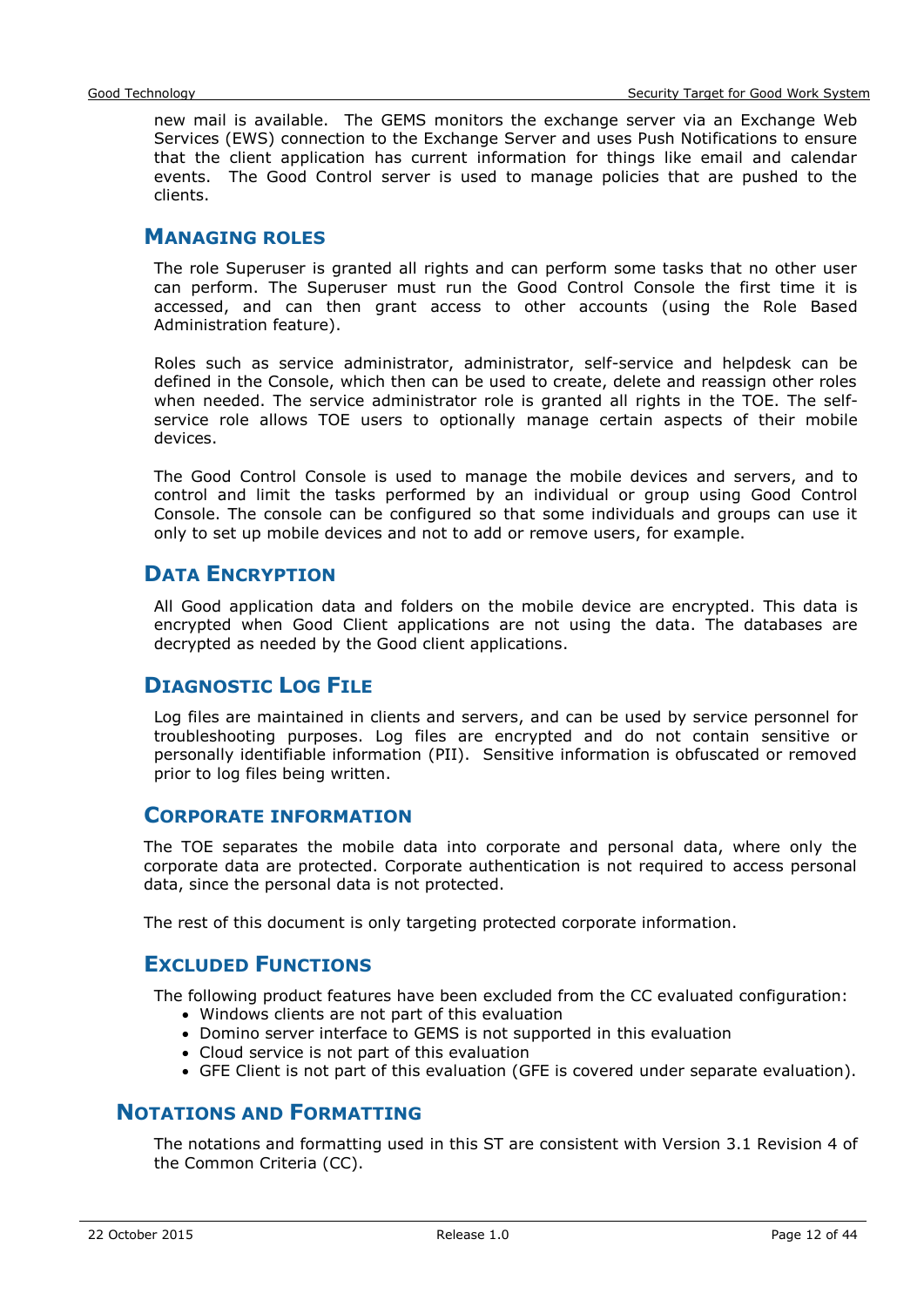The **refinement** operation is used to add detail to a requirement, and thus further restricts a requirement. Refinement of security requirements is denoted by **bold text**. Deleted words are denoted by strike-through text.

The **selection** operation is used to select one or more options provided by the CC in stating a requirement. Selections are denoted by *italicized* text in square brackets, [*Selection value*].

The **assignment** operation is used to assign a specific value to an unspecified parameter, such as the length of a password. Assignment is indicated by showing the value with bold face in square brackets, **[Assignment\_value]**.

The **iteration** operation is used when a component is repeated with varying operations. Iteration is denoted by showing the iteration letter following the component identifier.

**Assets:** Assets to be protected by the TOE are given names beginning with "AS." – e.g. AS.CLASSIFIED\_INFO.

**Assumptions:** TOE security environment assumptions are given names beginning with "A."- e.g., A.Security Procedures.

**Threats:** Threat agents are given names beginning with "TA." – e.g., TA.User. Threats to the TOE are given names beginning with "TT." – e.g., TT.Filter\_Fails. TOE security environment threats are given names beginning with "TE."-- e.g., TE.Crypto\_Fails.

**Policies:** TOE security environment policies are given names beginning with "P."—e.g., P.Information\_AC.

**Objectives:** Security objectives for the TOE and the TOE environment are given names beginning with "O." and "OE.", respectively, - e.g., O.Filter-msg and OE.Clearance.

## <span id="page-12-0"></span>**2. CC CONFORMANCE CLAIM (ASE\_CCL)**

This TOE and ST are conformant with the following specifications:

- CC Part 2: Security functional components, September 2012, Version 3.1, Revision 4, extended.
- CC Part 3: Security assurance components, September 2012, Version 3.1, Revision 4, conformant,
- Package: EAL4
- Protection Profiles: None
- Augmented SARs: ALC\_FLR.1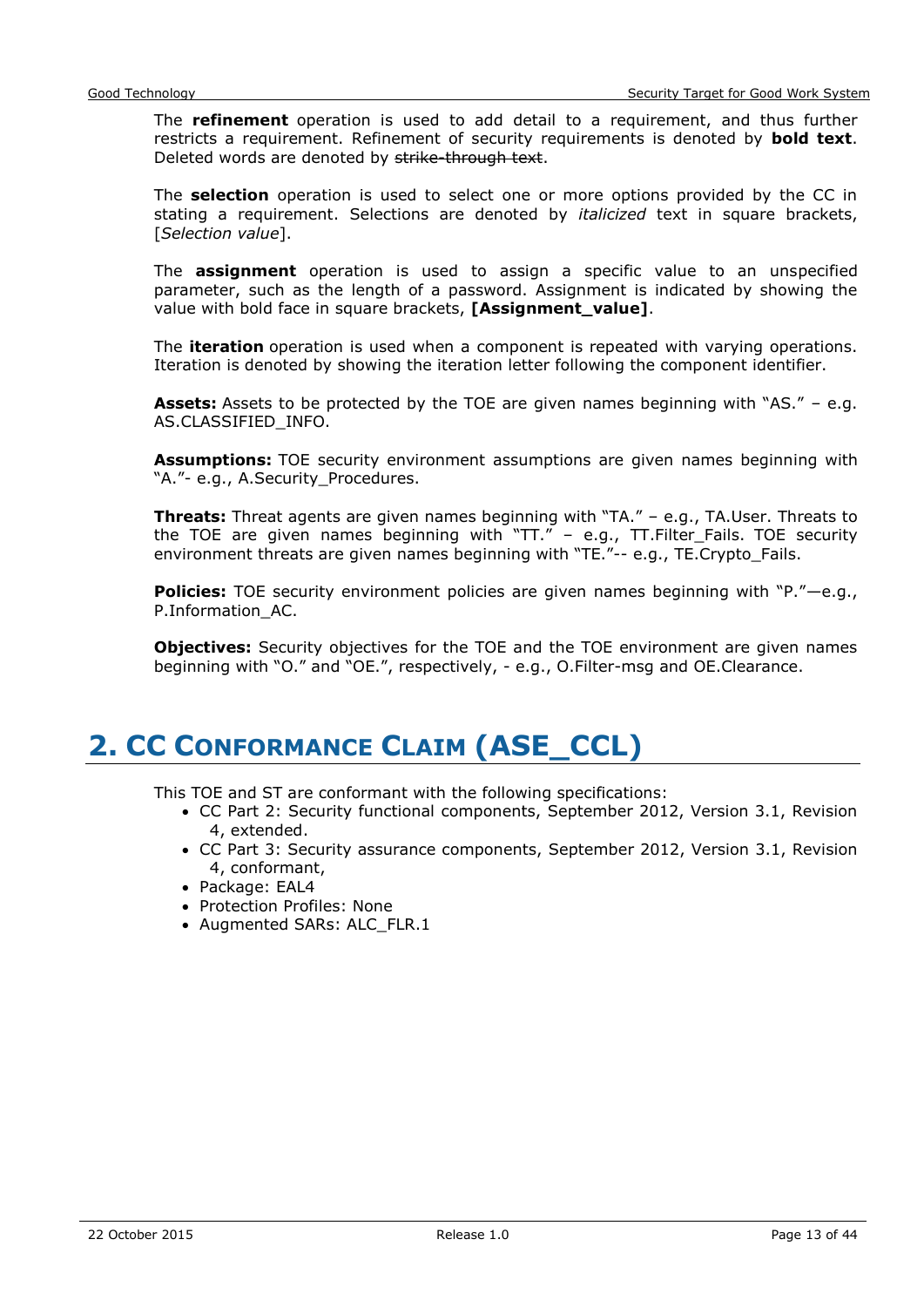## <span id="page-13-0"></span>**3. SECURITY PROBLEM DEFINITION (ASE\_SPD)**

#### <span id="page-13-2"></span><span id="page-13-1"></span>**THREATS TO SECURITY**

#### **ASSETS**

<span id="page-13-3"></span>**AS.Corporate\_Information**: Corporate information on GEMS and Good client applications running on mobile devices.

#### **THREAT AGENTS**

**TA.Malicious\_Actor**: Malicious actors trying to get intelligible information stored on mobile devices or from communications between mobile devices, between mobile devices and servers, and between servers.

<span id="page-13-4"></span>**TA.Unauthorized\_user**: Individuals who have not been granted the right to access the system.

#### **IDENTIFICATION OF THREATS**

#### <span id="page-13-5"></span>**THREATS TO THE TOE**

**TT.Eavesdropping**: Malicious actor(s) eavesdropping on intelligible information on mobile devices, and/or data communications in transit between mobile devices.

**TT.Theft**: A malicious actor or an unauthorized user may get access to corporate information on the mobile device, by theft and/or loss of mobile devices.

**TT.Tampering:** An unauthorized user or process may be able to bypass the TOE's security mechanisms by tampering with the TOE or TOE environment.

**TT.Access\_Info**: A malicious actor passes off as a mobile device user, and erases the corporate information on the mobile device.

**TT.Mod\_Conf:** A malicious actor or an unauthorized user may modify the TOE configuration to gain unauthorized access to mobile devices.

#### <span id="page-13-6"></span>**ORGANIZATIONAL SECURITY POLICIES**

**P.Secure Communications:** The TOE shall use secure communications functions for its own use, including encryption/decryption operations.

**P.Manage:** The TOE shall only be managed by authorized administrators.

**P.Restrict**: Changes made by administrators to default values in policies shall be more restrictive.

#### <span id="page-13-7"></span>**ASSUMPTIONS**

**A.Install:** The TOE has been installed and configured according to the appropriate installation guides, and all traffic between clients and servers flows through it.

**A.Manage:** There is one or more competent individual (administrator) assigned to manage the TOE and the security of the information it contains.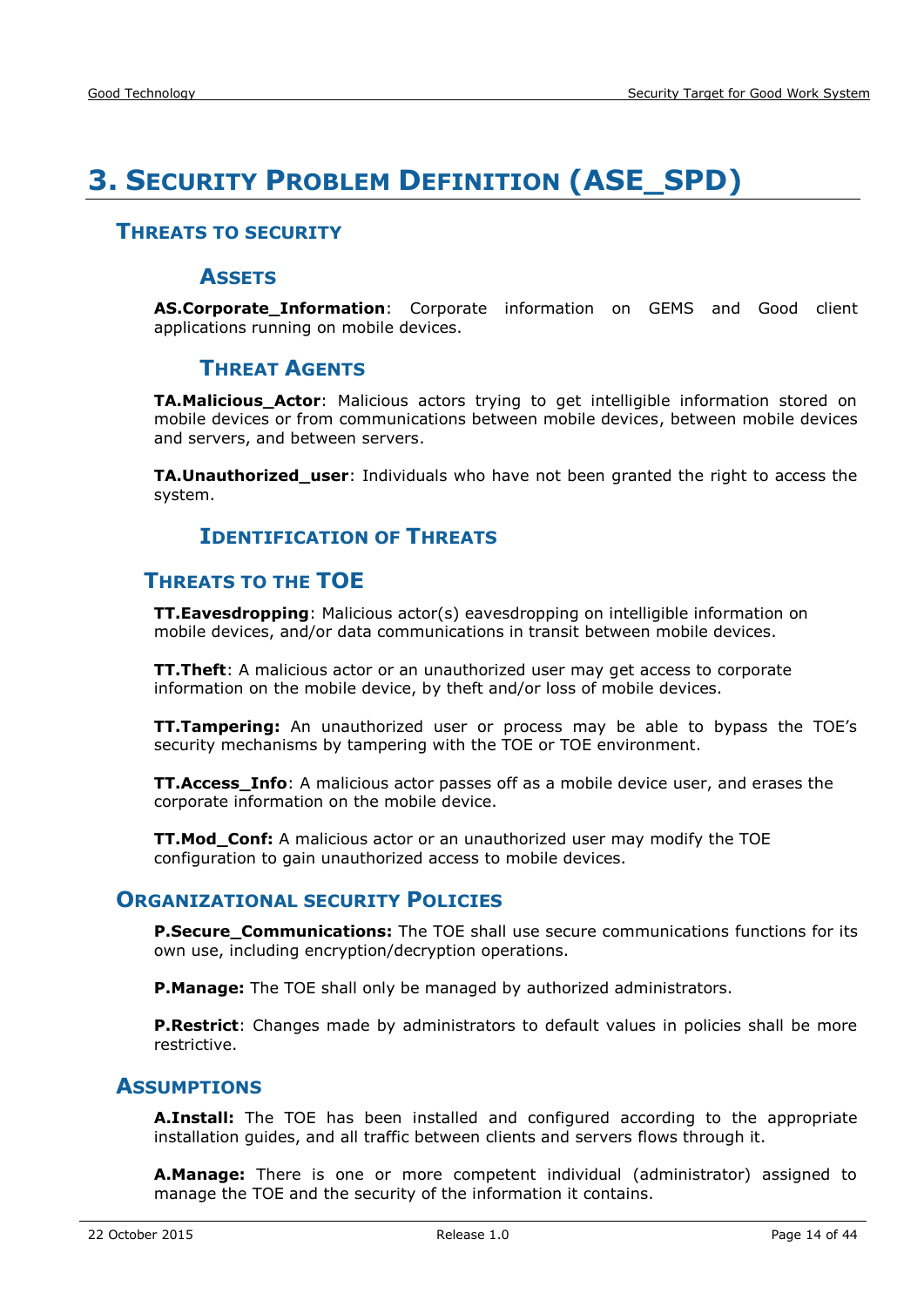**A.No\_Evil:** The administrators of the TOE are non-hostile, appropriately trained, and follow all guidance.

**A.Locate:** The processing resources of the TOE servers will be located within controlled access facilities, which will prevent unauthorized physical access.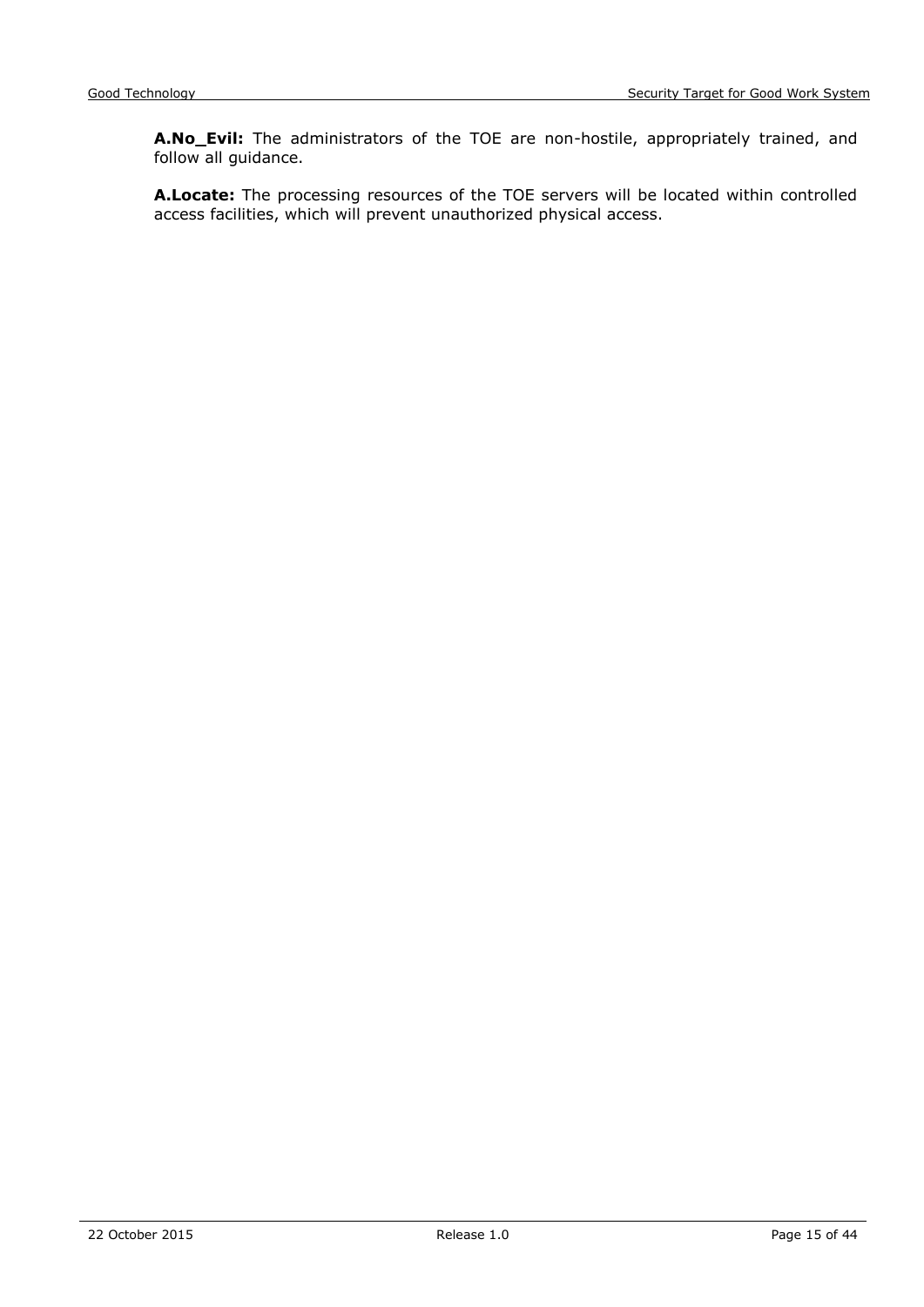## <span id="page-15-0"></span>**4. SECURITY OBJECTIVES (ASE\_OBJ)**

## <span id="page-15-1"></span>**TOE SECURITY OBJECTIVES**

**O.Secure\_Communications**: The TOE shall use secure communications functions to maintain the confidentiality and allow for detection of modification of user data that is transmitted to the TOE.

**O.Protect**: The TOE must ensure the integrity of audit, system data and corporate information by protecting itself from unauthorized modifications and access to its functions and data, and preserve correct operations during specified failure events.

**O.Admin**: The TOE must include a set of functions that allow management of its functions and data, ensuring that TOE administrators with the appropriate training and privileges and only those TOE administrators, may exercise such control.

**O.Authenticate\_Admin**: The TOE must be able to identify and authenticate administrators prior to allowing access to TOE administrative functions and data.

**O.Authenticate\_User**: The TOE must be able to identify and authenticate users prior to allowing access to Good applications and data.

**O.Audit:** The TOE must record the actions taken by administrators, prevent unauthorized deletion of the audit records stored on the TOE, and provide the authorized administrators with the ability to review the audit trail.

**O.Access Int**: The TOE must allow access to server resources on protected/internal network only as defined by the Access Control SFP.

#### <span id="page-15-2"></span>**OPERATIONAL ENVIRONMENT SECURITY OBJECTIVES**

**OE.Secure\_Communications:** The Operational Environment will provide secure communications functions to the TOE including encryption and decryption functions.

**OE.Manage:** Sites deploying the TOE will provide competent, non-hostile TOE administrators who are appropriately trained and follow all administrator guidance. TOE administrators will ensure the system is used securely. The reliability of the TOE's timestamps will be ensured via periodic manual checks by the TOE administrator.

**OE.Physical:** The physical environment must be suitable for supporting TOE servers in a secure setting.

**OE.Install:** Those responsible for the TOE must ensure that the TOE is delivered, installed, managed, and operated in a manner which is consistent with IT security.

**OE.Person:** Personnel working as authorized administrators shall be carefully selected and trained for proper operation of the TOE.

#### <span id="page-15-3"></span>**SECURITY OBJECTIVES RATIONALE**

This section gives the relation between security objectives and threats, policies, and assumption.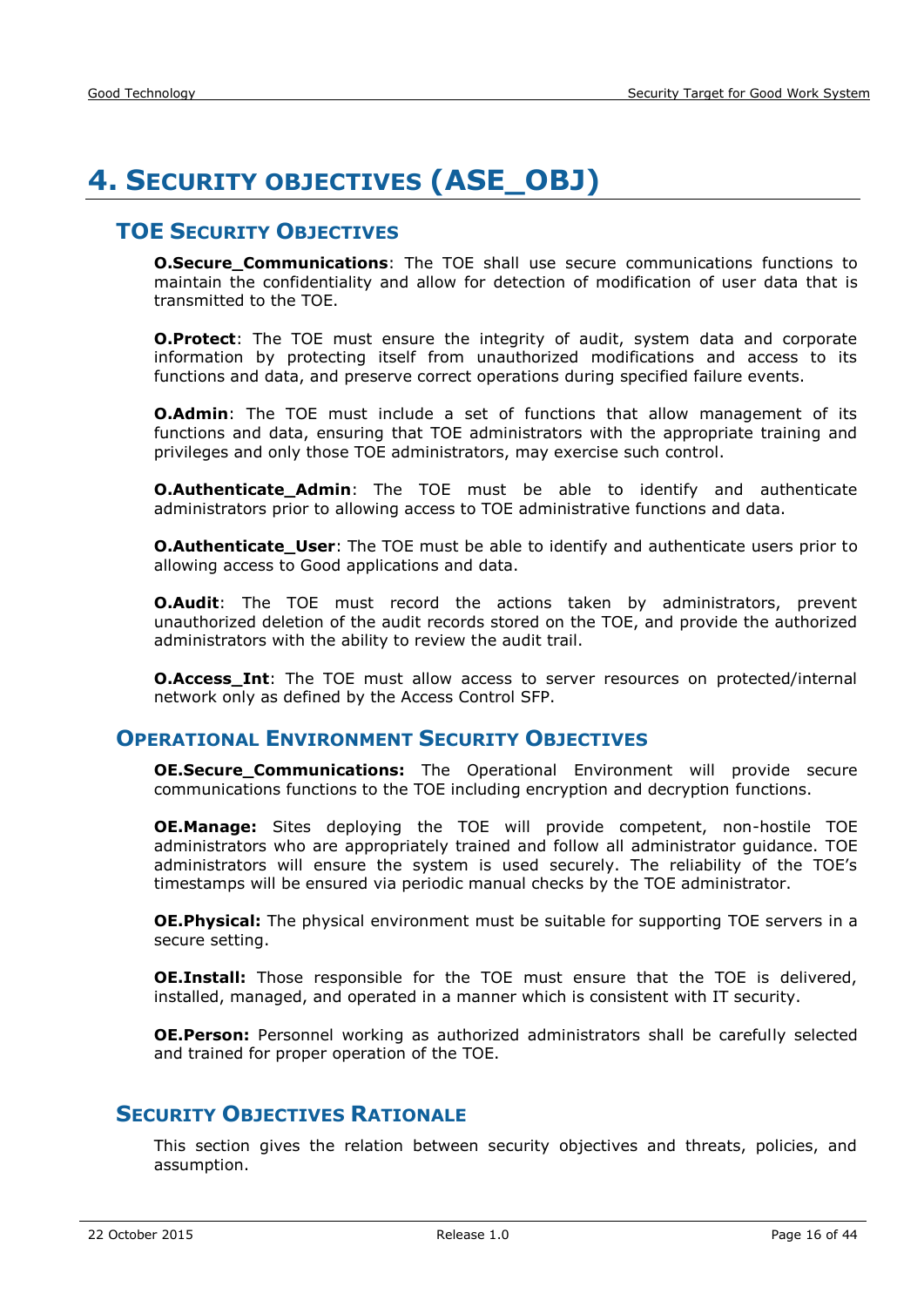| <b>Objectives</b>        | Policies<br>Assumptions,<br>Threats, | Eavesdropping    | T.Theft          | T.Tampering | TT.Access_Info | T.Mod_Conf   | P.Secure_Communications | P.Manage         | P.Restrict   | <b>A.Install</b> | A.Manage         | A.No_Evil        | A.Locate     |
|--------------------------|--------------------------------------|------------------|------------------|-------------|----------------|--------------|-------------------------|------------------|--------------|------------------|------------------|------------------|--------------|
| O.Secure_Communications  |                                      | $\boldsymbol{x}$ | $\boldsymbol{x}$ |             |                |              | X                       |                  |              |                  |                  |                  |              |
| O.Protect                |                                      | X                |                  | X           | X              | X            |                         | X                |              |                  |                  |                  |              |
| O.Admin                  |                                      |                  |                  |             |                |              |                         | $\boldsymbol{x}$ | $\mathbf{x}$ |                  |                  |                  |              |
| O.Authenticate_Admin     |                                      |                  |                  |             |                | $\mathbf{x}$ |                         | $\boldsymbol{x}$ |              |                  |                  |                  |              |
| O.Authenticate_User      |                                      |                  | X                |             | $\mathsf{x}$   |              |                         | X                |              |                  |                  |                  |              |
| O.Audit                  |                                      |                  | $\mathsf{x}$     | X           | X              | X            |                         |                  |              |                  |                  |                  |              |
| O.Access_Int             |                                      | X                |                  |             |                |              |                         | $\boldsymbol{x}$ |              |                  |                  |                  |              |
| OE.Secure_Communications |                                      | $\boldsymbol{x}$ | $\boldsymbol{x}$ |             |                |              | $\mathsf{x}$            |                  |              |                  |                  |                  |              |
| OE.Manage                |                                      |                  |                  |             |                | X            |                         |                  |              | $\mathsf{x}$     | $\boldsymbol{x}$ | $\mathsf{x}$     |              |
| OE.Physical              |                                      |                  |                  |             |                |              |                         |                  |              |                  |                  |                  | $\mathsf{x}$ |
| <b>OE.Install</b>        |                                      |                  |                  |             |                |              |                         | $\mathsf{x}$     |              | $\mathsf{x}$     | $\boldsymbol{x}$ |                  |              |
| OE.Person                |                                      |                  |                  |             |                |              |                         | $\pmb{\chi}$     |              |                  | $\pmb{\chi}$     | $\boldsymbol{x}$ |              |

<span id="page-16-0"></span>**Table 2; Tracing of objectives to threats, assumptions, and policies**

#### <span id="page-16-1"></span>**THREATS**

#### **TT.EAVESDROPPING**

The threat **TT.Eavesdropping** is met by the objectives **O.Secure\_Communications**, **O.Protect and O.Access\_Int**. **O.Secure\_Communications** ensures that secure communication functions can maintain the confidentiality and allow for detection of modification of user data that is transmitted to the TOE. **O.Protect** ensures that the protection mechanisms of the TOE designed to prevent tampering with TOE IT assets are in place and functioning properly, and that these mechanisms cannot be bypassed. **O.Access Int** ensures that access to server resources on protected/internal network is allowed only as defined by the Information Flow Control SFP. **OE. Secure\_Communications** ensures that the secure communications functions include encryption and decryption.

## <span id="page-16-2"></span>**TT.THEFT**

The threat **TT.Theft** is met by the objectives **O.Secure\_Communications**, **O.Authenticate\_User** and **O.Audit**. **O.Secure\_Communications** ensures that secure communication functions can maintain the confidentiality and allow for detection of modification of user data that is transmitted to the TOE. **O.Authenticate\_User** ensures that users identify and authenticate themselves before they are given access. **O.Audit**  ensures that events of security relevance are audited. **OE. Secure\_Communications** ensures that the functions include encryption and decryption.

## <span id="page-16-3"></span>**TT.TAMPERING**

The threat **TT.Tampering** is met by the objectives **O.Protect and O.Audit**. **O.Protect** ensures that the protection mechanisms of the TOE designed to prevent tampering with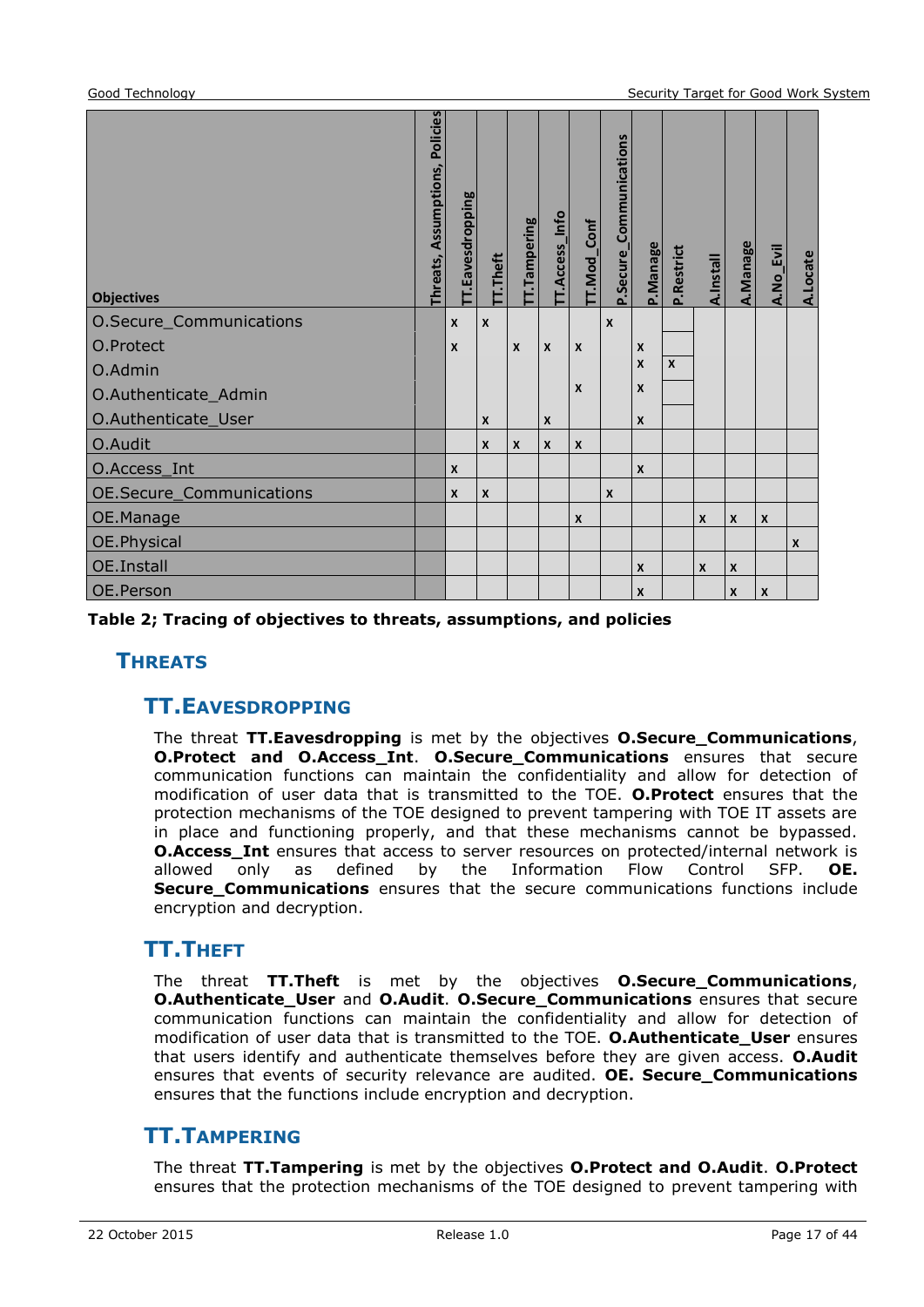TOE IT assets are in place and functioning properly, and that these mechanisms cannot be bypassed. **O.Audit** ensures that changes to the TOE will be recorded.

## <span id="page-17-0"></span>**TT.ACCESS\_INFO**

The threat **TT.Access\_Info** is met by the objectives **O.Protect**, **O.Authenticate\_User and O.Audit**. **O.Protect** ensures that the TOE protects corporate information from unauthorized modifications. **O.Authenticate\_User** ensures that users identify and authenticate themselves before they are given access. **O.Audit** ensures that events of security relevance are audited.

## <span id="page-17-1"></span>**TT.MOD\_CONF**

The threat **TT.Mod\_Conf** is met by the objectives **O.Protect**, **O.Authenticate\_Admin**, **O.Audit** and **OE.Manage. O.Protect** ensures that the TOE protects configuration data from unauthorized modifications. **O.Authenticate\_Admin** ensures that Administrators identify and authenticate themselves before they are given access to configuration data. **O.Audit** ensures that events of security relevance are audited. **OE.Manage** ensures that the TOE will be managed by competent, non-hostile administrators who will configure the system securely to limit access to the user's configuration data.

## <span id="page-17-3"></span><span id="page-17-2"></span>**POLICIES**

## **P.SECURE\_COMMUNICATIONS**

The policy **P.Secure\_Communications** is met by the objective **O.Secure\_Communications** and the Operational Environment Objective **OE. Secure\_Communications** which will require the TOE to use secure communications services provided by the Operations Environment. These services will provide confidentiality and integrity protection of TSF data while in transit to the TOE.

## <span id="page-17-4"></span>**P.MANAGE**

The policy **P.Manage** is met by the objectives **O.Protect**, **O.Admin**, **O.Authenticate\_User O.Authenticate\_Admin**, **O.Access\_Int, OE.Install** and **OE.Person**. The **O.Protect** objective provides for TOE self-protection. The **O.Admin** objective ensures there is a set of functions for administrators to use. The **O.Authenticate\_User** objective provides for authentication of users prior to any TOE function accesses. The **O.Authenticate\_Admin** objective provides for authentication of administrators prior to any management functions in the TOE. The **OE.Install** objective supports the **OE.Person** objective by ensuring administrator follow all provided documentation and maintain the security policy. The **O.Access\_Int** ensures that the TOE limits access to internal network resources to the authorized users.

## <span id="page-17-5"></span>**P.RESTRICT**

The policy **P.Restrict** is met by the objective **O.Admin** by ensuring that the TOE provides a set of functions that allow management of its functions and data.

## <span id="page-17-7"></span><span id="page-17-6"></span>**ASSUMPTIONS**

## **A.INSTALL**

The assumption **A.Install** is met by the objectives **OE.Manage** and **OE.Install. OE.Manage** ensures that the TOE will be managed by competent, non-hostile administrators who will configure the system securely to limit access to the user's configuration data. **OE.Install** ensures that the TOE will be installed correctly and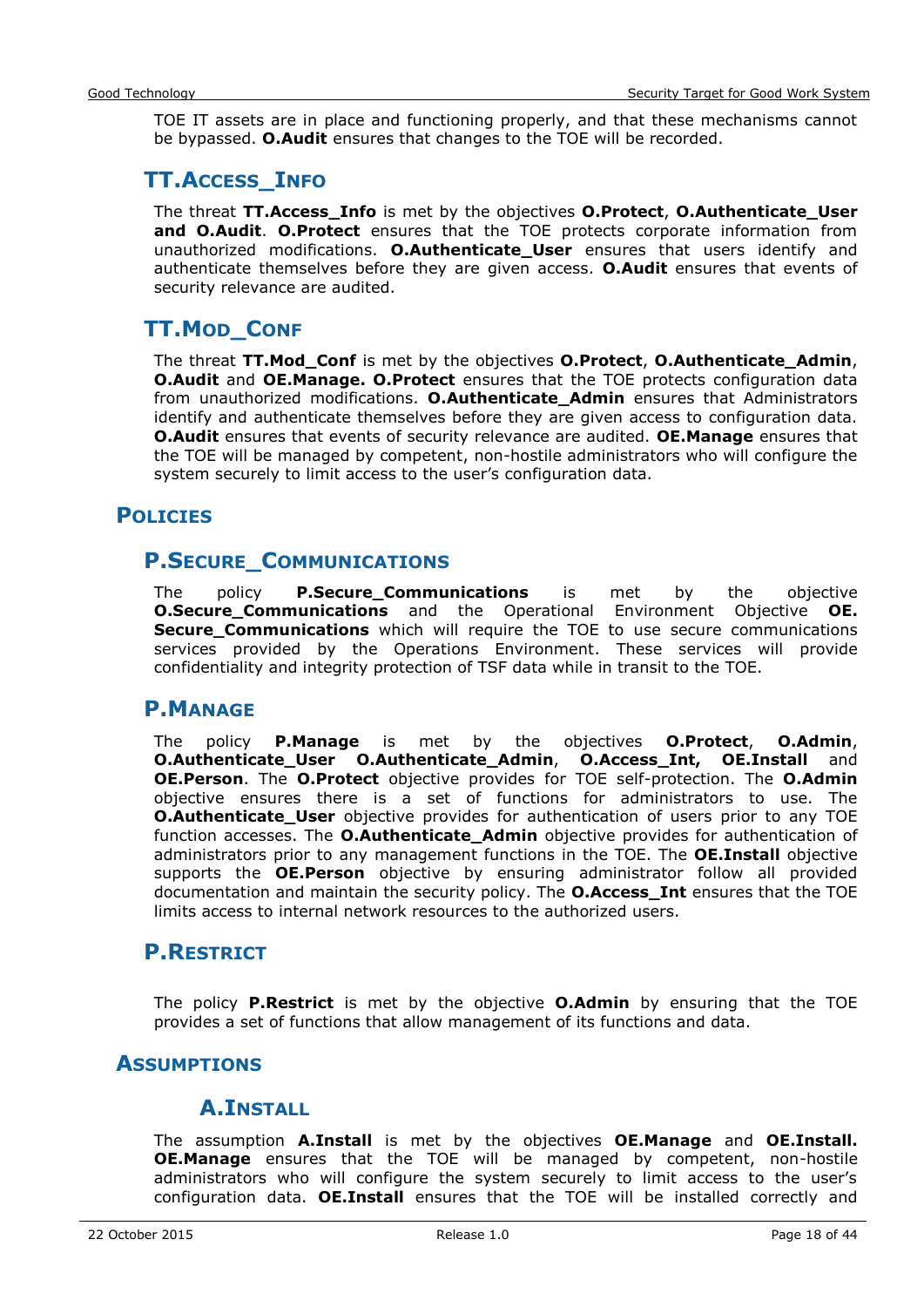<span id="page-18-0"></span>configured securely. All traffic between the internal and external networks will flow through the TOE.

## **A.MANAGE**

The assumption **A.Manage** is met by the objectives **OE.Manage, OE.Person** and **OE.Install. OE.Manage** ensures that the TOE will be managed by competent, nonhostile administrators who will configure the system securely to limit access to the user's configuration data and who will periodically check the accuracy of the TOE's timestamps. **OE.Person** objective will ensure that administrators follow all provided documentation and maintain the security policy. **OE.Install** ensures that the TOE will be installed correctly and configured securely.

## **A.NO\_EVIL**

<span id="page-18-1"></span>The assumption **A.No\_Evil** is met by the objectives **OE.Manage** and **OE.Person. OE.Manage** ensures that the TOE will be managed by competent, non-hostile administrators who will configure the system securely to limit access to the user's configuration data and who will periodically check the accuracy of the TOE's timestamps. **OE.Person** objective will ensure that administrators follow all provided documentation and maintain the security policy.

## **A.LOCATE**

<span id="page-18-2"></span>The assumption **A.Locate** is met by the objectives **OE.Physical**. **OE.Physical** ensures that the TOE's environment is suitable for securely supporting the TOE.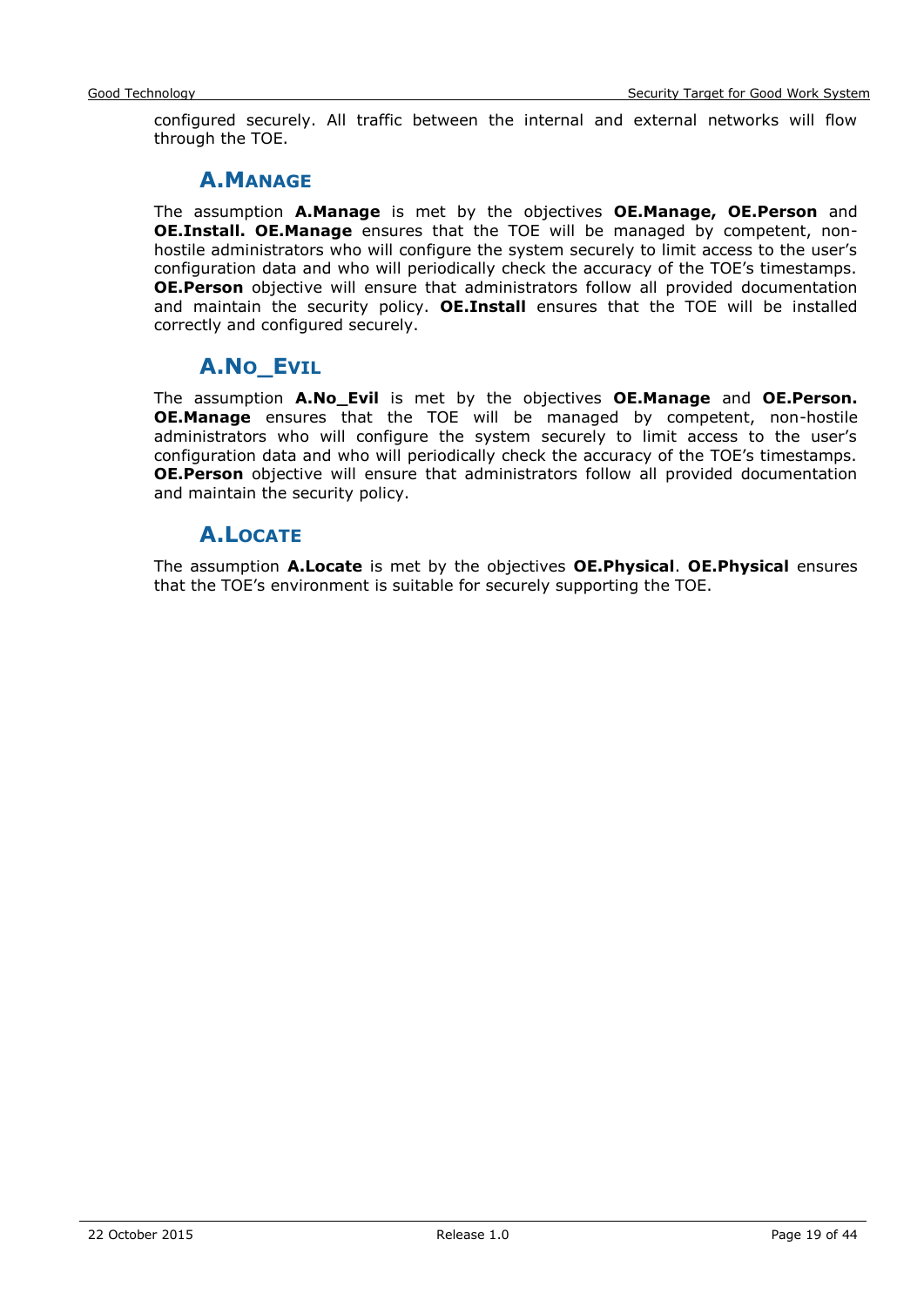## <span id="page-19-0"></span>**5. EXTENDED COMPONENTS DEFINITION (ASE\_ECD)**

## <span id="page-19-1"></span>**FDP\_SWA\_EXP.1 SECURE WEB ACCESS**

Management:

The following actions could be considered for the management functions in FMT: Enabling the secure web access function on mobile devices.

Audit: There are no auditable events foreseen.

Hierarchical to: No other components. Dependencies: None.

**FDP\_SWA\_EXP.1.1** The TSF shall provide secure intranet web browsing access capabilities.

#### <span id="page-19-2"></span>**FPT\_ITT\_EXP.1 BASIC INTERNAL TSF DATA TRANSFER PROTECTION**

Management: There are no management functions foreseen.

Audit: There are no auditable events foreseen.

Hierarchical to: No other components. Dependencies: None.

**FPT ITT EXP.1.1** The TSF shall use mechanisms from the Operational Environment to protect TSF data from [*selection: disclosure, modification*] when it is transmitted between separate parts of the TOE.

## <span id="page-19-3"></span>**FTP\_ITC\_EXP.1 INTER-TSF TRUSTED CHANNEL**

Management: There are no management functions foreseen.

Audit: There are no auditable events foreseen.

Hierarchical to: No other components. Dependencies: None

**FTP\_ITC\_EXP.1.1** The TSF shall use a communication channel provided by the Operational Environment to communicate between itself and another trusted IT product that is logically distinct from other communication channels and provides assured identification of its end points and protection of the channel data from modification or disclosure.

**FTP\_ITC\_EXP.1.2** The TSF shall permit [*selection: the TSF, another trusted IT product*] to communicate via the trusted channel.

**FTP\_ITC\_EXP.1.3** The TSF shall communicate via the trusted channel for [ **assignment: list of functions for which a trusted channel is required**].

## <span id="page-19-4"></span>**FTP\_TRP\_EXP.1 INTER-TSF TRUSTED PATH**

Management: There are no management functions foreseen.

Audit: There are no auditable events foreseen.

Hierarchical to: No other components.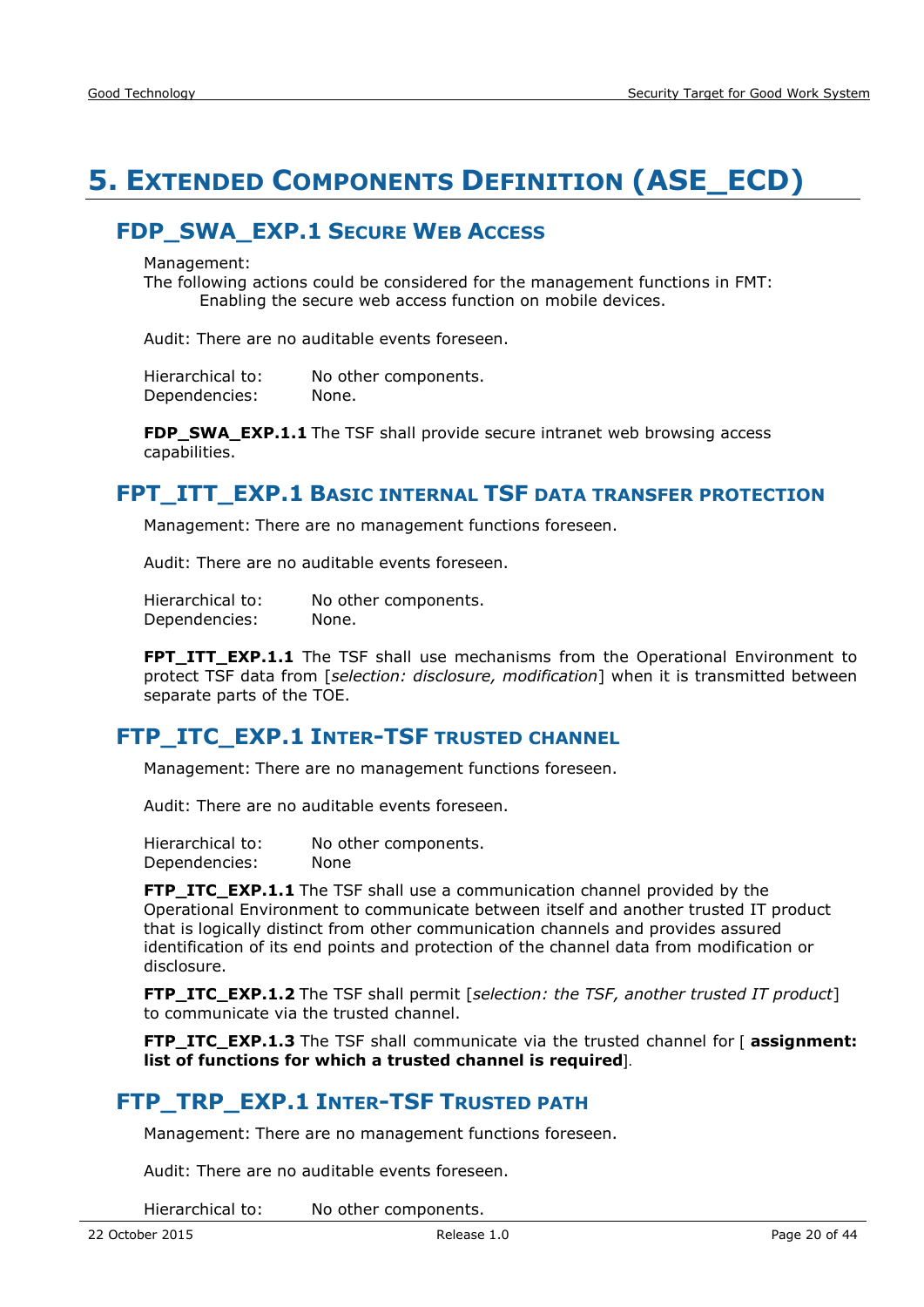Dependencies: None

**FTP\_TRP\_EXP.1.1** The TSF shall use a communication path provided by the Operational Environment to communicate between itself and [*selection: remote, local]*] users that is logically distinct from other communication paths and provides assured identification of its end points and protection of the communicated data from *[selection: modification, disclosure,* **[***assignment: other types of integrity or confidentiality violation***]**].

**FTP\_TRP\_EXP.1.2** The TSF shall permit [*selection: the TSF, local users, remote users*] to communicate via the trusted path.

**FTP\_TRP\_EXP.1.3** The TSF shall require the use of the trusted path for *[*selection: initial user authentication, **[assignment:** *other services for which trusted path is required***]].**

## <span id="page-20-0"></span>**FDP\_CDD\_EXP.1 CLIENT DATA DELETION**

Management: There are no management functions foreseen.

Audit: Successful mobile device wipe action.

| Hierarchical to: | No other components. |
|------------------|----------------------|
| Dependencies:    | None.                |

**FDP\_CDD\_EXP.1.1** The TSF shall erase all enterprise user data stored within the mobile device when the following events occur: [**assignment: action taken**].

#### <span id="page-20-1"></span>**EXTENDED COMPONENTS RATIONALE**

The extended components were created because the Common Criteria standard classes do not have any Security Functional Requirements (SFR) that accurately describe the unique capabilities of this TOE solution. The table below provides the rationale for each extended component used in this ST.

| <b>Explicit Component</b> | <b>Identifier</b>                                                     | <b>Rationale</b>                                                                                                                                                                                                                        |
|---------------------------|-----------------------------------------------------------------------|-----------------------------------------------------------------------------------------------------------------------------------------------------------------------------------------------------------------------------------------|
| FDP SWA EXP.1             | <b>SECURE WEB</b><br><b>ACCESS</b>                                    | This explicit component is necessary since it describes<br>product-unique functionality, consisting of secure web<br>access from the Client.                                                                                            |
| FPT ITT EXP.1             | <b>BASIC</b><br>INTERNAL TSF<br>DATA<br>TRANSFER<br><b>PROTECTION</b> | This explicit component is necessary since it provides the<br>ability for the TOE to use secure communications<br>capabilities provided by the Operational Environment.                                                                 |
| FTP_ITC_EXP.1             | <b>INTER-TSF</b><br><b>TRUSTED</b><br><b>CHANNEL</b>                  | This explicit component is necessary since it provides the<br>ability for the TOE to use a trusted communication<br>channel provided by the Operational Environment to<br>communicate between itself and another trusted IT<br>product. |
| FTP_TRP_EXP.1             | <b>INTER-TSF</b><br>TRUSTED<br><b>PATH</b>                            | This explicit component is necessary since it provides the<br>ability for the TOE to use a trusted communication<br>channel provided by the Operational Environment to<br>communicate between itself and users.                         |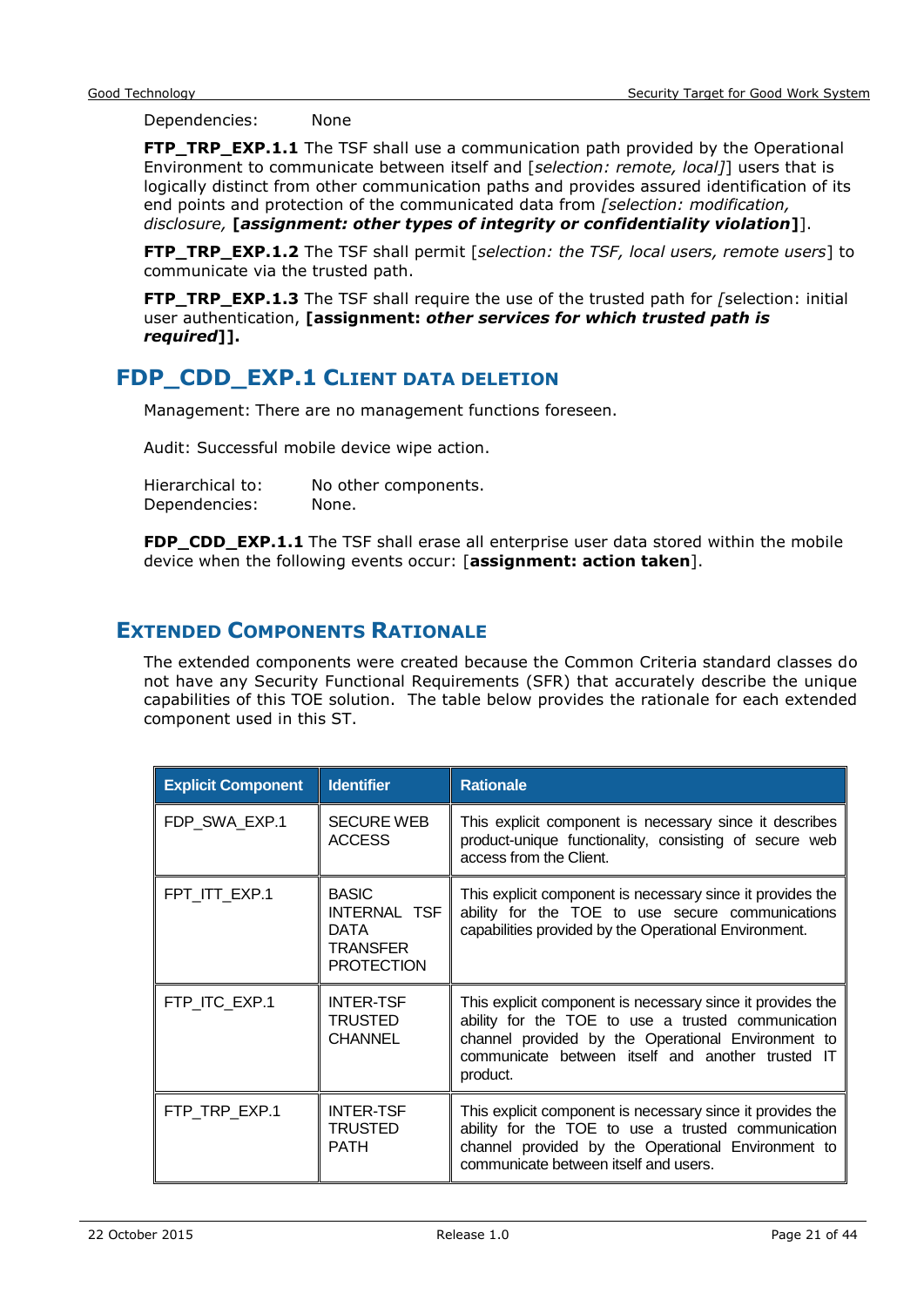| FDP CDD EXP.1 | <b>DELETION</b> |  | CLIENT DATA This explicit component is necessary since it describes<br>product-unique functionality to wipe mobile device<br>enterprise data. |  |  |  |  |
|---------------|-----------------|--|-----------------------------------------------------------------------------------------------------------------------------------------------|--|--|--|--|
|---------------|-----------------|--|-----------------------------------------------------------------------------------------------------------------------------------------------|--|--|--|--|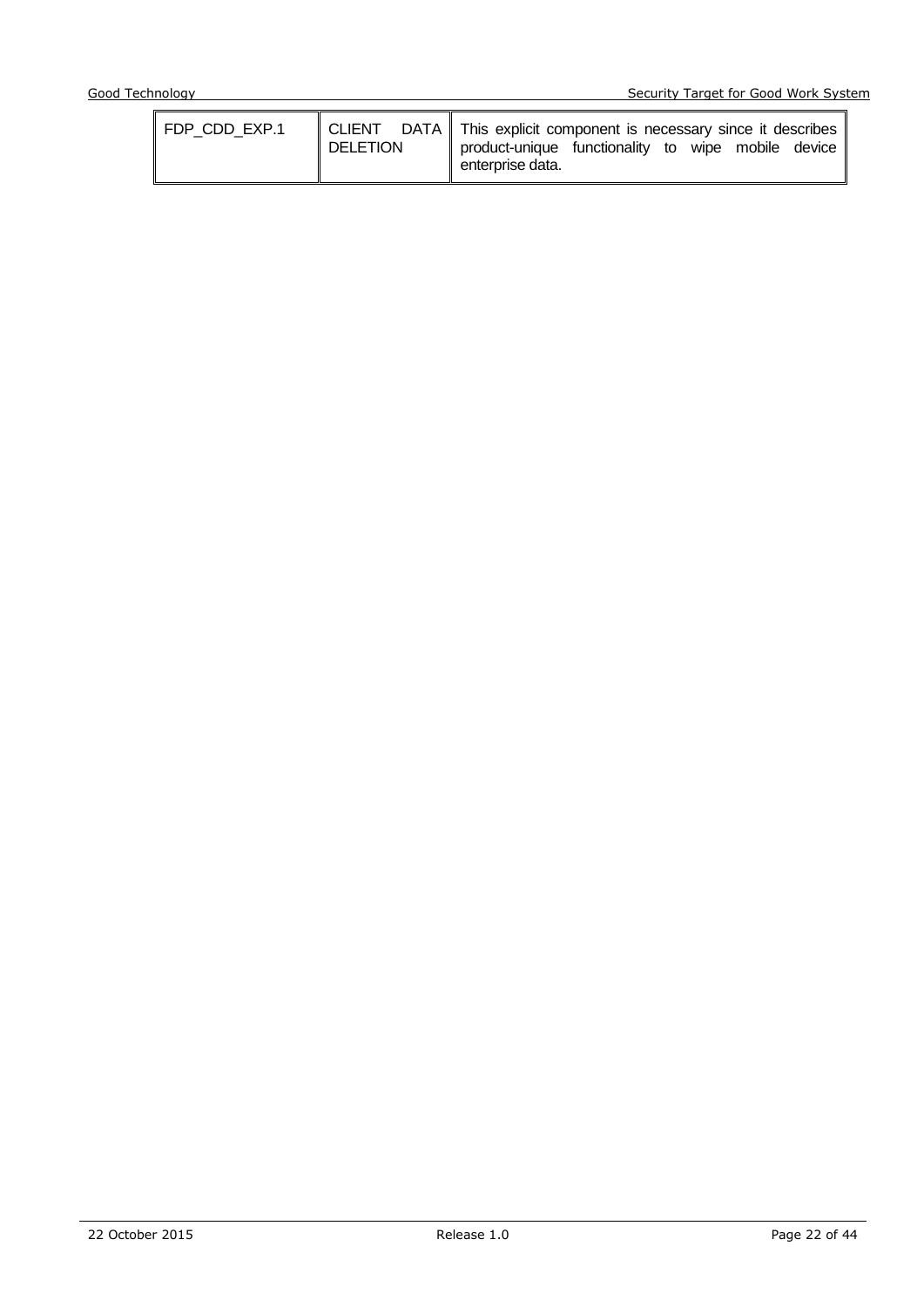## <span id="page-22-0"></span>**6. SECURITY REQUIREMENTS (ASE\_REQ)**

## <span id="page-22-1"></span>**SECURITY FUNCTIONAL REQUIREMENTS (SFRS)**

| <b>Functional Components</b>             |                                                            |
|------------------------------------------|------------------------------------------------------------|
| <b>Security Audit</b>                    |                                                            |
| FAU_GEN.1                                | Audit data generation                                      |
| FAU_GEN.1B                               | Client audit data generation                               |
| FAU GEN.2                                | User identity association                                  |
| <b>User Data Protection</b>              |                                                            |
| FDP_ACC.1A                               | Subset access control - Administrator                      |
| FDP_ACC.1B                               | Subset access control - User                               |
| FDP_ACF.1A                               | Security attribute based access control - Administrator    |
| FDP_ACF.1B                               | Security attribute based access control - User             |
| FDP_ITC.2                                | Import of user data with security attributes               |
| FDP_SWA_EXP.1                            | Secure web access                                          |
| FDP_CDD_EXP.1                            | <b>Client Data Deletion</b>                                |
| <b>Identification and Authentication</b> |                                                            |
| FIA AFL.1                                | Authentication failure handling                            |
| FIA ATD.1                                | User attribute definition                                  |
| FIA UAU.1A                               | Timing of authentication - Administrator                   |
| FIA_UAU.1B                               | Timing of authentication - User                            |
| FIA UID.1                                | Timing of identification                                   |
| FIA USB.1                                | User-subject binding                                       |
| <b>Security Management</b>               |                                                            |
| FMT_MOF.1A                               | Management of security functions behaviour - Administrator |
| FMT_MOF.1B                               | Management of security functions behaviour - User          |
| FMT_MSA.1A                               | Management of Security Attributes - Administrator          |
| FMT_MSA.1B                               | Management of Security Attributes - User                   |
| FMT_MSA.3A                               | Static Attribute Initialisation - Administrator            |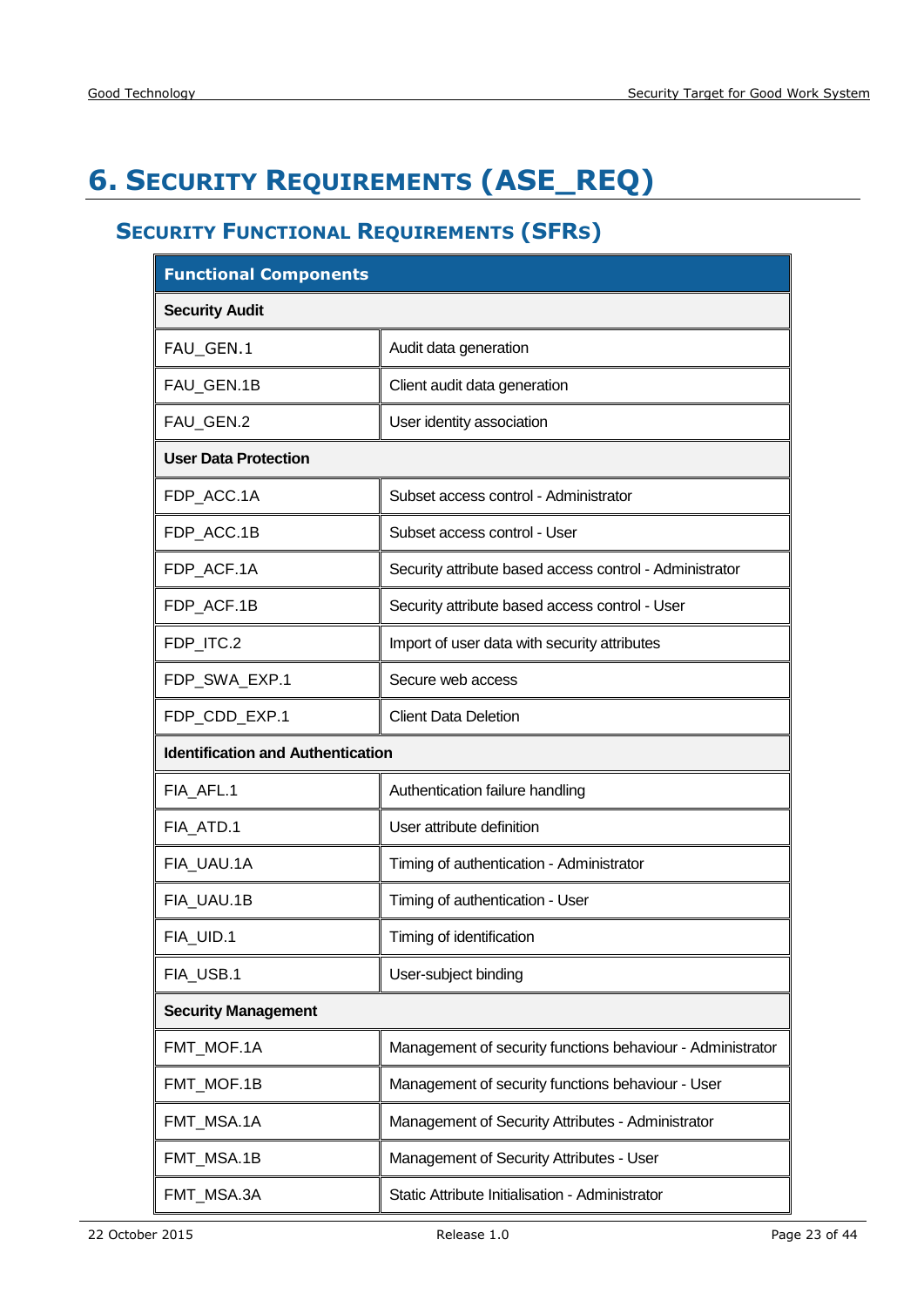| FMT MSA.3B                   | Static Attribute Initialisation - User                |  |
|------------------------------|-------------------------------------------------------|--|
| FMT SMF.1A                   | Specification of management functions - Administrator |  |
| FMT_SMF.1B                   | Specification of management functions - User          |  |
| FMT_SMR.1                    | Security roles                                        |  |
| <b>Protection of the TSF</b> |                                                       |  |
| FPT_ITT_EXP.1                | Basic internal TSF data transfer protection           |  |
| FPT_STM.1                    | Reliable time stamps                                  |  |
| FPT TDC.1                    | Inter-TSF basic TSF data consistency                  |  |
| <b>Trusted Channel/Path</b>  |                                                       |  |
| FTP_ITC_EXP.1                | Inter-TSF trusted channel                             |  |
| FTP_TRP_EXP.1                | Inter-TSF trusted path                                |  |

## <span id="page-23-0"></span>**SECURITY AUDIT (FAU)**

## <span id="page-23-1"></span>**FAU\_GEN.1 AUDIT DATA GENERATION**

Dependences: FPT\_STM.1 Reliable time stamps

**FAU\_GEN.1.1** The TSF shall be able to generate an audit record of the following auditable events:

a) Start-up and shutdown of the audit functions;

- b) All auditable events for the [*not specified*] level of audit; and
- c) [**See Table 3 - [Auditable Events](#page-24-0)**].

| <b>SFR</b>    | <b>Auditable Event</b>                                 | <b>Log Location</b> |
|---------------|--------------------------------------------------------|---------------------|
| FAU_GEN.1     | <b>None</b>                                            | N/A                 |
| FAU GEN.1B    | None                                                   | N/A                 |
| FAU GEN.2     | None                                                   | N/A                 |
| FDP_ACC.1A    | None                                                   | N/A                 |
| FDP ACC.1B    | None                                                   | N/A                 |
| FDP ACF.1A    | Successful requests to perform management<br>functions | GC                  |
| FDP ACF.1B    | Successful requests to access corporate data           | Client              |
|               | (e.g., email)                                          |                     |
| FDP ITC.2     | Successful import of user data from<br>Exchange        | Client              |
| FDP_SWA_EXP.1 | None                                                   | N/A                 |
| FDP CDD EXP.1 | Successful mobile device wipe action.                  | GC                  |
| FIA AFL.1     | None                                                   | N/A                 |
| FIA ATD.1     | None                                                   | N/A                 |
|               | Unsuccessful use of the authentication                 | GC.                 |
| FIA UAU.1A    | mechanism;                                             |                     |
| FIA UAU.1B    | <b>None</b>                                            | N/A                 |
| FIA UID.1     | None                                                   | N/A                 |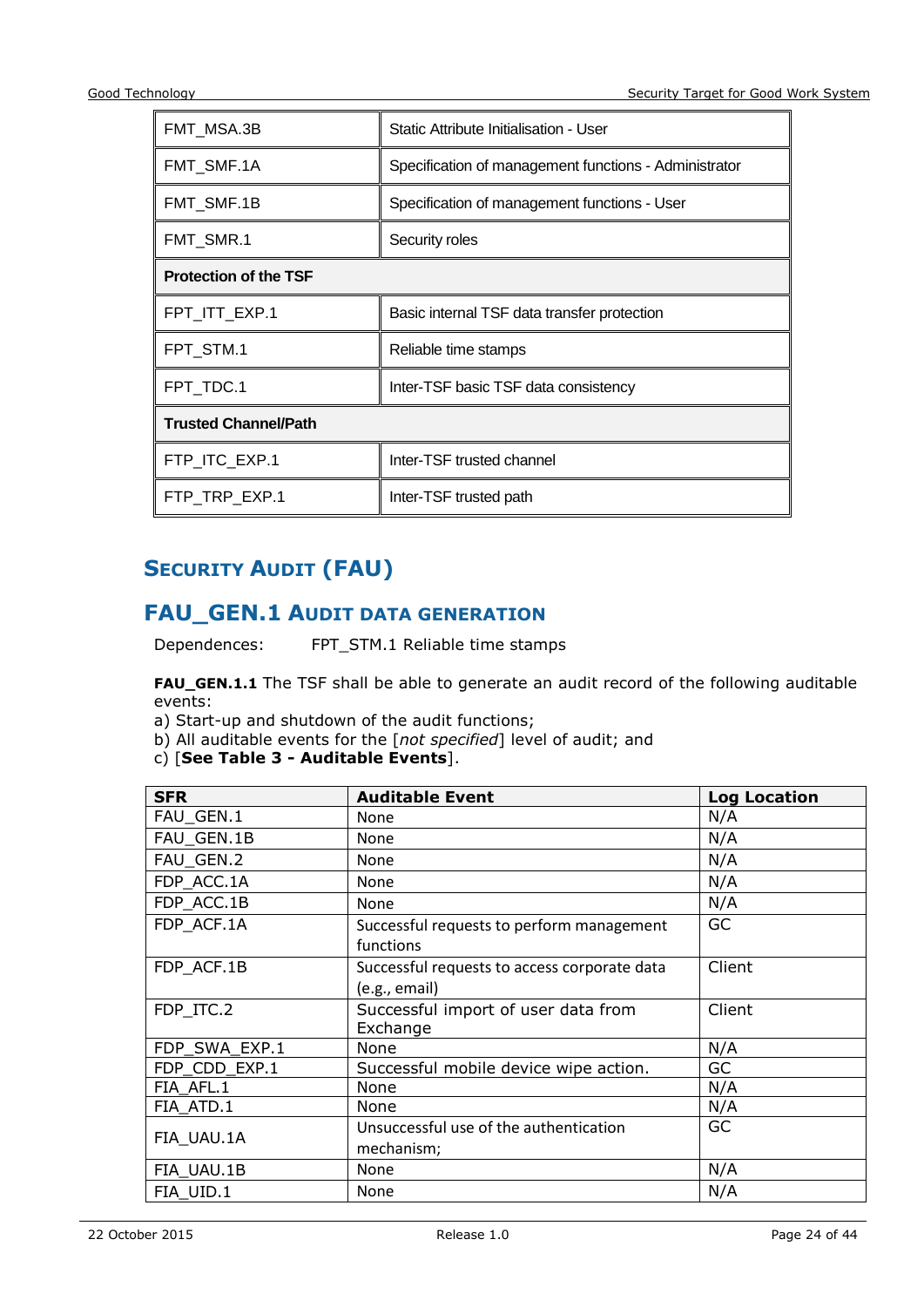| FIA USB.1     | None                                        | N/A         |
|---------------|---------------------------------------------|-------------|
|               | All modifications in the behaviour of the   | <b>GC</b>   |
| FMT_MOF.1A    | console functions in the TSF.               |             |
| FMT_MOF.1B    | All modifications in the behaviour of the   | GC          |
|               | console functions in the TSF.               |             |
| FMT_MSA.1A    | All modifications of the values of security | GC          |
|               | attributes.                                 |             |
| FMT MSA.1B    | All modifications of the values of security | GC          |
|               | attributes.                                 |             |
| FMT MSA.3A    | None                                        | N/A         |
| FMT MSA.3B    | Modifications of the default setting of     | GC          |
|               | restrictive rules.                          |             |
| FMT_SMF.1A    | Use of managing administrator identifiers;  | GC          |
|               | creating, modifying, deleting role          |             |
|               | definitions.                                |             |
| FMT_SMF.1B    | Use of the console management functions.    | GC          |
| FMT_SMR.1     | Modifications to the group of users that    | GC          |
|               | are part of a role;                         |             |
| FPT ITT EXP.1 | <b>None</b>                                 | N/A         |
| FPT_STM.1     | None                                        | N/A         |
| FPT TDC.1     | Successful use of TSF data consistency      | <b>GEMS</b> |
|               | mechanisms.                                 | GC          |
| FTP_ITC_EXP.1 | None                                        | N/A         |
| FTP_TRP_EXP.1 | None.                                       | N/A         |

#### **Table 3 - Auditable Events**

<span id="page-24-0"></span>**FAU\_GEN.1.2** The TSF shall record within each audit record at least the following information:

a) Date and time of the event, type of event, subject identity (if applicable), and the outcome (success or failure) of the event; and

b) For each audit event type, based on the auditable event definitions of the functional components included in the PP<sup>2</sup> /ST, [**None**].

#### **FAU\_GEN.1B AUDIT DATA GENERATION - CLIENT**

Dependences: FPT\_STM.1 Reliable time stamps

**FAU\_GEN.1.1** The TSF shall be able to generate an audit record of the following auditable events:

a) Start-up and shutdown of the audit functions;

b) All auditable events for the [*not specified*] level of audit; and

c) [**Diagnostic information**].

**FAU GEN.1.2** The TSF shall record within each audit record at least the following information:

a) Date and time of the event, type of event, subject identity (if applicable), and the outcome (success or failure) of the event; and

b) For each audit event type, based on the auditable event definitions of the functional components included in the PP<sup>3</sup> /ST, [**None**].

-

<sup>&</sup>lt;sup>2</sup> Good Work System is not compliant to any protection profile.

<sup>&</sup>lt;sup>3</sup> Good Work System is not compliant to any protection profile.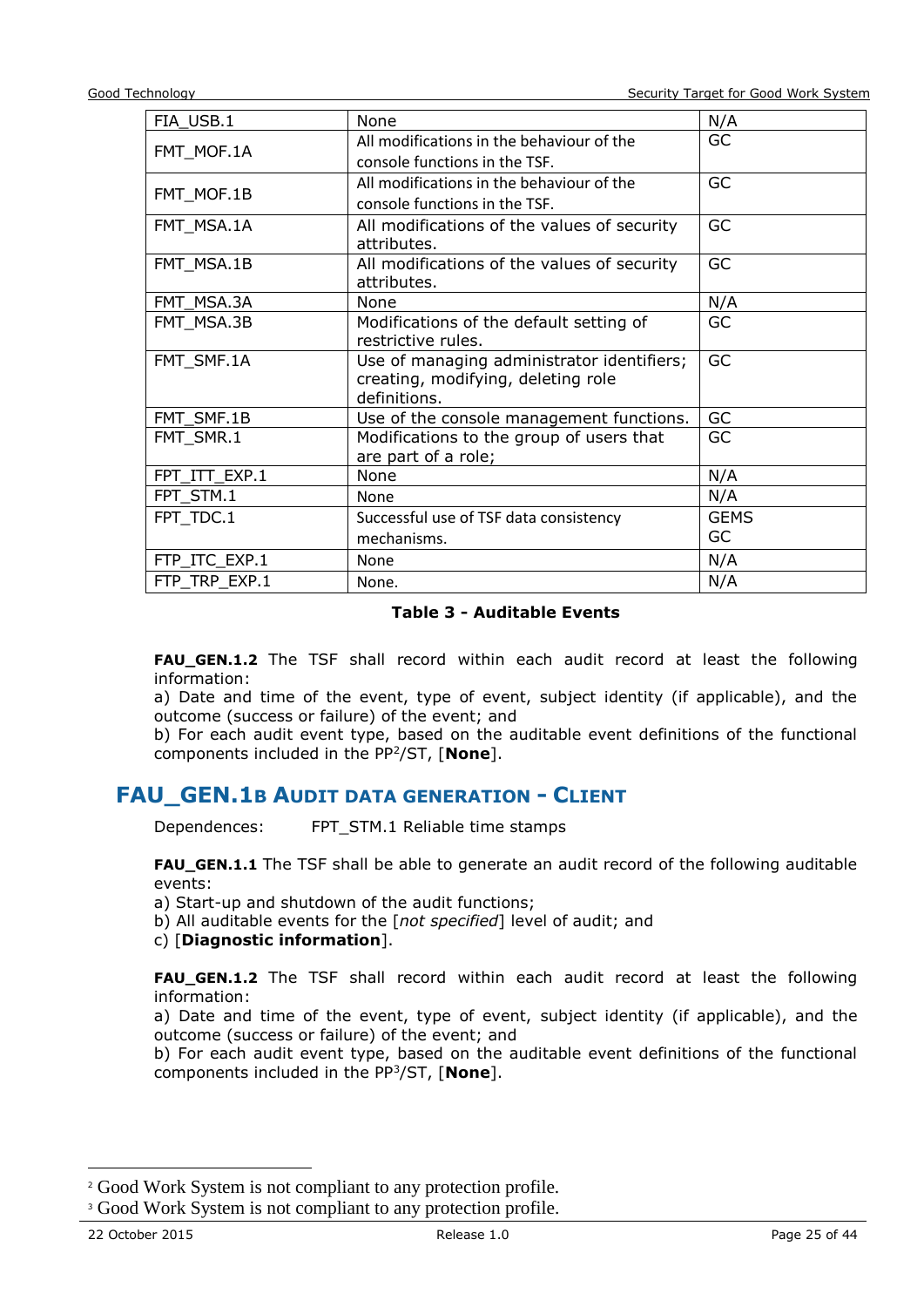#### <span id="page-25-0"></span>**FAU GEN.2 USER IDENTITY ASSOCIATION**

Dependences: FAU\_GEN.1 Audit data generation FIA\_UID.1 Timing of identification

FAU\_GEN.2.1 For audit events resulting from actions of identified users, the TSF shall be able to associate each auditable event with the identity of the user that caused the event.

## <span id="page-25-1"></span>**USER DATA PROTECTION (FDP)**

#### <span id="page-25-2"></span>**FDP\_ACC.1A SUBSET ACCESS CONTROL - ADMINISTRATOR**

Dependences: FDP\_ACF.1 Security attribute based access control

**FDP\_ACC.1.1a** The TSF shall enforce the [**Administrator Access Control SFP**] on [subjects: **administrators**, objects: **management tasks**, operations: **access**].

#### <span id="page-25-3"></span>**FDP\_ACC.1B SUBSET ACCESS CONTROL - USER**

Dependences: FDP\_ACF.1 Security attribute based access control

**FDP\_ACC.1.1b** The TSF shall enforce the [User Access Control SFP] on [subjects: **users**, objects: **corporate data**, operations: **access**].

## <span id="page-25-4"></span>**FDP\_ACF.1A SECURITY ATTRIBUTE BASED ACCESS CONTROL – ADMINISTRATOR**

Dependencies: FDP\_ACC.1 Subset access control FMT\_MSA.3 Static attribute initialisation

**FDP\_ACF.1.1a** The TSF shall enforce the [**Administrator Access Control SFP**] to objects based on the following: [subjects: **administrators**, subject attributes: **administrator roles**, object: **management tasks**, object attributes: **none**].

**FDP ACF.1.2a** The TSF shall enforce the following rules to determine if an operation among controlled subjects and controlled objects is allowed: [**role-based administration setup**].

**FDP\_ACF.1.3a** The TSF shall explicitly authorize access of subjects to objects based on the following additional rules: [**no additional rules**].

**FDP\_ACF.1.4a** The TSF shall explicitly deny access of subjects to objects based on the following additional rules: [**no additional rules**].

#### <span id="page-25-5"></span>**FDP\_ACF.1B SECURITY ATTRIBUTE BASED ACCESS CONTROL – USER**

Dependencies: FDP\_ACC.1 Subset access control FMT\_MSA.3 Static attribute initialisation

**FDP\_ACF.1.1b** The TSF shall enforce the [**User Access Control SFP**] to objects based on the following: [subjects: **users**, subject attributes: **mobile device policy**, object: **corporate data**, object attributes: **none**].

**FDP\_ACF.1.2b** The TSF shall enforce the following rules to determine if an operation among controlled subjects and controlled objects is allowed: [**mobile device policy**].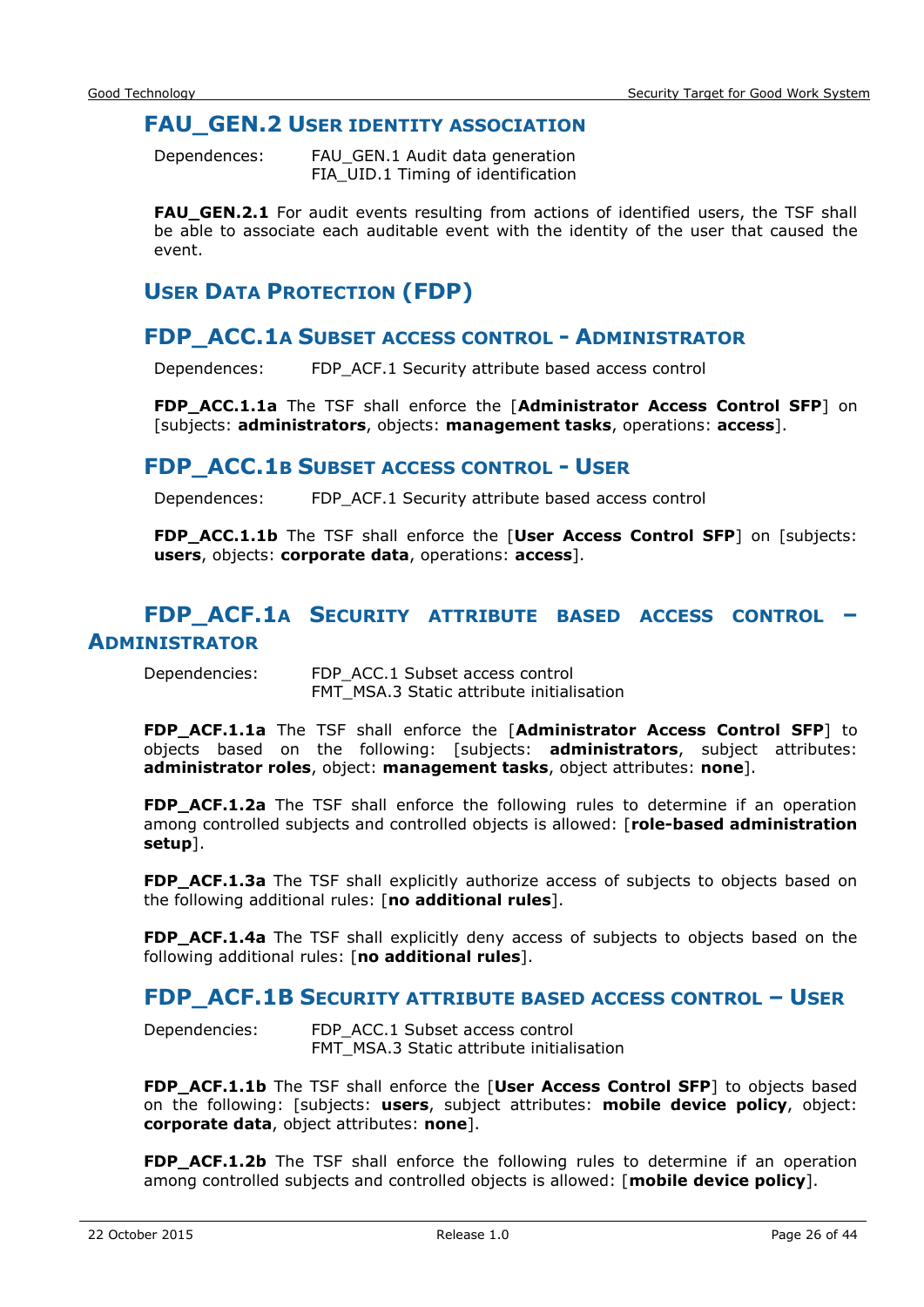**FDP\_ACF.1.3b** The TSF shall explicitly authorize access of subjects to objects based on the following additional rules: [**no additional rules**].

FDP\_ACF.1.4b The TSF shall explicitly deny access of subjects to objects based on the following additional rules: [**no additional rules**].

#### <span id="page-26-0"></span>**FDP\_ITC.2 IMPORT OF USER DATA WITH SECURITY ATTRIBUTES**

| Dependencies: | FDP ACC.1 Subset access control                |
|---------------|------------------------------------------------|
|               | FTP ITC.1 Inter-TSF trusted channel            |
|               | FPT_TDC.1 Inter-TSF basic TSF data consistency |

**FDP\_ITC.2.1** The TSF shall enforce the [**network perimeter security SFP**] when importing user data, controlled under the SFP, from outside of the TOE.

**FDP ITC.2.2** The TSF shall use the security attributes associated with the imported user data.

**FDP\_ITC.2.3** The TSF shall ensure that the protocol used provides for the unambiguous association between the security attributes and the user data received.

**FDP\_ITC.2.4** The TSF shall ensure that interpretation of the security attributes of the imported user data is as intended by the source of the user data.

**FDP ITC.2.5** The TSF shall enforce the following rules when importing user data controlled under the SFP from outside the TOE: [**no additional rules**].

## <span id="page-26-1"></span>**FDP\_SWA\_EXP.1 SECURE WEB ACCESS**

Dependencies: None.

**FDP\_SWA\_EXP.1.1** The TSF shall provide secure intranet web browsing access capabilities.

## **FDP\_CDD\_EXP.1 CLIENT DATA DELETION**

Dependencies: None.

**FDP\_CDD\_EXP.1.1** The TSF shall erase all enterprise user data stored within the mobile device when the following events occur: [**The wipe enterprise data command is received**].

#### <span id="page-26-2"></span>**IDENTIFICATION AND AUTHENTICATION (FIA)**

#### <span id="page-26-3"></span>**FIA\_AFL.1 AUTHENTICATION FAILURE HANDLING**

Dependencies: FIA\_UAU.1 Timing of authentication

**FIA\_AFL.1.1** The TSF shall detect when [*an administrator configurable positive integer within* **[***3 to 12***]]** unsuccessful authentication attempts occur related to **[the number of unsuccessful authentication attempts since the last successful authentication**].

**FIA\_AFL.1.2** When the defined number of unsuccessful authentication attempts has been [*surpassed*], the TSF shall [**lock out mobile device**].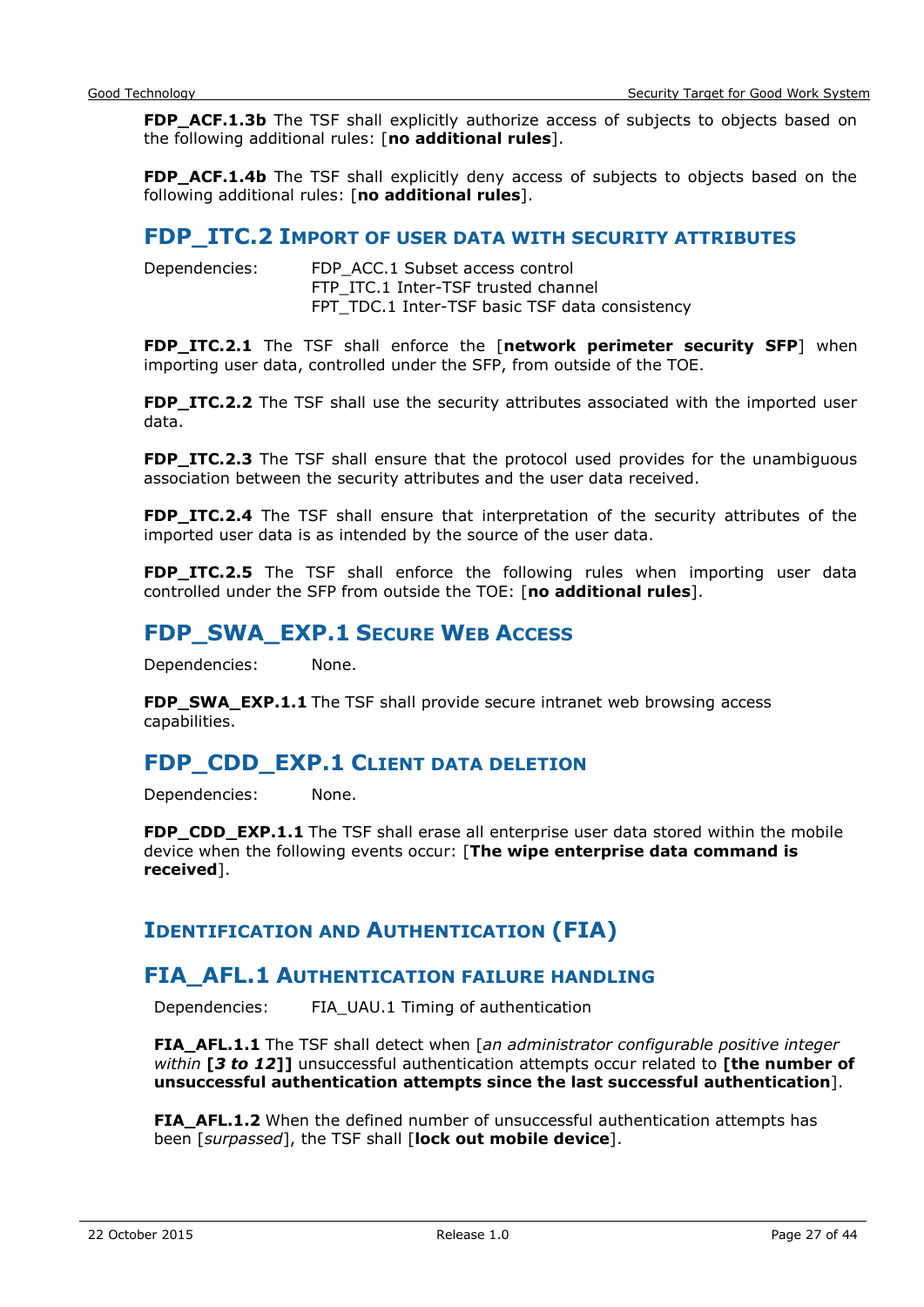#### <span id="page-27-0"></span>**FIA\_ATD.1 USER ATTRIBUTE DEFINITION**

Dependences: None.

**FIA\_ATD.1.1** The TSF shall maintain the following list of security attributes belonging to individual users: **[administrator identifier, roles]**.

#### <span id="page-27-1"></span>**FIA\_UAU.1A TIMING OF AUTHENTICATION - ADMINISTRATOR**

Dependences: FIA\_UID.1 Timing of identification

**FIA\_UAU.1.1a** The TSF shall allow **[secure HTTPS and SSL connection establishment for the purpose of transferring and accessing corporate data, administrator identification]** on behalf of the user to be performed before the user is authenticated.

**FIA\_UAU.1.2a** The TSF shall require each user to be successfully authenticated before allowing any other TSF-mediated actions on behalf of that user.

#### <span id="page-27-2"></span>**FIA\_UAU.1B TIMING OF AUTHENTICATION - USER**

Dependences: FIA\_UID.1 Timing of identification

**FIA\_UAU.1.1b** The TSF shall allow **[secure connection establishment for the purpose of transferring and accessing corporate data, user identification]** on behalf of the user to be performed before the user is authenticated.

**FIA UAU.1.2b** The TSF shall require each user to be successfully authenticated before allowing any other TSF-mediated actions on behalf of that user.

#### <span id="page-27-3"></span>**FIA\_UID.1 TIMING OF IDENTIFICATION**

Dependences: None.

**FIA\_UID.1.1** The TSF shall allow **[secure connection for the purpose of transferring and accessing corporate data]** on behalf of the user to be performed before the user is identified.

**FIA\_UID.1.2** The TSF shall require each user to identify itself before allowing any other TSF-mediated actions on behalf of that user.

#### <span id="page-27-4"></span>**FIA\_USB.1 USER-SUBJECT BINDING**

Dependences: FIA\_ATD.1 User attribute definition

**FIA\_USB.1.1** The TSF shall associate the following user security attributes with subjects acting on the behalf of that user: **[administrator identifier, roles]**.

**FIA\_USB.1.2** The TSF shall enforce the following rules on the initial association of user security attributes with subjects acting on the behalf of users: [**user security attributes are bound upon successful login**].

**FIA\_USB.1.3** The TSF shall enforce the following rules governing changes to the user security attributes associated with subjects acting on the behalf of users: [**user security attributes do not change until user logs in after changes are made**].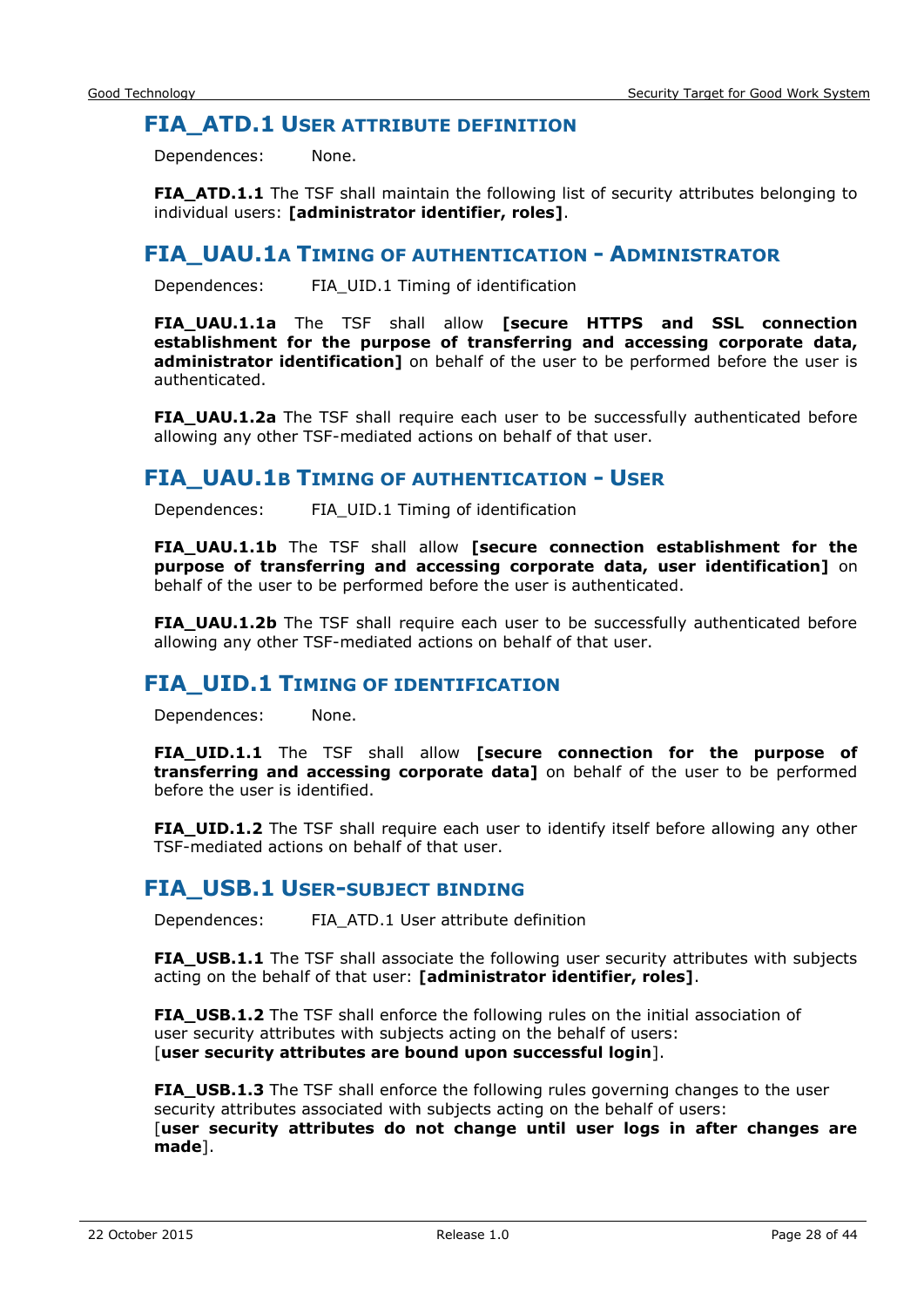## **SECURITY MANAGEMENT (FMT)**

#### <span id="page-28-1"></span><span id="page-28-0"></span>**FMT\_MOF.1A MANAGEMENT OF SECURITY FUNCTIONS BEHAVIOUR - ADMINISTRATOR**

Dependences: FMT\_SMF.1 Specification of Management Functions FMT\_SMR.1 Security roles

**FMT\_MOF.1.1a** The TSF shall restrict the ability to [*determine the behaviour of*] the functions **[**

- **managing administrator identifiers,**
- **managing roles]**
- to **[administrators]**.

## <span id="page-28-2"></span>**FMT\_MOF.1B MANAGEMENT OF SECURITY FUNCTIONS BEHAVIOUR - USER**

Dependences: FMT\_SMF.1 Specification of Management Functions FMT\_SMR.1 Security roles

**FMT\_MOF.1.1b** The TSF shall restrict the ability to [*determine the behaviour of*] the functions **[**

- **managing user identifiers**
- **managing user password characteristics,**
- **managing mobile device policies]**

to **[administrators]**.

## **FMT\_MSA.1A MANAGEMENT OF SECURITY ATTRIBUTES -**

#### <span id="page-28-3"></span>**ADMINISTRATOR**

Dependencies: FDP\_ACC.1 Subset access control FMT\_SMR.1 Security roles FMT\_SMF.1 Specification of Management Functions

**FMT\_MSA.1.1a** The TSF shall enforce the [**Administrator Access Control SFP**] to restrict the ability to [*query, modify, delete,* **[***create***]**] the security attributes **[ administrator identifier, administrator roles]** to **[administrators]**.

#### <span id="page-28-4"></span>**FMT\_MSA.1B MANAGEMENT OF SECURITY ATTRIBUTES - USER**

Dependencies: FDP\_ACC.1 Subset access control FMT\_SMR.1 Security roles FMT\_SMF.1 Specification of Management Functions

**FMT\_MSA.1.1b** The TSF shall enforce the [**User Access Control SFP**] to restrict the ability to [*query, modify, delete,* **[***create***]**] the security attributes **[ user identifier, user password characteristics mobile device policies]**

to **[administrators]**.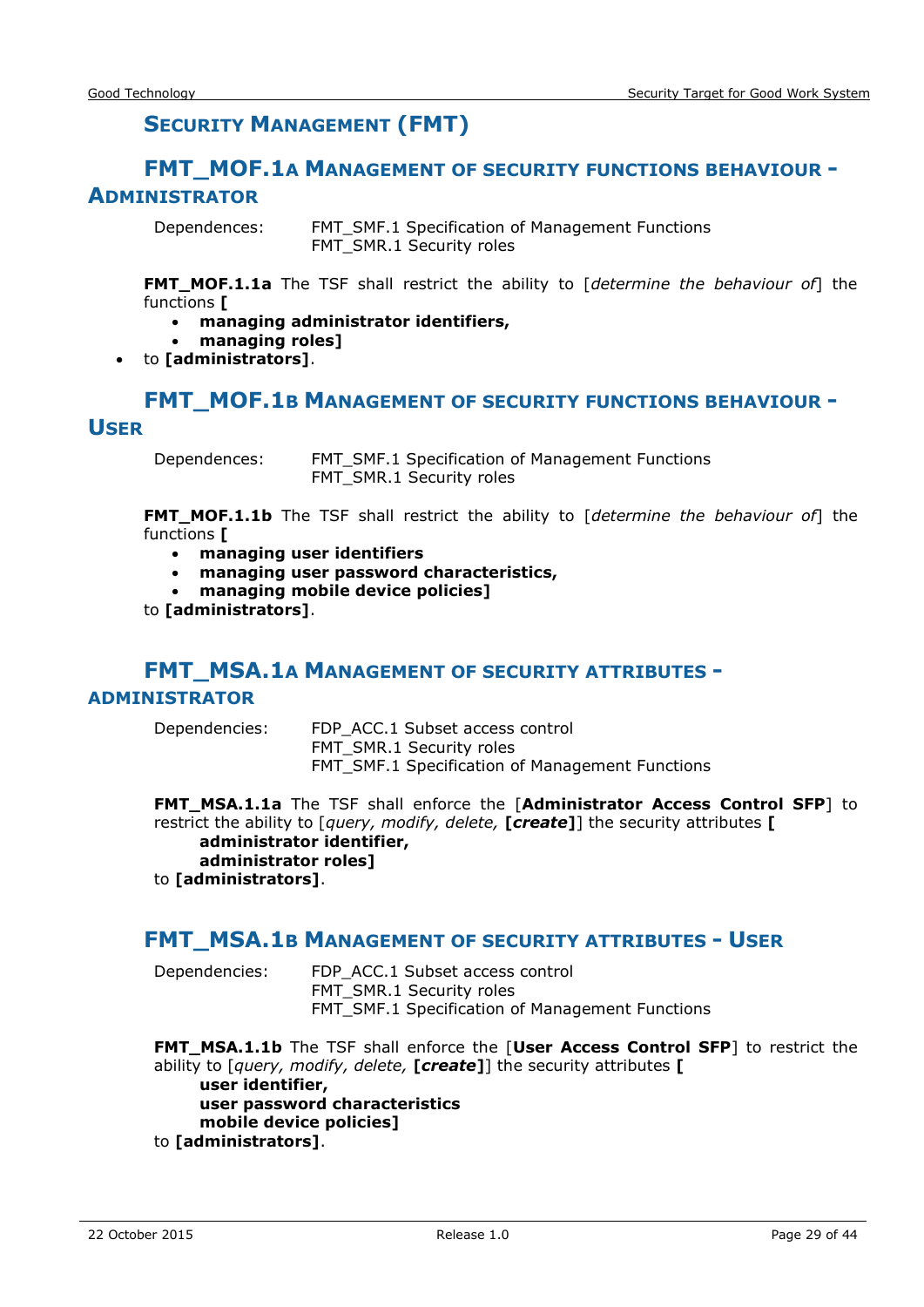#### <span id="page-29-0"></span>**FMT\_MSA.3A STATIC ATTRIBUTE INITIALISATION - ADMINISTRATOR**

Dependencies: FMT\_MSA.1 Management of security attributes FMT\_SMR.1 Security roles

**FMT\_MSA.3.1a** The TSF shall enforce the [**Administrator Access Control SFP**] to provide [*permissive*] default values for security attributes that are used to enforce the SFP.

**FMT\_MSA.3.2a** The TSF shall allow the [**administrators**] to specify alternative initial values to override the default values when an object or information is created.

#### <span id="page-29-1"></span>**FMT\_MSA.3B STATIC ATTRIBUTE INITIALISATION - USER**

Dependencies: FMT\_MSA.1 Management of security attributes FMT\_SMR.1 Security roles

**FMT\_MSA.3.1b** The TSF shall enforce the [**User Access Control SFP**] to provide [*restrictive*] default values for security attributes that are used to enforce the SFP.

**FMT\_MSA.3.2b** The TSF shall allow the [**administrators**] to specify alternative initial values to override the default values when an object or information is created.

#### <span id="page-29-2"></span>**FMT\_SMF.1A SPECIFICATION OF MANAGEMENT FUNCTIONS - ADMINISTRATOR**

Dependencies: None.

**FMT\_SMF.1.1** The TSF shall be capable of performing the following management functions: **[**

- **managing administrator identifiers,**
- **creating, modifying, deleting role definitions**]**.**

#### <span id="page-29-3"></span>**FMT\_SMF.1B SPECIFICATION OF MANAGEMENT FUNCTIONS - USER**

Dependencies: None.

**FMT\_SMF.1.1b** The TSF shall be capable of performing the following management functions: **[**

- **managing user identifiers,**
- **managing user password characteristics,**
- **managing mobile device policies].**

## <span id="page-29-4"></span>**FMT** SMR.1 SECURITY ROLES

Dependencies: FIA\_UID.1 Timing of identification

**FMT\_SMR.1.1** The TSF shall maintain the roles **[administrator, user].** 

**FMT\_SMR.1.2** The TSF shall be able to associate users with roles.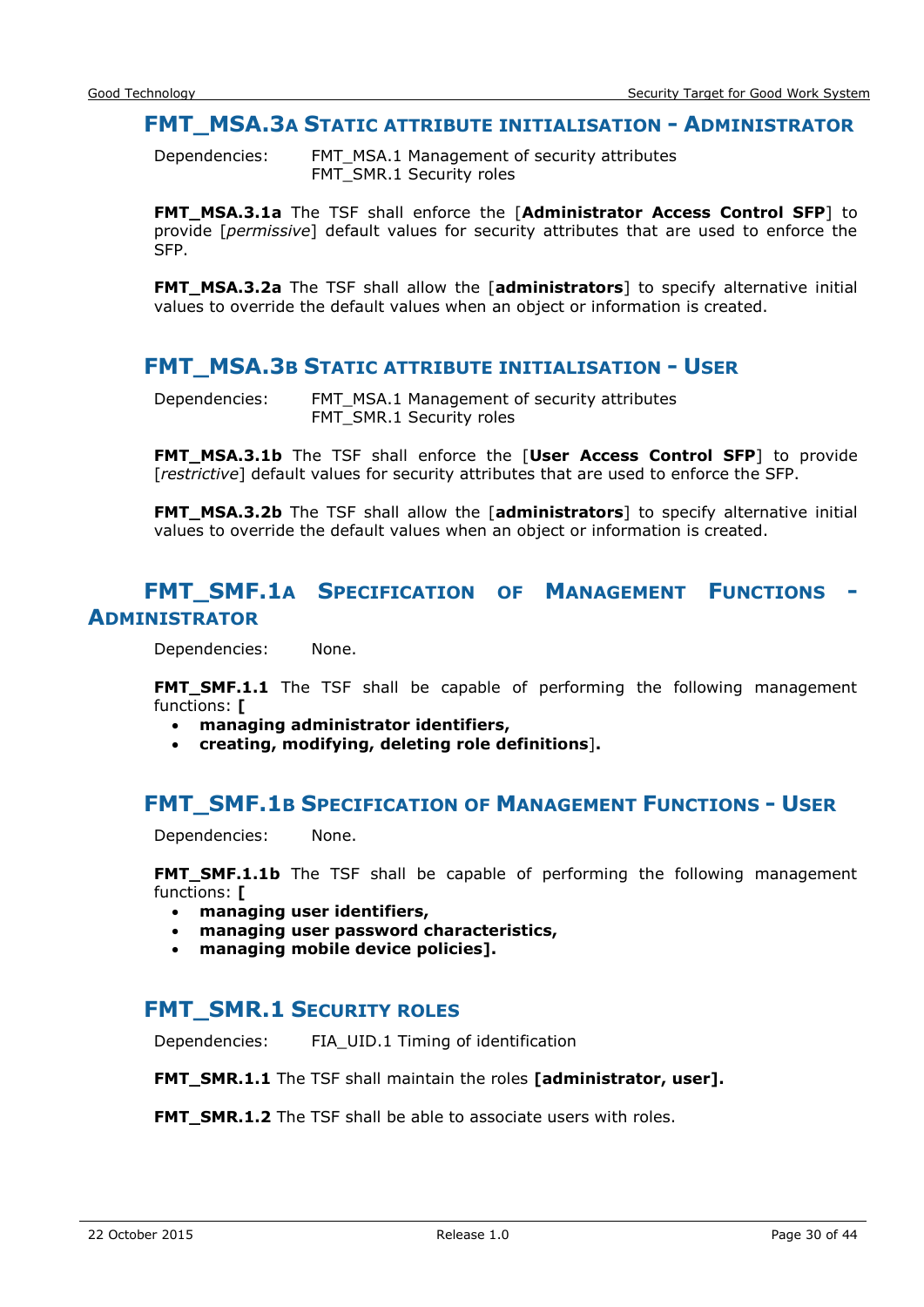## <span id="page-30-0"></span>**PROTECTION OF THE TSF (FPT)**

#### <span id="page-30-1"></span>**FPT\_ITT\_EXP.1 BASIC INTERNAL TSF DATA TRANSFER PROTECTION**

Dependencies: None.

**FPT\_ITT\_EXP.1.1** The TSF shall use mechanisms from the Operational Environment to protect TSF data from [*disclosure*] when it is transmitted between separate parts of the TOE.

#### <span id="page-30-2"></span>**FPT\_STM.1 RELIABLE TIME STAMPS**

Dependencies: None.

**FPT\_STM.1.1** The TSF shall be able to provide reliable time stamps.

#### <span id="page-30-3"></span>**FPT\_TDC.1 INTER-TSF BASIC TSF DATA CONSISTENCY**

Dependencies: None

**FPT\_TDC.1.1** The TSF shall provide the capability to consistently interpret [**protected**  corporate information] when shared between the TSF and another trusted IT product<sup>4</sup>.

**FPT\_TDC.1.2** The TSF shall use [**the Good Enterprise Mobility Server**] when interpreting the TSF data from another trusted IT product.

## <span id="page-30-4"></span>**TRUSTED PATH / CHANNELS (FTP)**

#### <span id="page-30-5"></span>**FTP\_ITC\_EXP.1 INTER-TSF TRUSTED CHANNEL**

Dependencies: None

**FTP ITC EXP.1.1** The TSF shall use a communication channel provided by the Operational Environment to communicate between itself and another trusted IT product that is logically distinct from other communication channels and provides assured identification of its end points and protection of the channel data from modification or disclosure.

**FTP\_ITC\_EXP.1.2** The TSF shall permit [*the TSF or another trusted IT product*] to communicate via the trusted channel.

**FTP\_ITC\_EXP.1.3** The TSF shall communicate via the trusted channel for [**sending data to and from another trusted IT product**].

#### <span id="page-30-6"></span>**FTP\_TRP\_EXP.1 INTER-TSF TRUSTED PATH**

Dependencies: None

**FTP\_TRP\_EXP.1.1** The TSF shall use a communication path provided by the Operational Environment to communicate between itself and [*remote*] users that is logically distinct from other communication paths and provides assured identification of its end points and protection of the communicated data from *[modification or disclosure]*.

**FTP\_TRP\_EXP.1.2** The TSF shall permit [*the TSF*] to communicate via the trusted path.

**FTP\_TRP\_EXP.1.3** The TSF shall require the use of the trusted path for [*communication to mobile devices*].

-

<sup>4</sup> Trusted IT products are Exchange mail servers, Lync servers, SQL servers, and other enterprise application servers.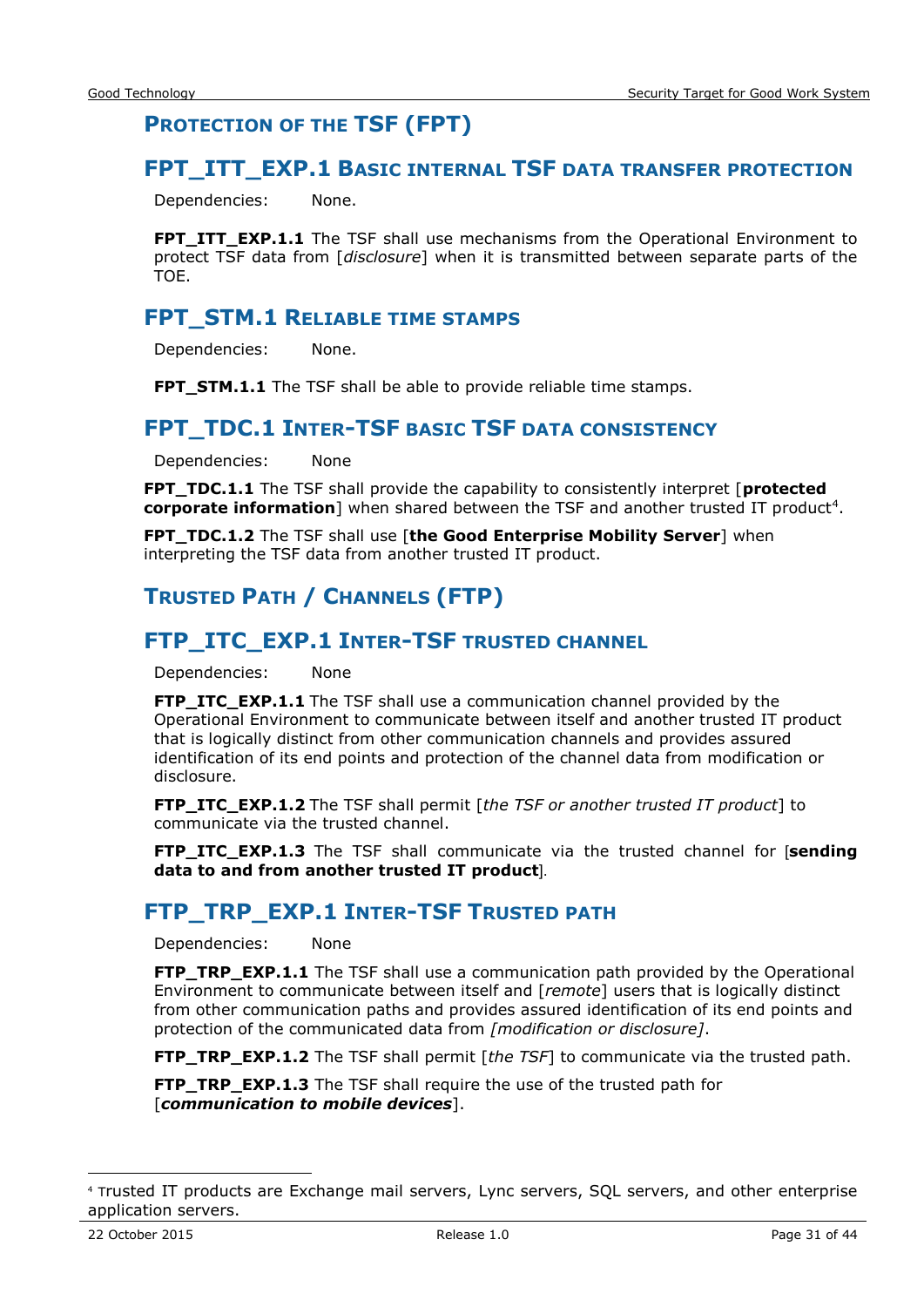## <span id="page-31-0"></span>**SECURITY ASSURANCE REQUIREMENTS (SARS)**

|            | <b>Assurance Class   Assurance Components</b>                                  |
|------------|--------------------------------------------------------------------------------|
| ADV        | ADV_ARC.1, ADV_FSP.4, ADV_IMP.1, ADV_TDS.3                                     |
| AGD        | AGD OPE.1, AGD PRE.1                                                           |
| <b>ALC</b> | ALC_CMC.4, ALC_CMS.4, ALC_DEL.1, ALC_DVS.1, ALC_FLR.1, ALC_LCD.1,<br>ALC TAT.1 |
| <b>ATE</b> | ATE_COV.2, ATE_DPT.1, ATE_FUN.1, ATE_IND.2                                     |
| <b>AVA</b> | AVA VAN.3                                                                      |

#### **Table 4; Assurance requirements EAL4 augmented with ALC\_FLR.1**

## <span id="page-31-1"></span>**SECURITY REQUIREMENTS RATIONALE**

This section gives the relation between SFRs and security objectives.

| <b>TOE functional requirements</b>                                                   | TOE<br>Objectives for the | O.Secure_Communication | O.Protect | O.Admin | O.Authenticate_Admin | O.Authenticate_User | O.Audit        | O.Access_Int |
|--------------------------------------------------------------------------------------|---------------------------|------------------------|-----------|---------|----------------------|---------------------|----------------|--------------|
| <b>Security Audit (FAU)</b>                                                          |                           |                        |           |         |                      |                     |                |              |
| FAU_GEN.1 Audit data generation                                                      |                           |                        |           |         |                      |                     | $\frac{x}{x}$  |              |
| FAU GEN.1B<br>Audit<br>data                                                          |                           |                        |           |         |                      |                     |                |              |
| generation - Client                                                                  |                           |                        |           |         |                      |                     |                |              |
| identity<br><b>User</b><br>FAU_GEN.2                                                 |                           |                        |           |         |                      |                     | $\overline{X}$ |              |
| association                                                                          |                           |                        |           |         |                      |                     |                |              |
| <b>User Data Protection (FDP)</b>                                                    |                           |                        |           |         |                      |                     |                |              |
| FDP ACC.1A<br>Subset<br>access<br>control-Administrator                              |                           |                        |           |         | X                    |                     |                | X            |
| FDP_ACC.1B Subset<br>access<br>control-User                                          |                           |                        |           |         |                      | $\mathsf{X}$        |                | X            |
| FDP_ACF.1A Security attribute<br>based<br><b>CONTINUE</b><br>access<br>Administrator |                           |                        |           |         | X                    |                     |                | X            |
| FDP_ACF.1B Security attribute<br>based access control-User                           |                           |                        |           |         |                      | $\times$            |                | X            |
| FDP_ITC.2, Import of user data<br>with security attributes                           |                           |                        |           |         |                      |                     |                | X            |
| FDP_SWA_EXP.1, Secure<br>Web                                                         |                           |                        |           | X       |                      |                     |                |              |
| <b>Access</b>                                                                        |                           |                        |           |         |                      |                     |                |              |
| FDP_CDD_EXP.1, Client<br>Data                                                        |                           |                        |           |         |                      |                     |                | $\sf X$      |
| Deletion                                                                             |                           |                        |           |         |                      |                     |                |              |
| <b>Identification and</b>                                                            |                           |                        |           |         |                      |                     |                |              |
| <b>Authentication (FIA)</b>                                                          |                           |                        |           |         |                      |                     |                |              |
| FIA_AFL.1, Authentication failure                                                    |                           |                        |           |         |                      | X                   |                | X            |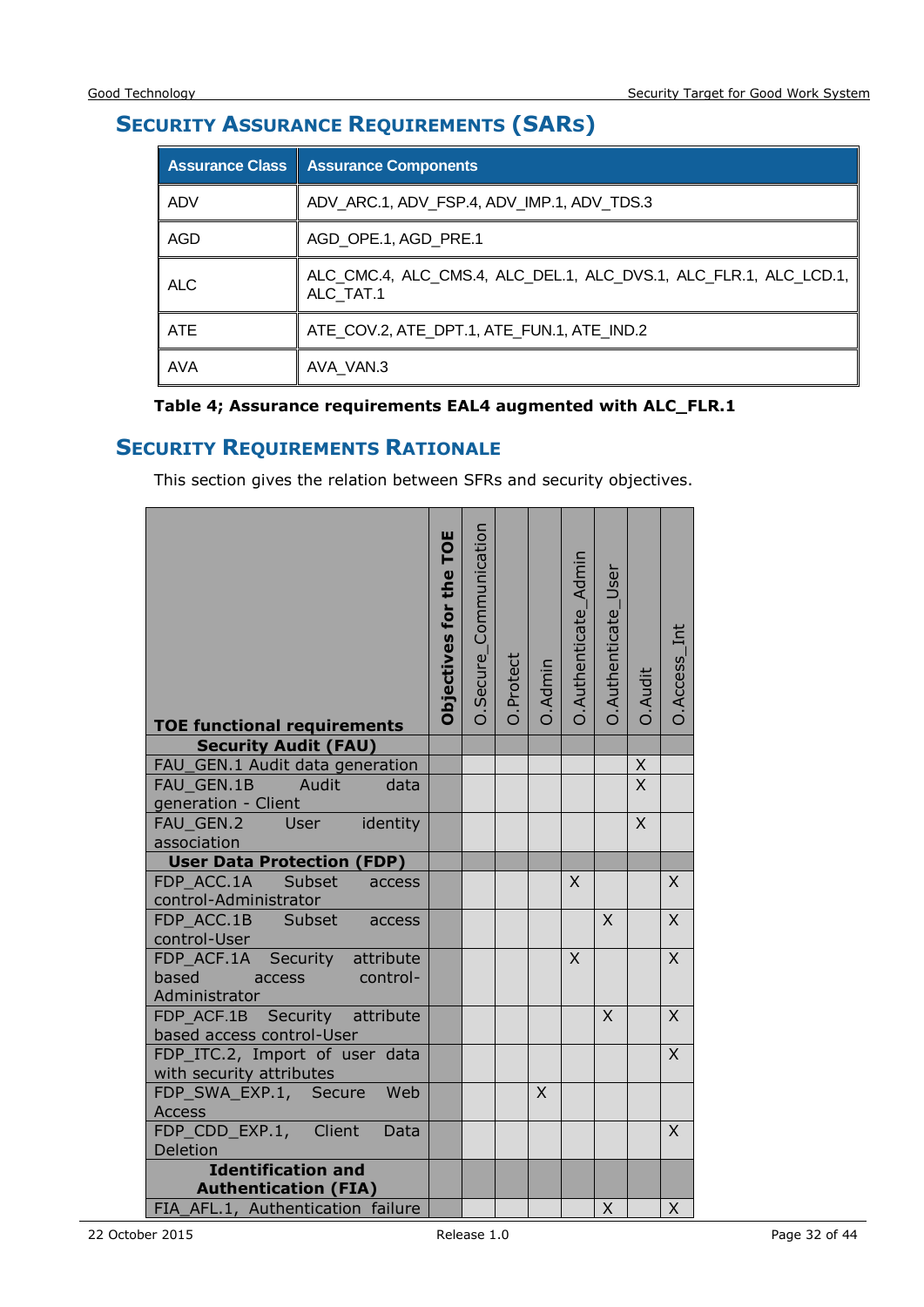| <b>TOE functional requirements</b>                                   | Objectives for the TOE | O.Secure_Communication | O.Protect      | 0.Admin      | O.Authenticate_Admin                      | O.Authenticate_User           | O.Audit      | O.Access_Int                           |
|----------------------------------------------------------------------|------------------------|------------------------|----------------|--------------|-------------------------------------------|-------------------------------|--------------|----------------------------------------|
| handling<br>FIA_ATD.1<br>User<br>attribute                           |                        |                        |                |              | X                                         | X                             |              | $\mathsf{X}$                           |
| definition                                                           |                        |                        |                |              |                                           |                               |              |                                        |
| FIA_UAU.1A<br>Timing<br>of                                           |                        |                        |                |              | $\sf X$                                   |                               |              | $\overline{X}$                         |
| authentication-Administrator                                         |                        |                        |                |              |                                           |                               |              |                                        |
| FIA_UAU.1B Timing of authentication -                                |                        |                        |                |              |                                           | X                             |              | $\overline{X}$                         |
| <b>User</b>                                                          |                        |                        |                |              |                                           |                               |              |                                        |
| FIA_UID.1 Timing of identification<br>FIA_USB.1 User-subject binding |                        |                        |                |              | $\overline{X}$<br>$\overline{\mathsf{x}}$ | $\mathsf X$<br>$\overline{X}$ |              | $\mathsf X$<br>$\overline{\mathsf{x}}$ |
| <b>Security Management (FMT)</b>                                     |                        |                        |                |              |                                           |                               |              |                                        |
| FMT_MOF.1A<br>Management<br>of                                       |                        |                        |                | X            |                                           |                               |              |                                        |
| security<br>functions<br>behaviour-                                  |                        |                        |                |              |                                           |                               |              |                                        |
| Administrator                                                        |                        |                        |                |              |                                           |                               |              |                                        |
| Management<br>FMT MOF.1B<br>of                                       |                        |                        |                | X            |                                           |                               |              |                                        |
| security functions behaviour-User                                    |                        |                        |                |              |                                           |                               |              |                                        |
| FMT MSA.1A<br>Management<br>of<br>security attributes-Administrator  |                        |                        |                | X            |                                           |                               |              |                                        |
| FMT_MSA.1B Management<br>of                                          |                        |                        |                | X            |                                           |                               |              |                                        |
| security attributes-User                                             |                        |                        |                |              |                                           |                               |              |                                        |
| FMT MSA.3A Static<br>attribute                                       |                        |                        |                | X            |                                           |                               |              |                                        |
| initialisation-Administrator                                         |                        |                        |                |              |                                           |                               |              |                                        |
| attribute<br>FMT_MSA.3B<br>Static                                    |                        |                        |                | Χ            |                                           |                               |              |                                        |
| initialisation-User                                                  |                        |                        |                |              |                                           |                               |              |                                        |
| FMT_SMF.1A Specification<br>of                                       |                        |                        |                | Χ            |                                           |                               |              |                                        |
| Management<br>Functions-                                             |                        |                        |                |              |                                           |                               |              |                                        |
| Administrator<br>Specification<br>FMT SMF.1B<br><b>of</b>            |                        |                        |                | $\mathsf{X}$ |                                           |                               |              |                                        |
| Management Functions-User                                            |                        |                        |                |              |                                           |                               |              |                                        |
| FMT_SMR.1 Security roles                                             |                        |                        |                | X            |                                           |                               |              |                                        |
| <b>Protection of the TSF (FPT)</b>                                   |                        |                        |                |              |                                           |                               |              |                                        |
| FPT_ITT_EXP.1 Basic internal TSF                                     |                        | X                      | $\times$       |              |                                           |                               |              |                                        |
| data transfer protection                                             |                        |                        |                |              |                                           |                               |              |                                        |
| FPT_STM.1 Reliable time stamps                                       |                        |                        | $\mathsf X$    |              |                                           |                               | $\mathsf{X}$ |                                        |
| FPT_TDC.1, Inter-TSF basic TSF                                       |                        |                        | $\overline{X}$ |              |                                           |                               |              |                                        |
| data consistency<br><b>Trusted Path / Channels</b>                   |                        |                        |                |              |                                           |                               |              |                                        |
| (FTP)                                                                |                        |                        |                |              |                                           |                               |              |                                        |
| FTP_ITC_EXP.1, Inter-TSF trusted                                     |                        | X                      | $\sf X$        |              |                                           |                               |              |                                        |
| channel                                                              |                        |                        |                |              |                                           |                               |              |                                        |
| FTP TRP EXP.1Inter-TSF Trusted                                       |                        | X                      | X              |              |                                           |                               |              |                                        |
| path                                                                 |                        |                        |                |              |                                           |                               |              |                                        |

#### **Table 5; Tracing of functional requirements to objectives**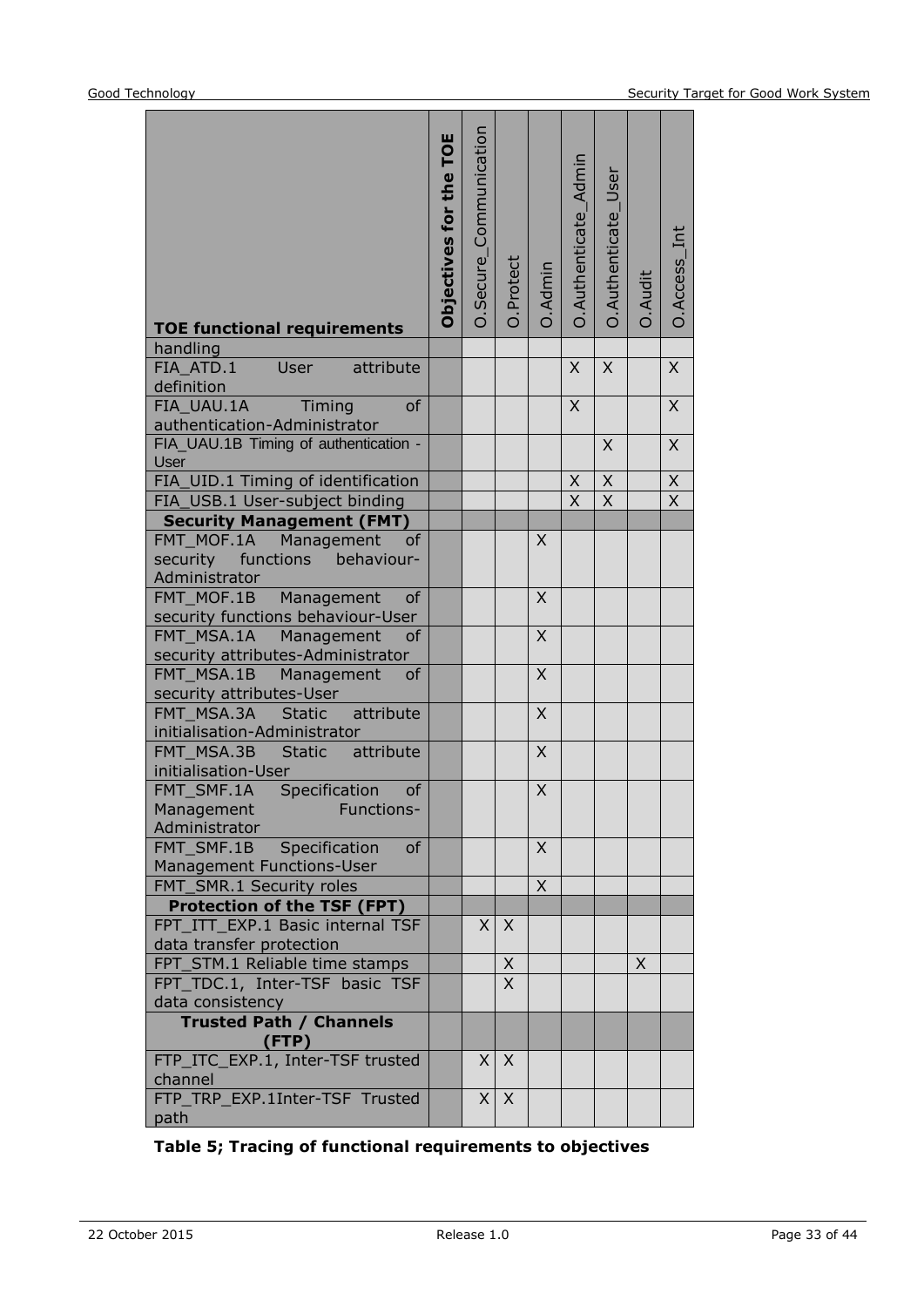## <span id="page-33-0"></span>**O.SECURE\_COMMUNICATIONS**

The TOE shall use secure communications provided by the Operational Environment to protect TSF data from disclosure when transmitted between separate parts of the TOE to meet **FPT\_ITT\_EXP.1**. The TSF shall use a communication channel provided by the Operational Environment to communicate between itself and another trusted IT product to meet the requirements of **FTP\_ITC\_EXP.1**. The TOE shall use a secure communications path between the Server and mobile device provided by the Operational Environment to satisfy **FTP\_TRP\_EXP.1**.

## <span id="page-33-1"></span>**O.PROTECT**

The TOE must ensure the integrity of audit and system data by protecting itself from unauthorized modifications and access to its functions and data. **FPT ITT EXP.1** requires the TOE to protect the collected data from disclosure when the data is transmitted to a separate part of the TOE. **FPT\_STM.1** requires that the TOE provide reliable timestamps for its own use. **FPT\_TDC.1** requires that the TSF shall provide the capability to consistently interpret all information when shared between the TSF and the enterprise mail server. **FTP\_ITC\_EXP.1** requires that the TSF shall provide a communication channel between itself and mobile devices that is logically distinct from other communication channels and provides assured identification of its end points and protection of the channel data from modification or disclosure. The TOE shall use a secure communications path between the TOE and administrators provided by the Operational Environment to satisfy **FTP\_TRP\_EXP.1.**

## <span id="page-33-2"></span>**O.ADMIN**

The TOE must include a set of functions that allow management of its functions and data, ensuring that TOE users with the appropriate privileges and only those TOE users, may exercise such control. **FMT\_MOF.1A&B** restricts access to TOE management functions. **FMT\_MSA.1A&B** specifies which roles can access security attributes. **FMT\_MSA.3A&B** enforces the User Access Control SFP and Administrator Access Control SFP to provide default values for security attributes that are used to enforce the SFP and who can modify the default values. **FMT\_SMF.1A&B** specifies the management functions the TOE must provide. **FMT\_SMR.1** requires the TOE to maintain separate Administrator roles.

## <span id="page-33-3"></span>**O.AUTHENTICATE\_ADMIN**

The TOE must be able to identify and authenticate administrators prior to allowing access to TOE administrative functions and data**. FDP\_ACC.1A** requires the TOE to enforce the Administrator Access Control SFP. **FDP\_ACF.1A** specifies the attributes used to enforce the Administrator Access Control SFP. **FIA\_ATD.1.1** defines security attributes of subjects used to enforce the authentication policy of the TOE. **FIA\_UAU.1A** requires Administrators to be authenticated before they are able to perform any other actions. **FIA\_UID.1** requires Administrators to be identified before they are able to perform any other actions. **FIA\_USB.1** ensures that user security attributes are associated with subjects acting on the behalf of that user.

## <span id="page-33-4"></span>**O.AUTHENTICATE\_USER**

The TOE must be able to identify and authenticate users prior to allowing access to TOE functions and data**. FDP\_ACC.1B** requires the TOE to enforce the User Access Control SFP. FDP ACF.1B specifies the attributes used to enforce the User Access Control SFP. **FIA\_AFL.1** ensures that user data is not accessible when the defined number of unsuccessful authentication attempts has been met or surpassed. **FIA\_ATD.1** defines security attributes of subjects used to enforce the authentication policy of the TOE. **FIA\_UAU.1B** requires users to be authenticated before they are able to perform any other actions. **FIA\_UID.1** requires users to be identified before they are able to perform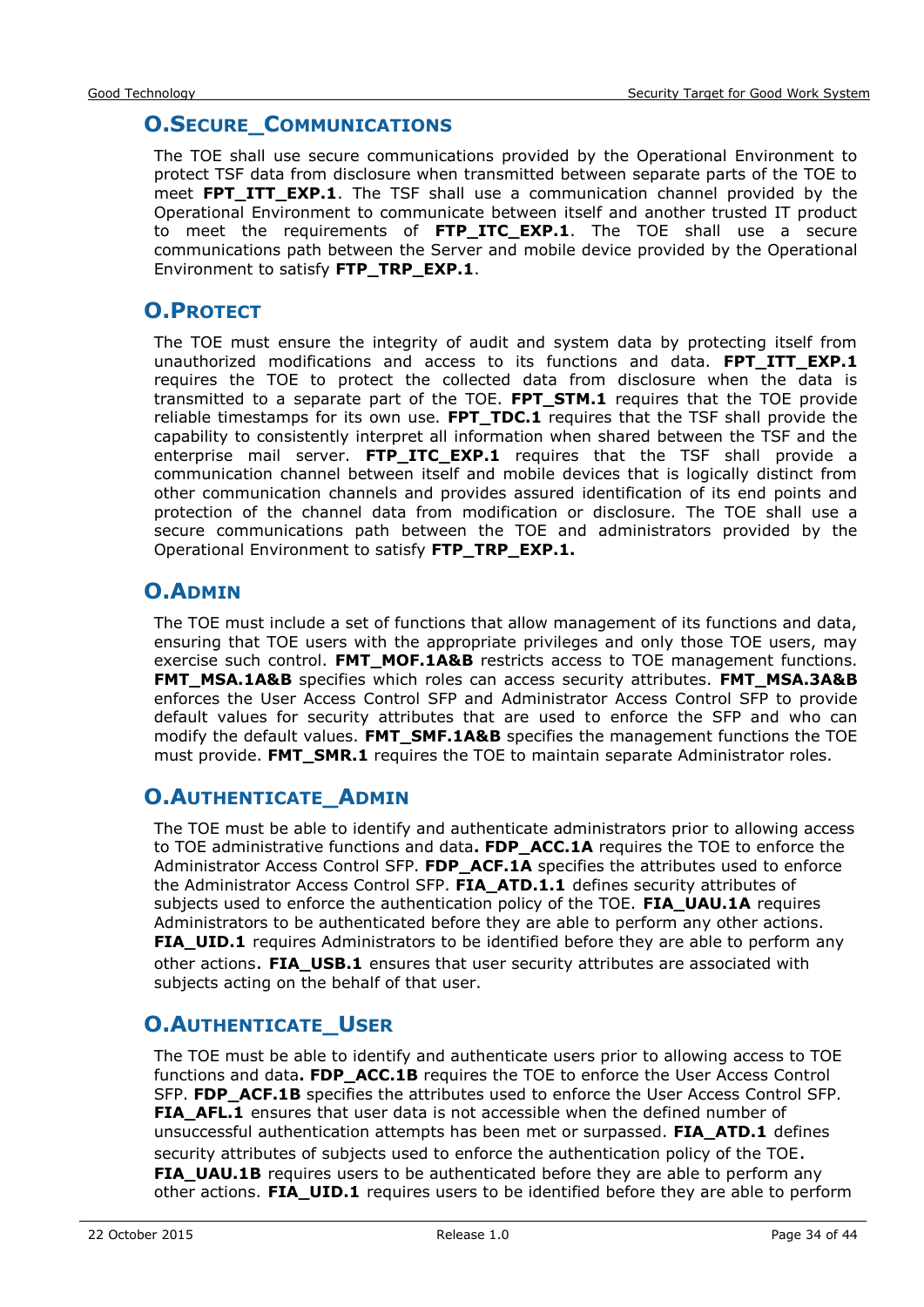any other actions. **FIA\_USB.1** ensures that user security attributes are associated with subjects acting on the behalf of that user.

## <span id="page-34-0"></span>**O.AUDIT**

The TOE must record the actions taken by administrators and users, and provide reliable timestamps for its own use. **FAU\_GEN.1** requires that the TOE records relevant commands entered by an Administrator. **FAU\_GEN.2** requires that the TOE associates events with users. **FPT STM.1** requires that the TOE provide reliable timestamps for its own use. **FAU\_GEN.1B** ensures that diagnostic data is collected on the mobile device.

## <span id="page-34-1"></span>**O.ACCESS\_INT**

The TOE must be able to identify and authenticate users and administrators prior to allowing access to TOE functions and data. **FDP\_ACC.1A&B** requires the TOE to enforce the Administrator and User Access Control SFP. **FDP\_ACF.1A&B** specifies the attributes used to enforce the Administrator and User Access Control SFP. **FIA\_AFL.1** ensures that user data is not accessible when the defined number of unsuccessful authentication attempts has been met or surpassed. **FIA\_ATD.1** defines security attributes of subjects used to enforce the authentication policy of the TOE. **FIA\_UAU.1A&B** requires users and administrators to be authenticated before they are able to perform any other actions. **FIA\_UID.1** requires users and administrators to be identified before they are able to perform any other actions. **FIA\_USB.1** ensures that user and administrators security attributes are associated with subjects acting on the behalf of that user. **FDP\_CDD\_EXP.1** ensures that user data on the mobile device is erased when the administrator issues the remote wipe command. **FDP\_ITC.2** requires the TOE to enforce the network perimeter security SFP when importing user data.

## **SFR DEPENDENCIES**

<span id="page-34-2"></span>The table below shows the dependencies of the security functional requirement of the TOE and gives a rationale for each of them.

| <b>Security functional</b><br>requirement | <b>Dependency</b>                 | <b>Rationale</b> |
|-------------------------------------------|-----------------------------------|------------------|
|                                           | <b>Security Audit (FAU)</b>       |                  |
| FAU GEN.1<br>Audit                        | FPT STM.1<br>Reliable<br>time     | Included.        |
| data generation                           | stamps                            |                  |
| FAU GEN.2<br>User                         | FAU GEN.1<br>data<br>Audit        | Included         |
| identity association                      | generation                        |                  |
|                                           | FIA_UID.1<br>Timing<br>0f         |                  |
|                                           | identification                    |                  |
|                                           | <b>User Data Protection (FDP)</b> |                  |
| FDP ACC.1<br>Subset                       | FDP ACF.1<br>Security             | Included         |
| access control                            | based<br>attribute<br>access      |                  |
|                                           | control                           |                  |
| FDP_ACF.1<br>Security                     | FDP ACC.1 Subset access           | Included         |
| based<br>attribute                        | control                           |                  |
| access control                            | FMT MSA.3 Static attribute        |                  |
|                                           | initialisation                    |                  |
|                                           |                                   |                  |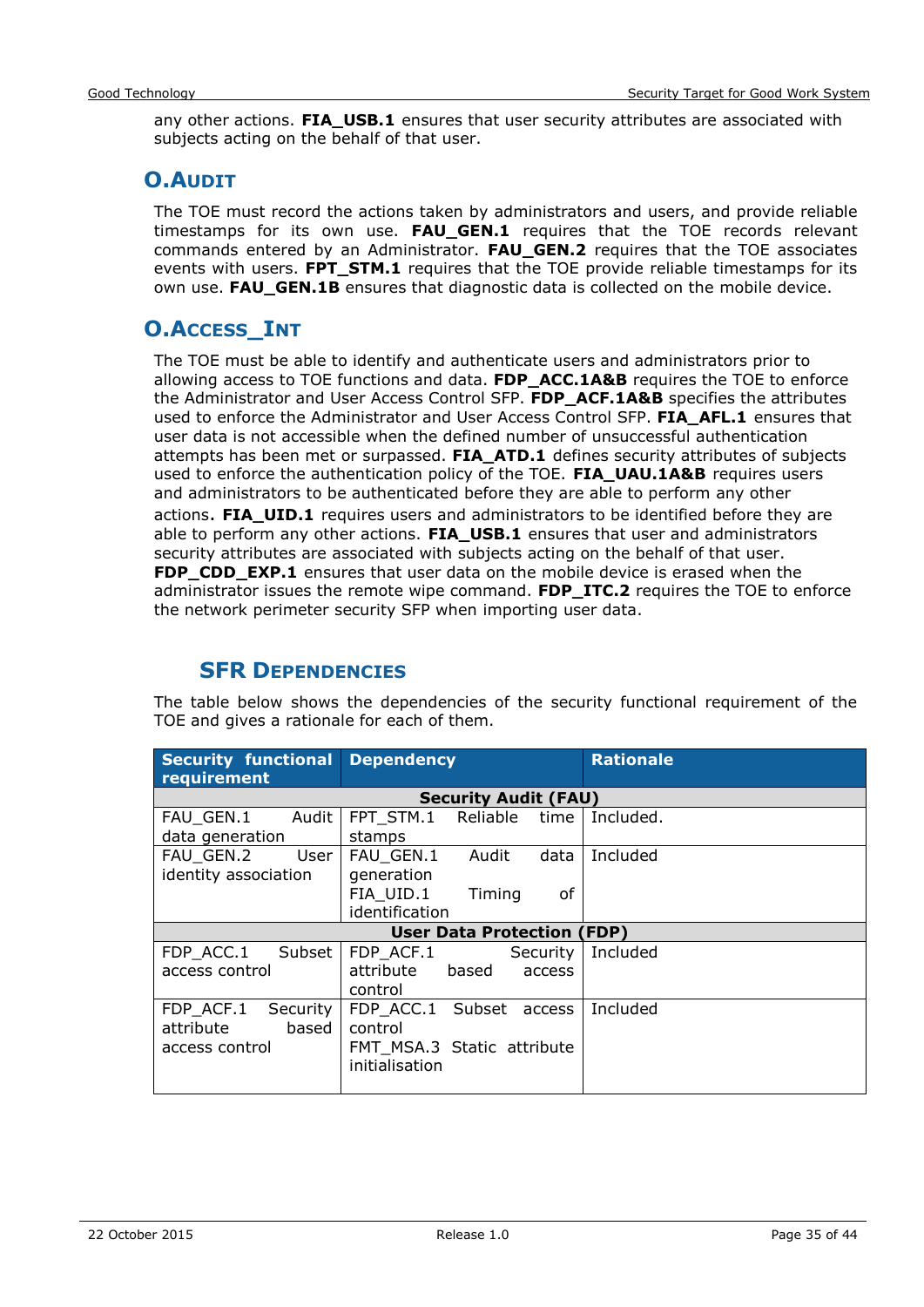| <b>Security functional</b>            | <b>Dependency</b>                              | <b>Rationale</b>             |
|---------------------------------------|------------------------------------------------|------------------------------|
| requirement                           |                                                |                              |
| FDP_ITC.2, Import of                  | [FDP_ACC.1 Subset access                       | Included<br>(FDP_ACC.1,      |
| data<br>with<br>user                  | control, or                                    | FTP_TRP_EXP.1, FTP_TDC.1 and |
| security attributes                   | FDP_IFC.1<br>Subset                            | FTP ITC EXP.1,)              |
|                                       | information flow control]                      |                              |
|                                       | Inter-TSF<br>[FTP_ITC.1                        |                              |
|                                       | trusted channel, or                            |                              |
|                                       | FTP_TRP.1 Trusted path]                        |                              |
|                                       | FPT TDC.1 Inter-TSF basic                      |                              |
|                                       | TSF data consistency                           |                              |
|                                       |                                                |                              |
| FDP_SWA_EXT.1                         | None                                           |                              |
| Secure Web Access                     |                                                |                              |
| FDP_CDD_EXP.1                         | None                                           |                              |
| <b>Client Data Deletion</b>           |                                                |                              |
|                                       | <b>Identification and Authentication (FIA)</b> |                              |
| FIA AFL.1,                            | FIA UAU.1<br>Timing                            | of Included                  |
| Authentication failure                | authentication                                 |                              |
| handling                              |                                                |                              |
| FIA ATD.1<br>User                     | None                                           |                              |
| attribute definition                  |                                                | of Included                  |
| FIA UAU.1 Timing of                   | FIA_UID.1<br>Timing<br>identification          |                              |
| authentication                        | None                                           |                              |
| FIA_UID.1 Timing of<br>identification |                                                |                              |
| FIA USB.1<br>User-                    | FIA ATD.1 User<br>attribute                    | Included                     |
| subject binding                       | definition                                     |                              |
|                                       | <b>Security Management (FMT)</b>               |                              |
| FMT_MOF.1                             | FMT_SMF.1 Specification of                     | Included                     |
| Management<br>of                      | <b>Management Functions</b>                    |                              |
| security<br>functions                 | FMT_SMR.1 Security roles                       |                              |
| behaviour                             |                                                |                              |
| FMT_MSA.1                             | [FDP ACC.1 Subset access                       | Included<br>(FDP_ACC.1,      |
| of<br>Management                      | control, or                                    | FMT_SMR.1, FMT_SMF.1)        |
| security attributes                   | FDP_IFC.1<br>Subset                            |                              |
|                                       | information flow control]                      |                              |
|                                       | FMT_SMR.1 Security roles                       |                              |
|                                       | FMT_SMF.1 Specification of                     |                              |
|                                       | <b>Management Functions</b>                    |                              |
| FMT_MSA.3<br><b>Static</b>            | FMT_MSA.1 Management of                        | Included                     |
| attribute initialisation              | security attributes                            |                              |
|                                       | FMT_SMR.1 Security roles                       |                              |
| FMT_SMF.1                             | None                                           |                              |
| Specification<br>of                   |                                                |                              |
| Management                            |                                                |                              |
| Functions                             |                                                |                              |
| FMT_SMR.1<br>Security                 | FIA UID.1<br>Timing<br>of                      | Included                     |
| roles                                 | identification                                 |                              |
|                                       | <b>Protection of the TSF (FPT)</b>             |                              |
| FPT_ITT_EXP.1<br><b>Basic</b>         | None                                           |                              |
| <b>TSF</b><br>internal<br>data        |                                                |                              |
| transfer protection                   |                                                |                              |
|                                       |                                                |                              |
| FPT_STM.1<br>Reliable                 | None                                           |                              |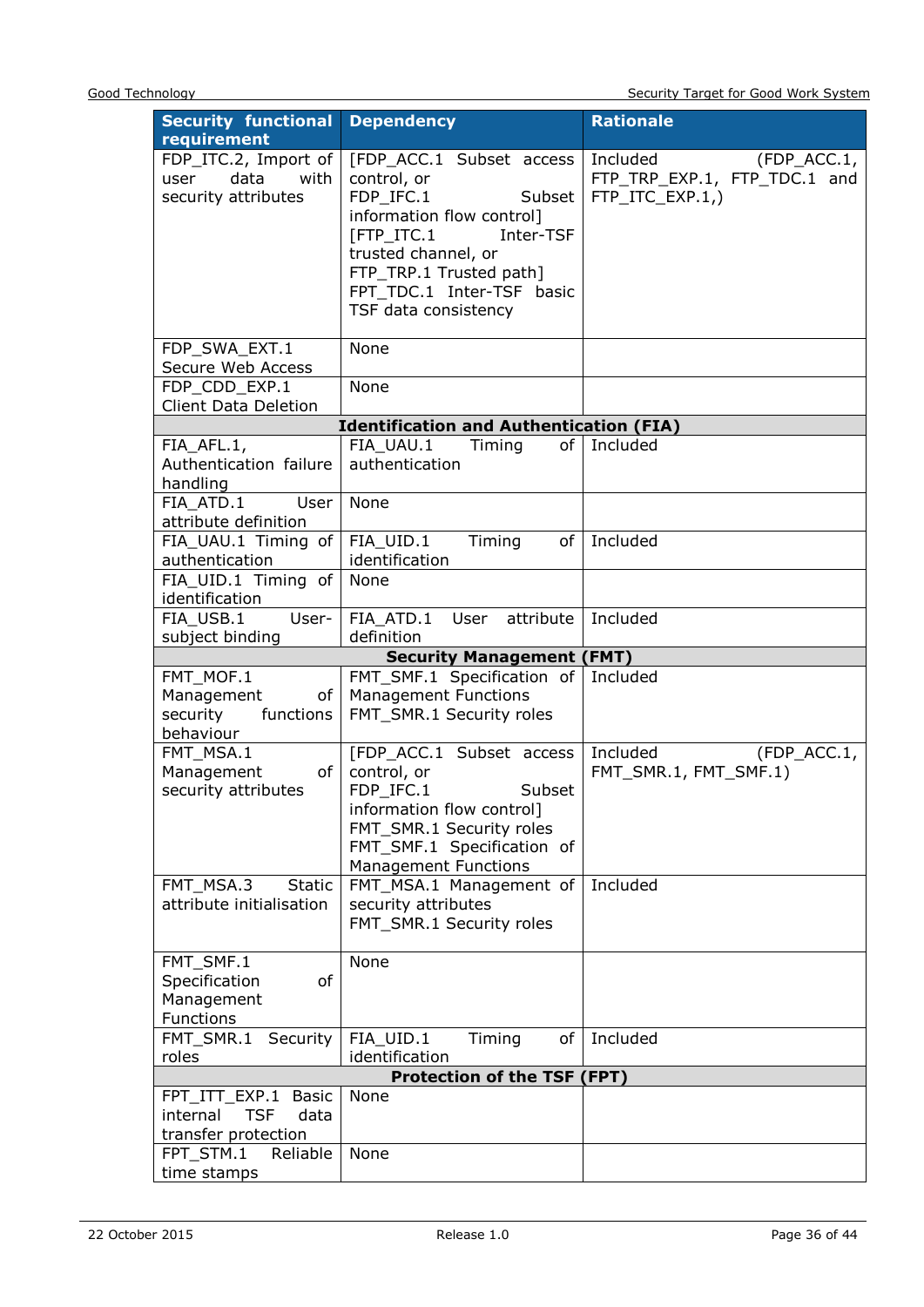| <b>Security functional Dependency</b><br>requirement      |      | <b>Rationale</b> |  |  |  |
|-----------------------------------------------------------|------|------------------|--|--|--|
| FPT TDC.1,<br>-Inter<br>TSF basic TSF data<br>consistency | None |                  |  |  |  |
| <b>Trusted Path / Channels (FTP)</b>                      |      |                  |  |  |  |
| FTP_ITC_EXP.1,                                            | None |                  |  |  |  |
| Inter-TSF trusted                                         |      |                  |  |  |  |
| channel                                                   |      |                  |  |  |  |
| FTP TRP EXP.1                                             | None |                  |  |  |  |
| Trusted path                                              |      |                  |  |  |  |

#### **Table 6; Security functional requirements dependency rationale**

#### <span id="page-36-0"></span>**SAR RATIONALE**

This ST contains the assurance requirements from the CC EAL4 assurance package augmented with ALC\_FLR.1. A major market for Good Technology is government agencies. A requirement from several of the government agencies is that we have this level (EAL4+) of Common Criteria certification.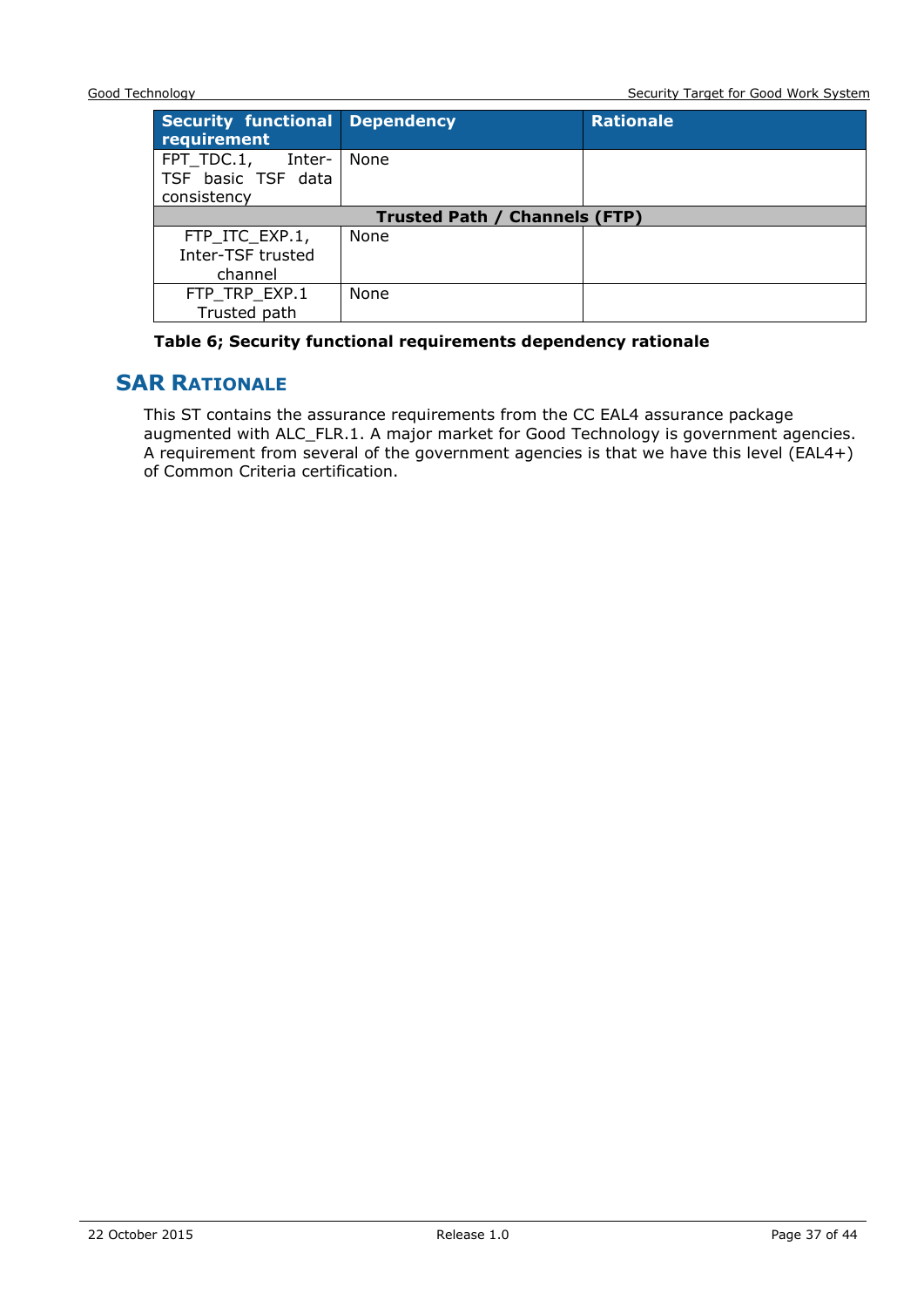## <span id="page-37-0"></span>**7. TOE SUMMARY SPECIFICATION (ASE\_TSS)**

#### <span id="page-37-1"></span>**TOE SECURITY FUNCTIONS SPECIFICATION**

This section describes the security functions provided by the TOE to meet the security functional requirements specified for the TOE in section 6.

List of security functions:

- Security Audit
- Userdata Protection
- Identification Authentication
- Security\_Management
- TSF Protection
- Trusted Path-Channels

#### **SF.SECURITY\_AUDIT**

<span id="page-37-2"></span>The TOE provides a capability to generate and view events by recording them in a log file.

This GC Server log file records the administrative tasks performed by Good Control Console. It contains auditing information about when the tasks were performed and who performed them. Event messages are recorded in the Windows Event Viewer Application log. This log file records the server's/mobile device synchronization activity for messages and events. Synchronization error and event messages are recorded in the Windows Event Viewer Application log. Likewise, the GEMS and Good Proxy maintain log files for their respective operations.

<span id="page-37-3"></span>The Client log file records diagnostic information. The Client log is stored in non-volatile memory and can be uploaded for diagnostic purposes.

## **SF\_USERDATA\_PROTECTION**

The TOE supports access operation access with the subject attributes administrator roles and user roles. Administrator access to management tasks is restricted based on the assigned administrator role and the options within that role. User access to corporate data is restricted based on the assigned mobile device policy.

The TOE shall enforce network perimeter security when importing user data from outside of the TOE. Communications between the TOE and Domain Controllers and SQL Servers is protected by the Operational Environment.

Clients can be configured to use a secure web browser (Good Access) to access intranet web sites.

All administrators have to be authenticated. Good provides the capability of enforcing role based administration to separate administrative functions if so desired.

Administrators can wipe mobile device data with a remote wipe command from the Administrator's console.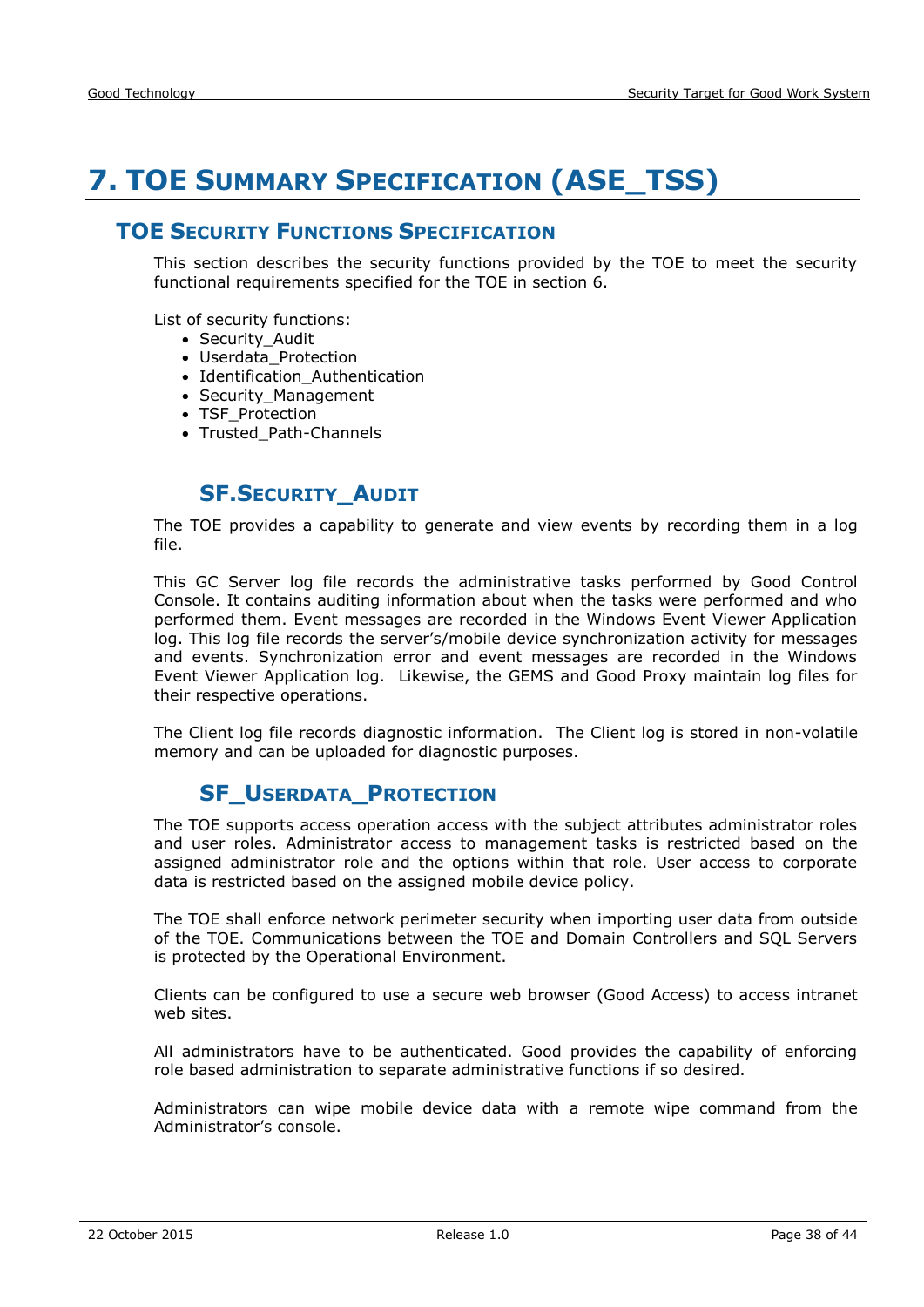#### **SF.IDENTIFICATION\_AUTHENTICATION**

<span id="page-38-0"></span>Administrator access of the Good servers is not a part of the domain. Therefore administrator access is being authenticated against Active Directory.

The Good Work System offers Role-Based-Administration (RBA) features that allow system-administration permissions to be customized according to the needs and qualifications of each user. By controlling users' access according to their roles and the associated permissions, RBA provides a tool for managing IT assets and increasing security.

The Good mobile client applications can be configured with a password. When the application is locked, Good applications will not display any of the user's data. Access can be restored only by entering the correct password. If an unauthorized user tries to guess the password exceeding the administrator-specified limit, the Good client software can be configured to lock the application or delete all Good application data stored on it.

## **SF.SECURITY\_MANAGEMENT**

<span id="page-38-1"></span>Exchange Active Sync is used to synchronize the user's email, calendar, contacts, tasks, notes with their desktop application. For functions that are not supported via Active Sync, and to keep synchronization running when the application is not in the foreground, the GEMS has a process that listens for events from the Exchange server via an Exchange Web Services (EWS) interface. Such events are then pushed to the client using the Push Notification Service of the GEMS.

Good Control Server uses the Exchange Global Address List (GAL) to list, monitor, and manage mobile device users across sites. There must be at least one Good Control Server installed. To access the Console, administrators enter a URL to the Server. Console use is controlled by the roles that are assigned to the administrators who use it.

The Good Control Console is used to assign mobile devices to users and to monitor and manage other resources in the system. The Good Console manages the mobile devices and servers, and controls and limits the tasks performed by an individual or group using Good Control Console. The console can be configured so that some individuals and groups can use it only to set up mobile devices and not to add or remove users, by creating roles for different users and group of users for Good Control Console.

The Administrator role is created with access to all management functions. Administrators may change the default settings to restrict access to management functions. By default, the Administrator role has access to the following management functions:

- Mobile device rights
- Mobile device security rights
- Manage Mobile Service Settings
- Server rights
- Deployment Rights

Administrators create all user accounts with user identifiers and password characteristics. Mobile device user accounts are assigned mobile device policies created by the Administrator.

Administrators configure mobile device policies with the following restrictive default settings as shown in Table 7 – Mobile Device Policy Settings.

| Mobile Device Policy Parameter | <b>Setting</b> |
|--------------------------------|----------------|
| <b>Client Password Related</b> |                |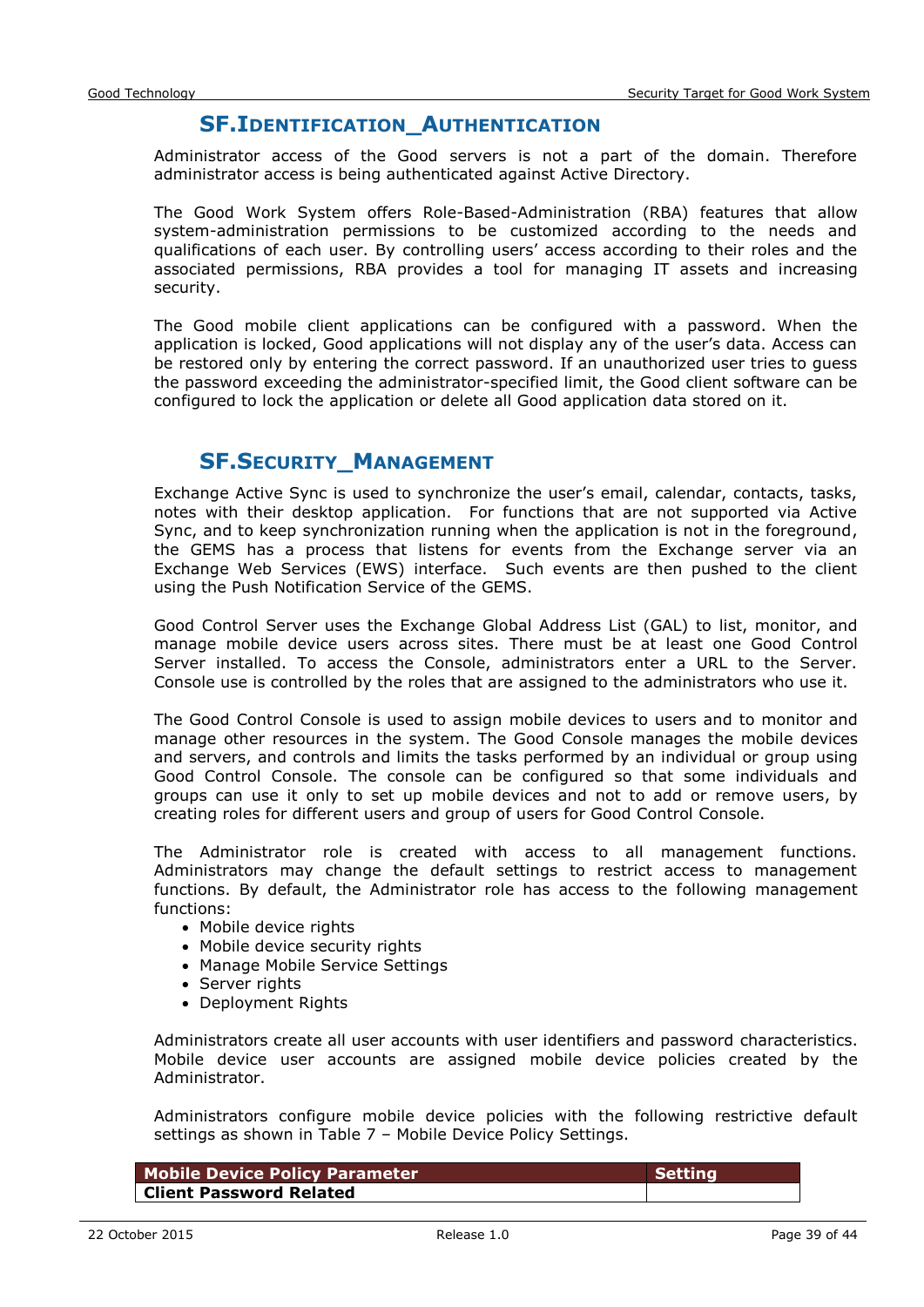| Password protected lock screen                              | N              |
|-------------------------------------------------------------|----------------|
| Expire password after                                       | 60 days        |
| Disallow previously used passwords                          | 6              |
| Minimum password length of                                  | 8 characters   |
| Disallow repeated characters after                          | 1 character    |
| Require both letters and numbers                            | Ý              |
| Require both upper and lower case                           | Ÿ              |
| Require at least one special character                      | $\overline{Y}$ |
| Do not allow sequential numbers                             | Ÿ              |
| <b>Lock Screen Protection</b>                               |                |
| Require password when idle for more than                    | 15 minutes     |
| Take action after __ invalid password attempts              | $\overline{3}$ |
| Action to take                                              | Wipe data      |
| Show notifications on lock screen                           | N              |
| Allow event reminder details over lock screen               | N              |
| <b>Messaging</b>                                            |                |
| Do not allow data to be copied from the Good                | Y              |
| application                                                 |                |
| Do not allow data to be copied into the Good<br>application | Y              |
| <b>Provisioning</b>                                         |                |
| OTA Pin expires after                                       | 3 days         |
| Allow OTA PIN reuse                                         | N              |
| <b>iOS Specific Configuration</b>                           |                |
| Enable MDM profile                                          | Y              |
| Require passcode length of at least                         | 8 char         |
| Allow simple value                                          | N              |
| Alphanumeric                                                | Y              |
| Enable Remote Wipe                                          | Y              |
| Maximum failed attempts                                     | 3              |
| <b>Android Specific Configuration</b>                       |                |
| Enable full device remote wipe                              | Υ              |
| Enable remote full device lock                              | $\overline{Y}$ |
| Enable Remote Password reset                                | Y              |
| Require passcode with minimum length of                     | 8 char         |
| Maximum failed passcode attempts                            | $\overline{3}$ |
| <b>Good Access (Secure Browser)</b>                         |                |
| Enable access to the Intranet                               | Y              |

#### **Table 7 – Mobile Device Policy Settings**

Administrators can change the following mobile device policy default settings to be more restrictive:

- Enable password protected lock screen
- Expire password less than 60 days
- Disallow previously used passwords greater than 6
- Minimum password length greater than 8 characters
- Require password when idle for less than 15 minutes
- Take action after less than 3 invalid password attempts
- OTA PIN expires in less than 3 days
- Require iOS passcode length of greater than 8 characters
- Maximum iOS failed attempts less than 3
- Require Android passcode with minimum length of greater than 8 characters
- Maximum Android failed passcode attempts less than 3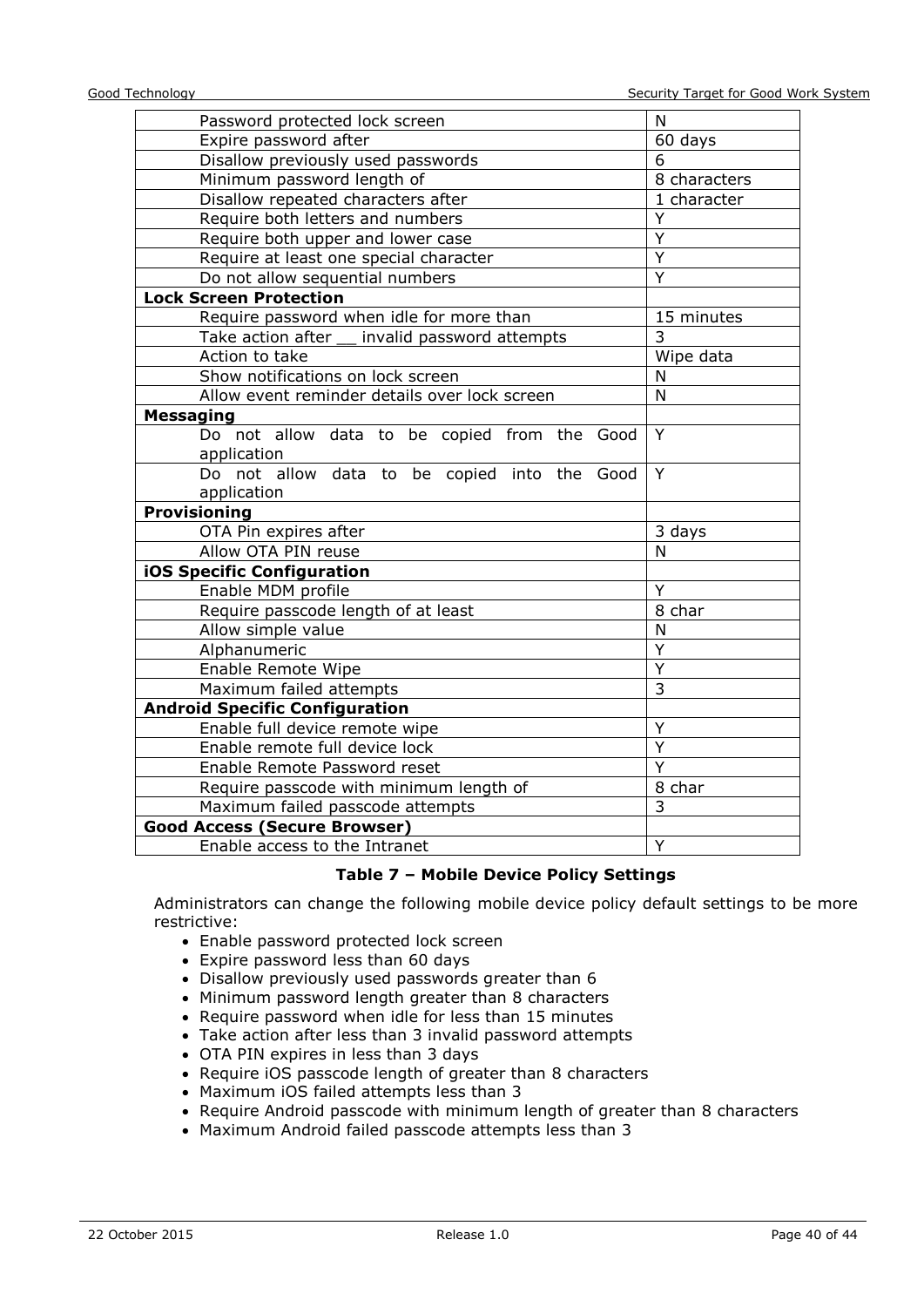## **SF.TSF\_PROTECTION**

<span id="page-40-0"></span>Specification of products is described in sections 1.2.2 and 1.2.3, where trusted IT products are Exchange Server, SQL Server, Lync Server. Data transmitted from the TSF to another trusted IT product is protected by the Operational Environment from unauthorized disclosure during transmission.

TSF data shall be protected when it is transmitted between separate parts of the TOE (e,g, GC to GEMS). The Operational environment will provide secured communication mechanisms used by the TOE data types that are transferred including e-mail, attachments, contacts, calendar, and browser.

<span id="page-40-1"></span>The TOE provides timestamps for the TOE's use in audit log timestamps.

#### **TRUSTED\_PATH-CHANNELS**

The Good Work System provides an end-to-end system designed to protect corporate information at all times—while it is being transmitted over the wireless network and while it resides on the mobile device.

The information between GEMS and mobile devices is transferred via a secure communications mechanism provided by the Operational Environment and used by the TOE.

Connections from the GEMS to the GSC use HTTP and are protected by the SSL. Connections to the GSC are used only for sending data to and receiving data from mobile devices. Perimeter security includes:

- End-to-end encryption
- $\bullet$  AES
- Reliable message delivery

#### <span id="page-40-2"></span>**SECURITY FUNCTIONS RATIONALE**

The table below shows that all TOE security requirements can be traced to at least one TOE security function.

| <b>TOE functional requirements</b>        | Security audit | Userdata_Protection | Authentication<br>Identification_ | Security_Management | Protection<br>$\overline{\overline{\overline{5F}}}$ | Trusted_Path-Channels |
|-------------------------------------------|----------------|---------------------|-----------------------------------|---------------------|-----------------------------------------------------|-----------------------|
| <b>Security Audit (FAU)</b>               |                |                     |                                   |                     |                                                     |                       |
| FAU_GEN.1 Audit data generation           | $\times$       |                     |                                   |                     |                                                     |                       |
| FAU_GEN.1B Audit data generation - Client | $\times$       |                     |                                   |                     |                                                     |                       |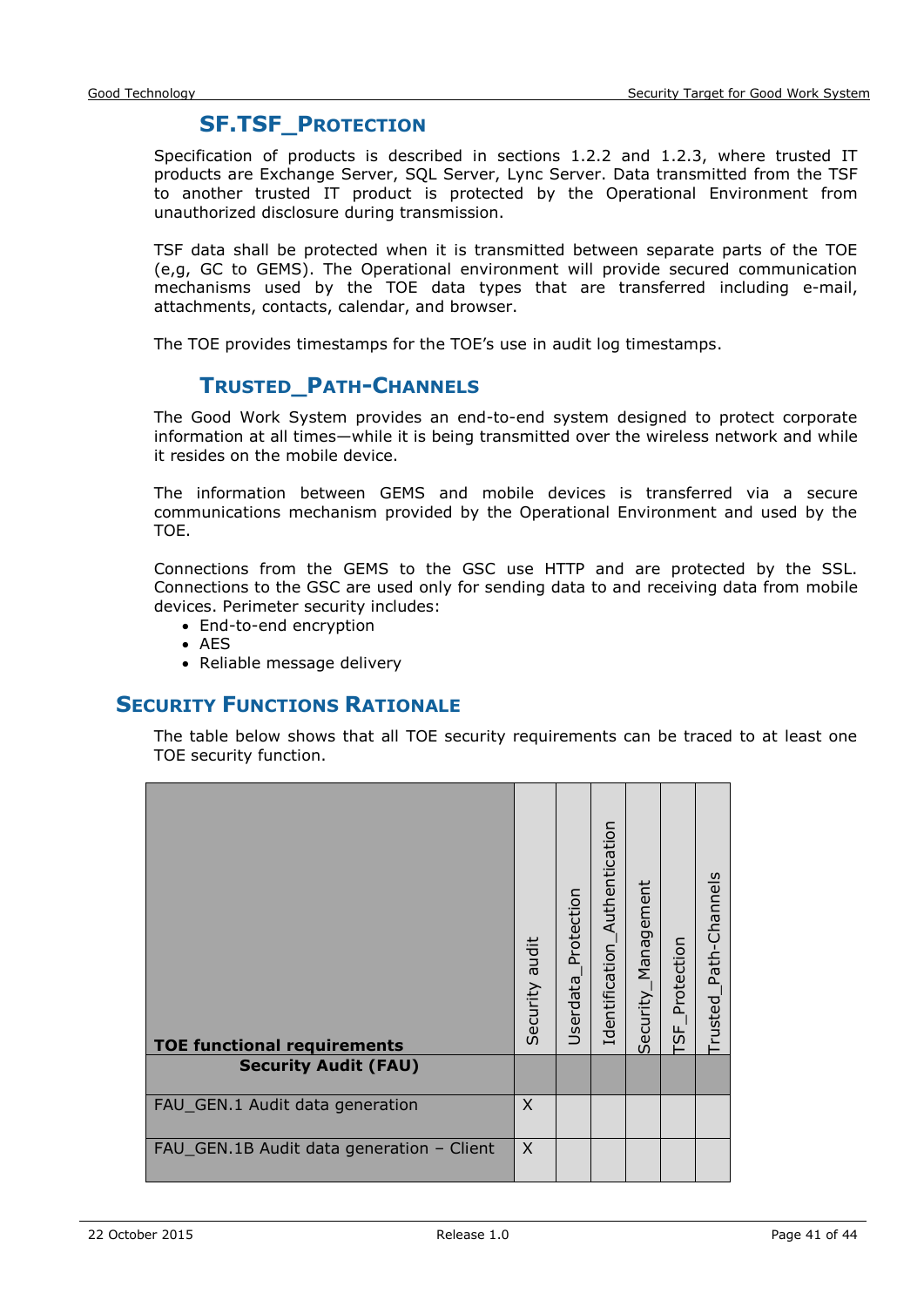| <b>TOE functional requirements</b>                                     | Security audit | Userdata_Protection | Identification_Authentication | Security_Management | SF_Protection | rusted_Path-Channels |
|------------------------------------------------------------------------|----------------|---------------------|-------------------------------|---------------------|---------------|----------------------|
| FAU_GEN.2 User identity association                                    | $\overline{X}$ |                     |                               |                     |               |                      |
| <b>User Data Protection (FDP)</b>                                      |                |                     |                               |                     |               |                      |
| FDP ACC.1A&B Subset access control                                     |                | X                   |                               |                     |               |                      |
| FDP ACF.1A&B Security<br>attribute<br>based<br>access control          |                | X                   |                               |                     |               |                      |
| FDP_ITC.2, Import<br>of<br>with<br>data<br>user<br>security attributes |                | X                   |                               |                     |               |                      |
| FDP_SWA_EXP.1 Secure Web Access                                        |                | $\mathsf{X}$        |                               |                     |               |                      |
| FDP_CDD_EXP.1 Client Data Deletion                                     |                | $\times$            |                               |                     |               |                      |
| <b>Identification and Authentication (FIA)</b>                         |                |                     |                               |                     |               |                      |
| FIA_AFL.1, Authentication failure handling                             |                |                     | X                             |                     |               |                      |
| FIA_ATD.1 User attribute definition                                    |                |                     | X                             |                     |               |                      |
| FIA_UAU.1A&B Timing of authentication                                  |                |                     | X                             |                     |               |                      |
| FIA_UID.1 Timing of identification                                     |                |                     | X                             |                     |               |                      |
| FIA_USB.1 User-subject binding                                         |                |                     | X                             |                     |               |                      |
| <b>Security Management (FMT)</b>                                       |                |                     |                               |                     |               |                      |
| FMT_MOF.1A&B Management of security<br>functions behaviour             |                |                     |                               | $\times$            |               |                      |
| FMT_MSA.1A&B Management of security<br>attributes                      |                |                     |                               | X                   |               |                      |
| FMT MSA.3A&B Static attribute initialisation                           |                |                     |                               | X                   |               |                      |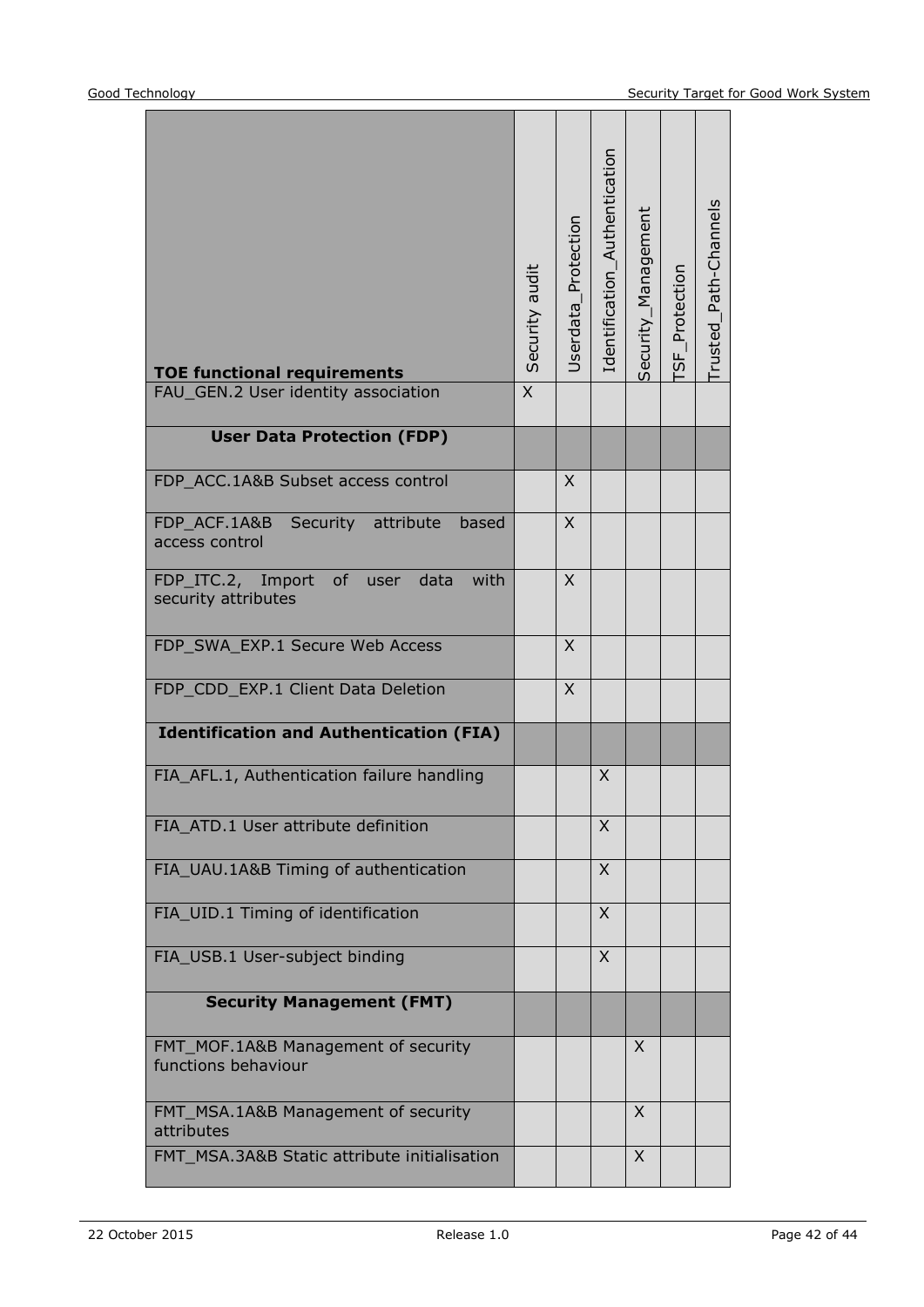| <b>TOE functional requirements</b><br>FMT_SMF.1A&B Specification of                    | Security audit | Userdata_Protection | Identification_Authentication | X Security_Management | <b>ISF</b> Protection | Trusted_Path-Channels |
|----------------------------------------------------------------------------------------|----------------|---------------------|-------------------------------|-----------------------|-----------------------|-----------------------|
| <b>Management Functions</b>                                                            |                |                     |                               |                       |                       |                       |
| FMT_SMR.1 Security roles                                                               |                |                     |                               | $\mathsf{X}$          |                       |                       |
| <b>Protection of the TSF (FPT)</b>                                                     |                |                     |                               |                       |                       |                       |
| FPT ITT EXP.1<br><b>Basic</b><br>internal<br><b>TSF</b><br>data<br>transfer protection |                |                     |                               |                       | X                     |                       |
| FPT_STM.1 Reliable time stamps                                                         |                |                     |                               |                       | X                     |                       |
| FPT_TDC.1,<br>Inter-TSF<br><b>TSF</b><br>data<br>basic<br>consistency                  |                |                     |                               |                       | $\times$              |                       |
| <b>Trusted Path / Channels (FTP)</b>                                                   |                |                     |                               |                       |                       |                       |
| FTP_ITC_EXP.1, Inter-TSF trusted channel                                               |                |                     |                               |                       |                       | X                     |
| FTP_TRP_EXP.1 Trusted path                                                             |                |                     |                               |                       |                       | $\times$              |

**Table 8; Tracing of TOE functional requirements to TOE security functions**

## **SF.SECURITY\_AUDIT**

The TOE security function SF.Security\_Audit, "The TOE provides a capability to generate and view events by recording them in a log file", meets the audit requirements **FAU\_GEN.1** and **FAU\_GEN.2.** Recording diagnostic information on the mobile devices is satisfied by **FAU\_GEN.1B**.

## **SF.USERDATA\_PROTECTION**

The TOE security function SF.Userdata\_Protection, "The TOE supports access operation access with the subject attributes administrator roles and user roles", meets the protection of user data requirements **FDP\_ACC.1A, FDP\_ACC.1B, FDP\_ACF.1A, FDP\_ACF.1B, FDP\_ITC.2, FDP\_SWA\_EXT.1, and FDP\_CDD\_EXP.1.**